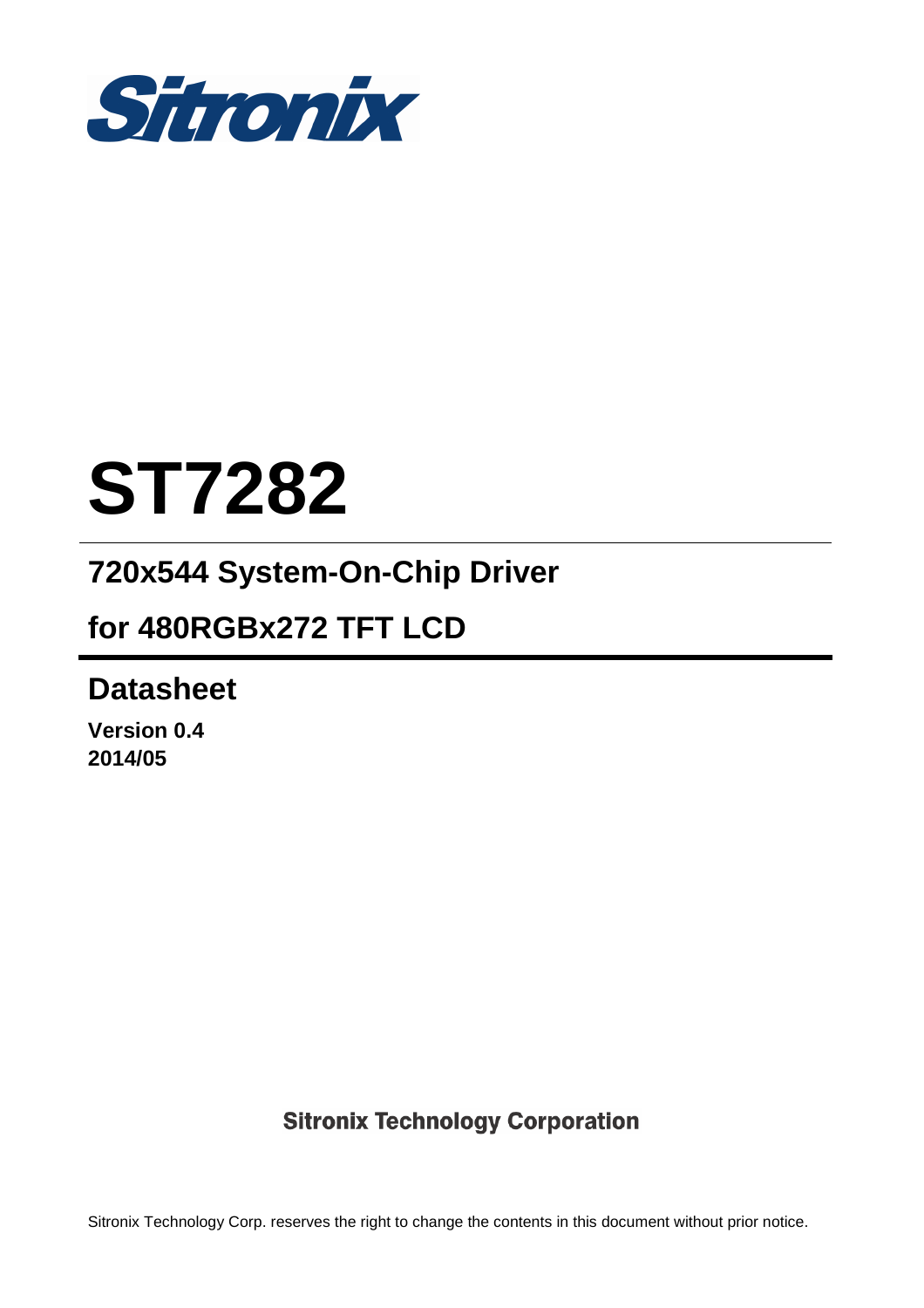

### **LIST OF CONTENT**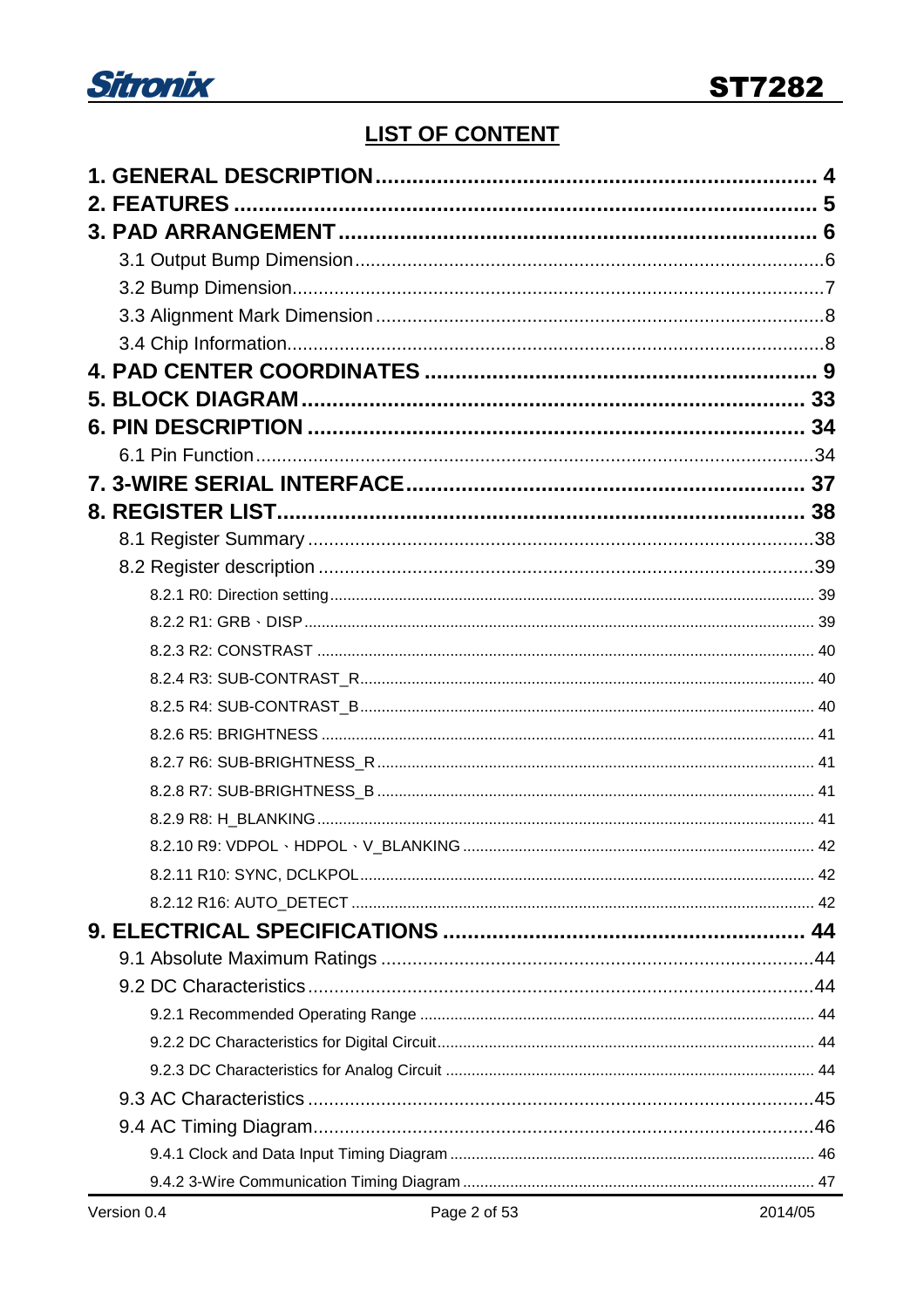

### **ST7282**

| 12. RECOMMENDED PANEL ROUTING RESISTANCE 52 |  |
|---------------------------------------------|--|
|                                             |  |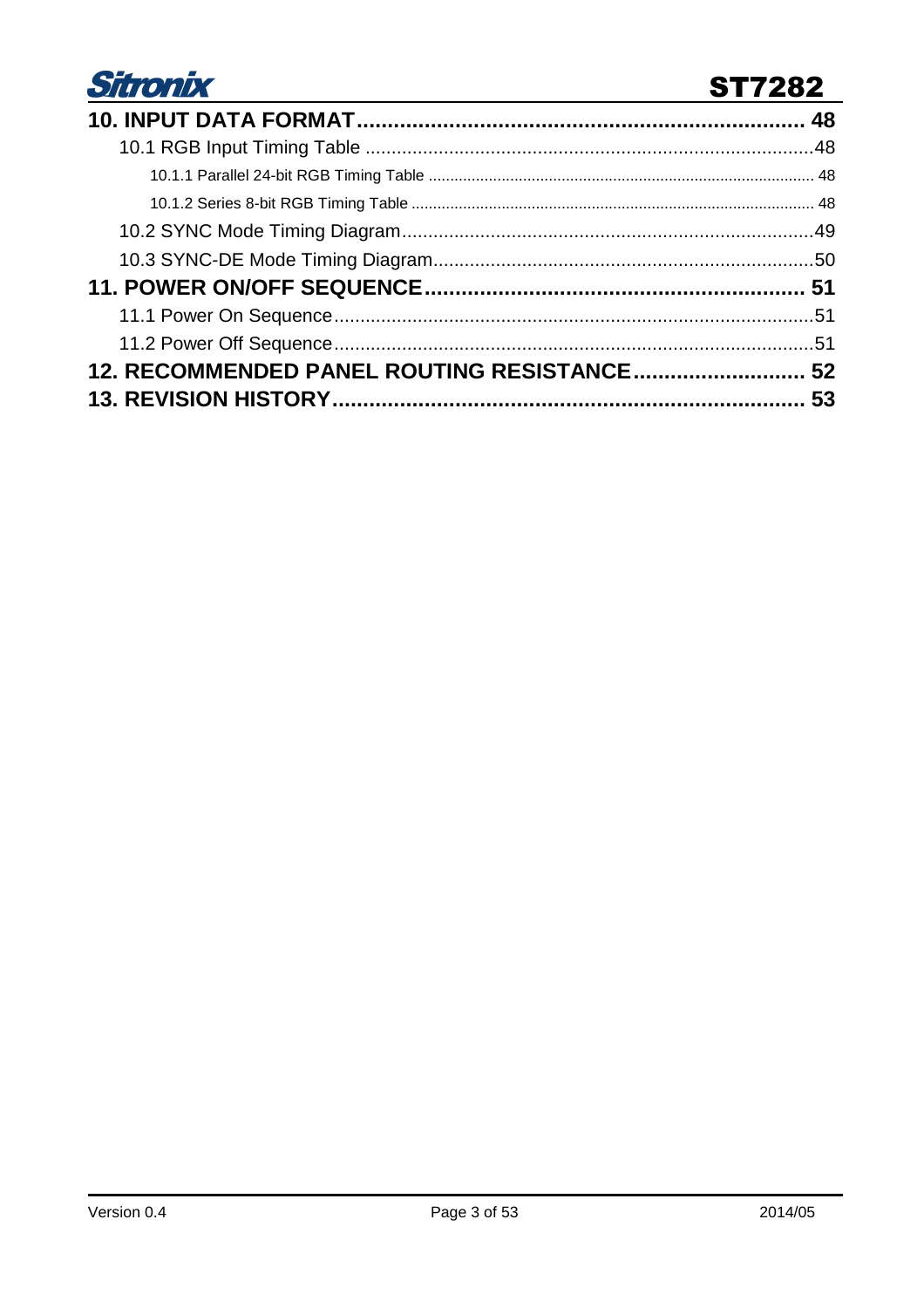### Sitronix **1. GENERAL DESCRIPTION**

ST7282 offers all-in-one chip solution of 480RGBx272 for color TFT-LCD panel. This chip incorporated with digital timing generator, source and gate driver, power supply circuit, PWM control circuit and embedded serial communication interface for function setting. The source output support real 8-bit resolution and 256-gray scale with small output deviation are designed to support higher color resolution. The power supply circuit incorporated with step-up circuit, regulators and operational amplifiers to generate power supply voltages to drive TFT LCD.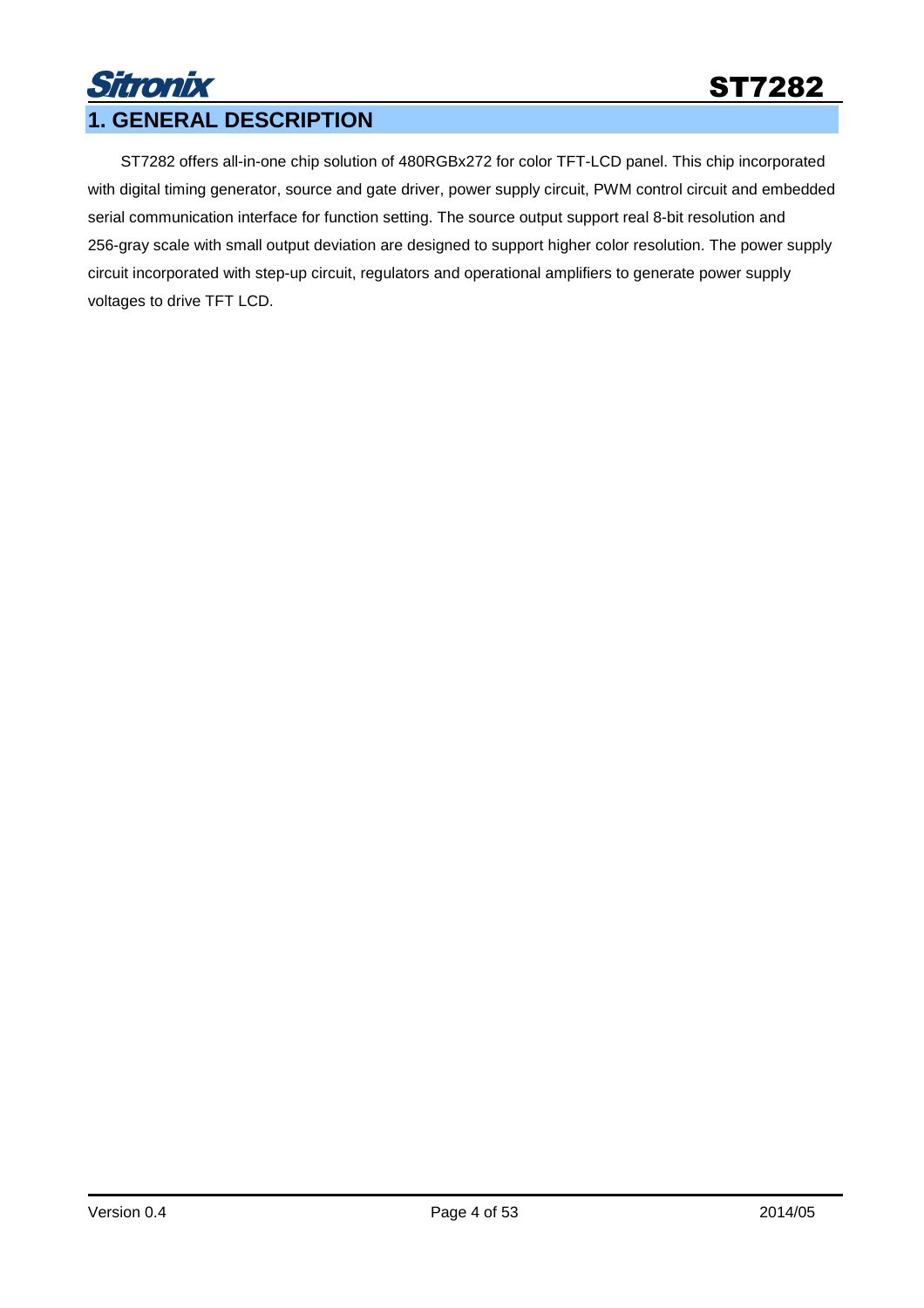

### **2. FEATURES**

- Display Resolution: 480\*RGB (H) \*272(V)
- LCD Driver Output Circuits
	- Source Outputs: 720 Channels
	- Gate Outputs: 544 Channels
	- Common Electrode Output
- 256 gray scale with true 8 bit DAC
- **•** Support SYNC and SYNC-DE mode RGB interface input timing
- Support 24-bit parallel and 8-bit serial RGB interface
- Support 3- wire Serial Peripheral Interface to config and control display
- **•** On Chip Build-In Circuits
	- DC/DC Converter
	- Non-Volatile (NV) Memory to store initial Register setting and factory default value
	- Timing Controller
- Wide Supply Voltage Range
	- I/O Voltage (VDDI to DGND): 1.65V ~ VDD
	- Analog Voltage (VDD to AGND): 3.0V ~ 3.6V
	- Charge pump Voltage (PVDD to PGND): 3.0V ~ 3.6V
- On-Chip Power System
	- GVDD: +4.4125 ~ +6.0000V
	- GVCL: -4.6000V ~ -3.0125V
	- Gate driver HIGH level (VGH to AGND): +13V ~ +16V
	- Gate driver LOW level (VGL to AGND): -10V ~ -7V
- Optimized layout for COG Assembly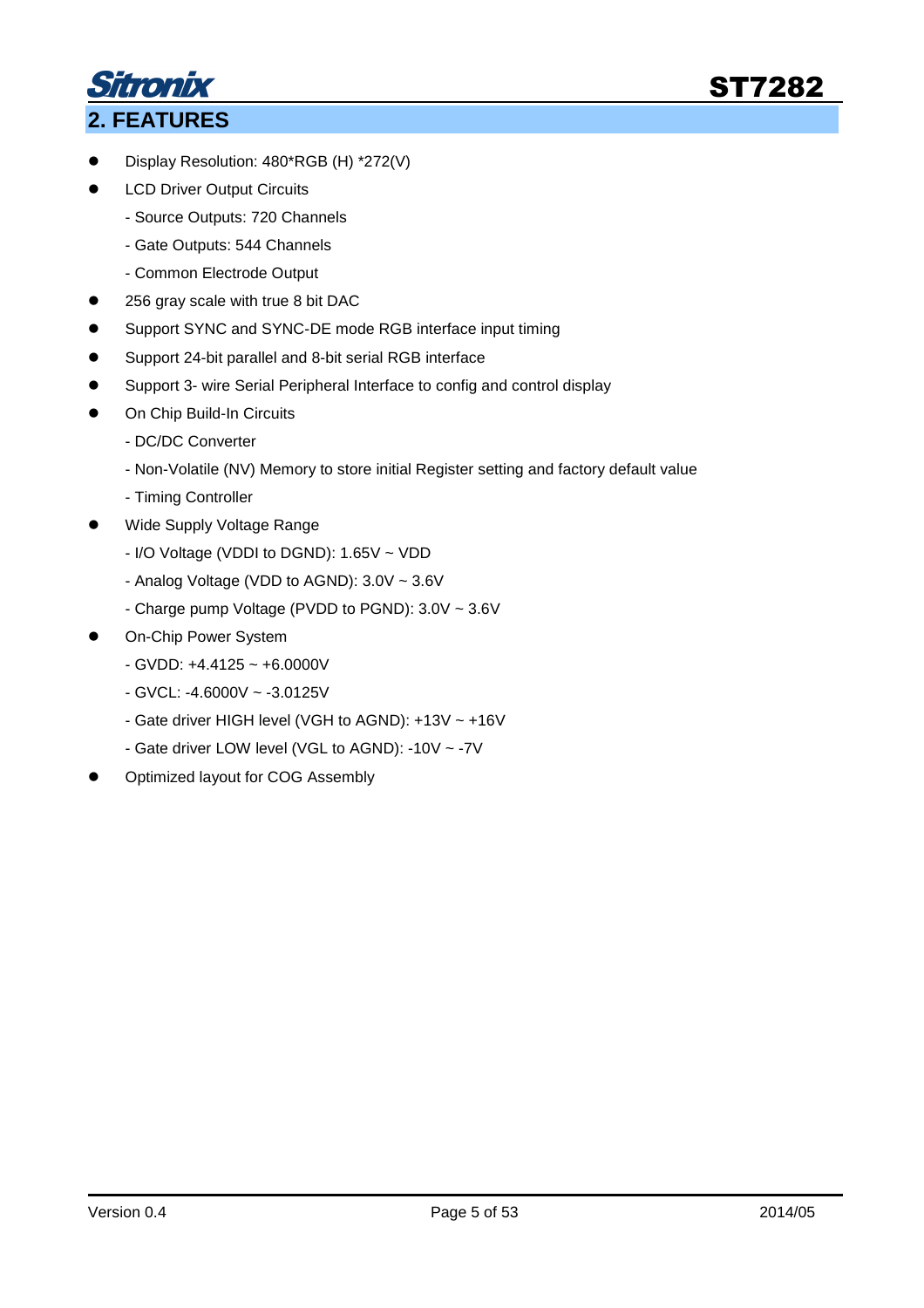

### **3. PAD ARRANGEMENT**

### **3.1 Output Bump Dimension**

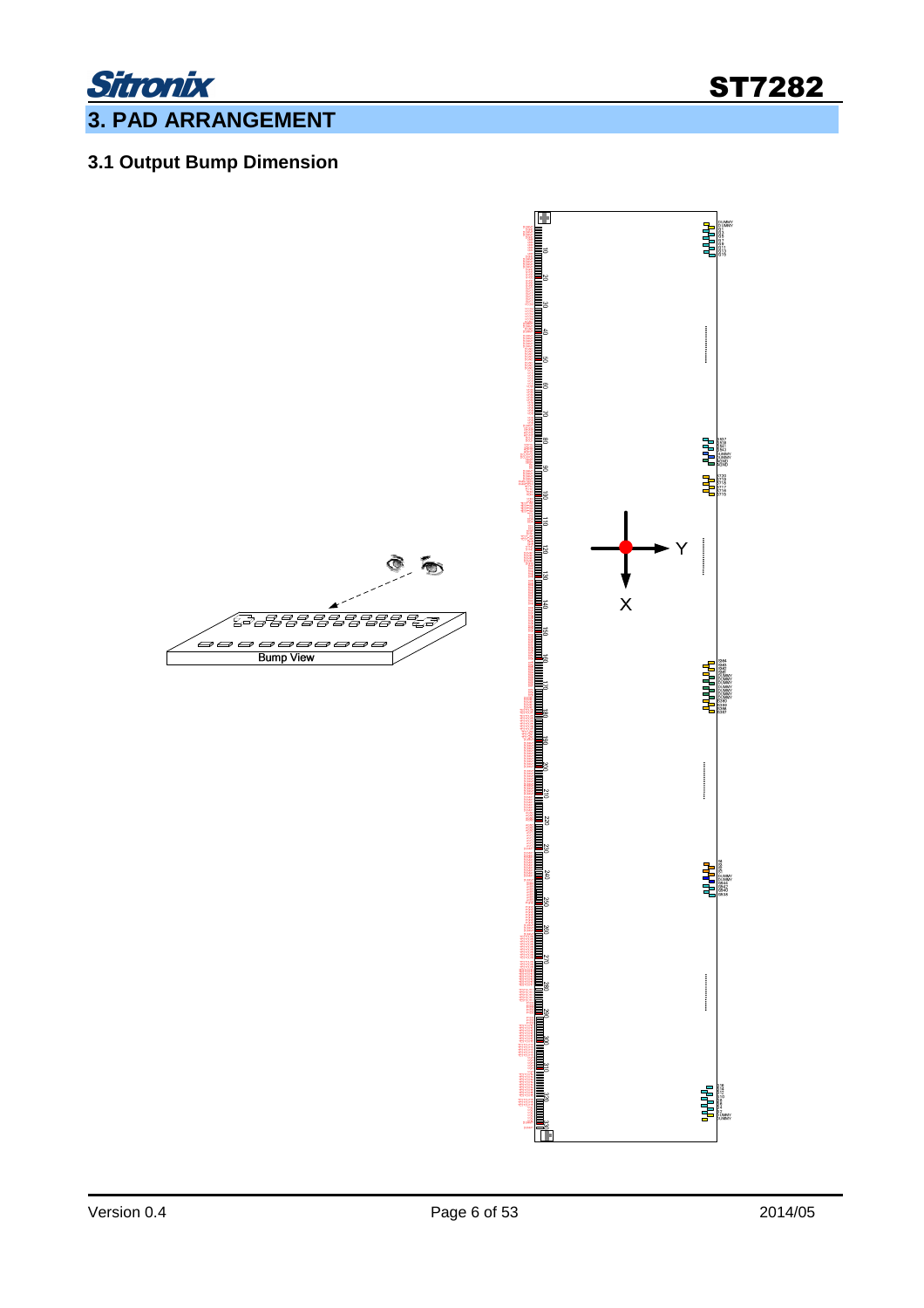

#### **3.2 Bump Dimension**

Output Pads

S1~S720、G1~G544、VCOM、DUMMY (No.332~1628)



| Symbol | Item                    | <b>Size</b>               |
|--------|-------------------------|---------------------------|
|        | <b>Bump Width</b>       | 15 um                     |
| В      | Bump Gap 1 (Horizontal) | $15 \cdot 30 \cdot 75$ um |
|        | <b>Bump Height</b>      | 100 um                    |
|        | Bump Gap 2 (Vertical)   | 30 um                     |

Input Pads

(No.1~331)



| Symbol | Item               | <b>Size</b> |
|--------|--------------------|-------------|
|        | <b>Bump Width</b>  | 35 um       |
|        | <b>Bump Gap</b>    | 24 um       |
|        | <b>Bump Height</b> | 100 um      |
|        | <b>Bump Pitch</b>  | 59 um       |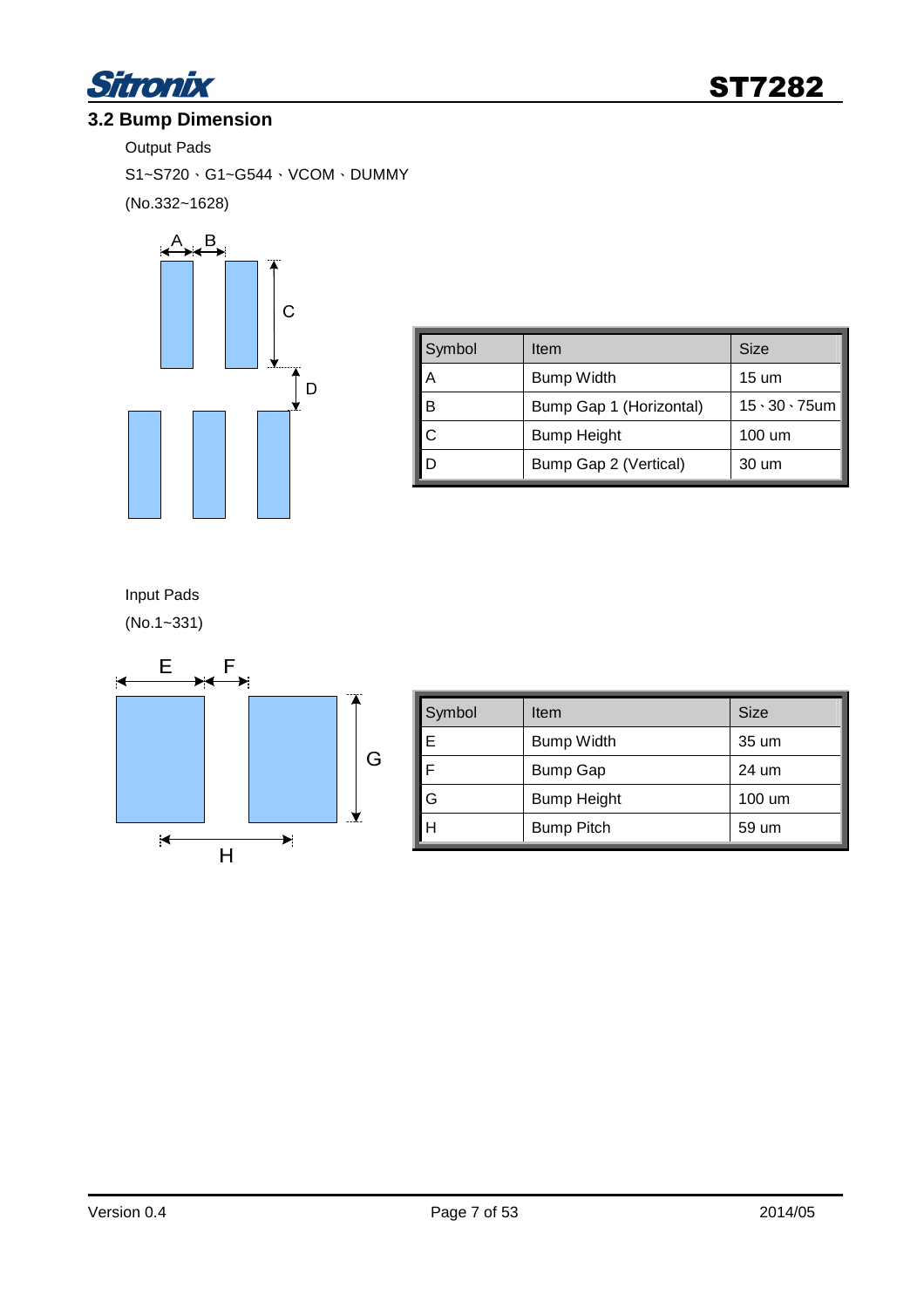

#### **3.3 Alignment Mark Dimension**

Alignment Mark: A1(X,Y)=(-9963,-235) Alignment Mark: A2(X,Y)=(9963,-235)





#### **3.4 Chip Information**

| Chip size         | 20200µm x730µm |
|-------------------|----------------|
| Chip thickness    | $300 \mu m$    |
| Pad Location      | Pad center     |
| Coordinate Origin | Chip center    |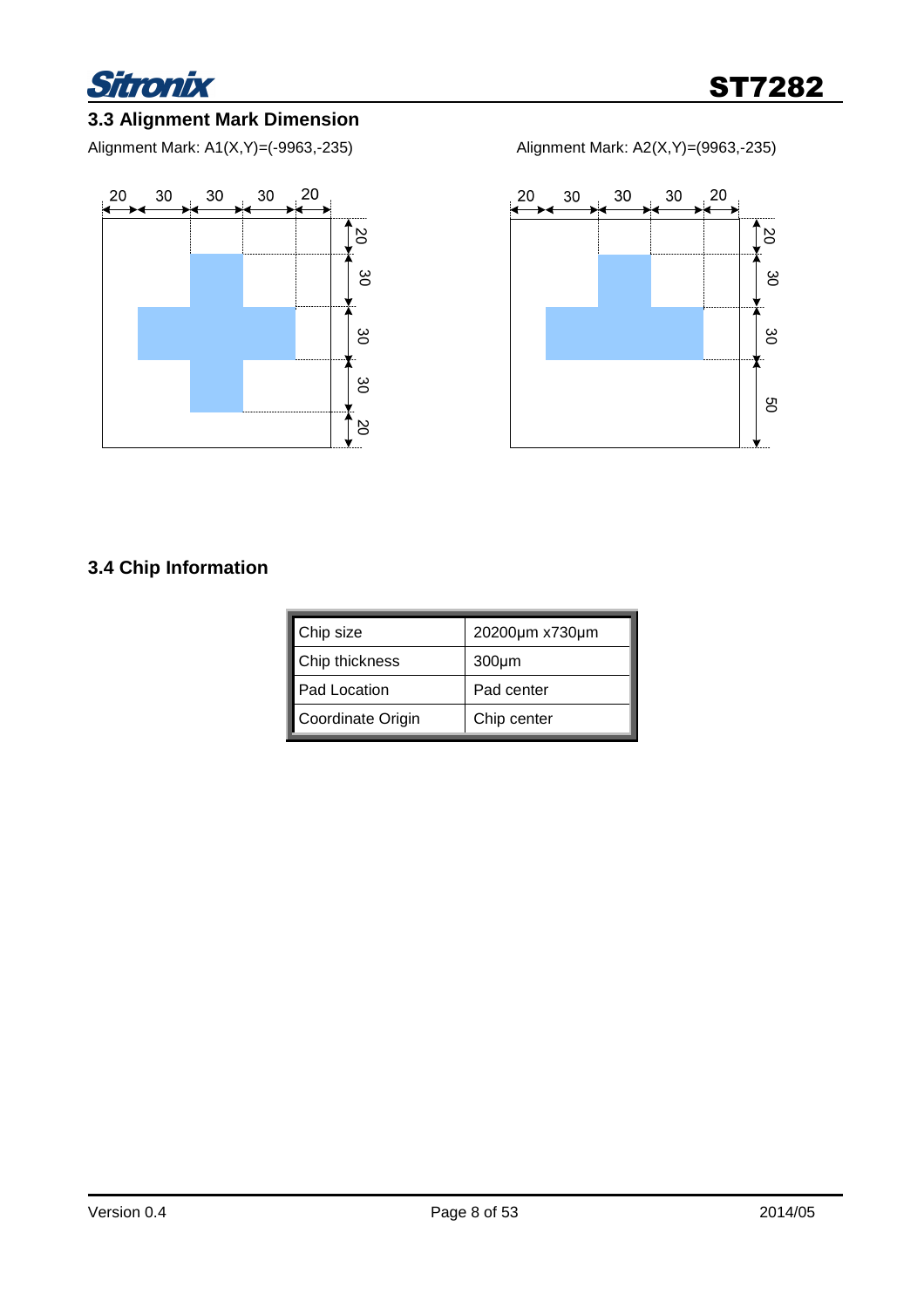# **Sitronix**

### ST7282

### **4. PAD CENTER COORDINATES**

| PAD No.                 | <b>PIN Name</b> | $\mathsf{X}$ | Y      | PAD No. | <b>PIN Name</b> | $\boldsymbol{X}$ | Y      |
|-------------------------|-----------------|--------------|--------|---------|-----------------|------------------|--------|
| 1                       | <b>DUMMY</b>    | $-9735$      | $-257$ | 34      | <b>VCOM</b>     | $-7788$          | $-257$ |
| $\overline{2}$          | <b>DGND</b>     | $-9676$      | $-257$ | 35      | <b>VCOM</b>     | $-7729$          | $-257$ |
| 3                       | <b>DUMMY</b>    | $-9617$      | $-257$ | 36      | <b>DGND</b>     | $-7670$          | $-257$ |
| 4                       | <b>DUMMY</b>    | -9558        | $-257$ | 37      | <b>DUMMY</b>    | $-7611$          | $-257$ |
| 5                       | <b>DGND</b>     | $-9499$      | $-257$ | 38      | <b>DUMMY</b>    | $-7552$          | $-257$ |
| 6                       | <b>VPP</b>      | $-9440$      | $-257$ | 39      | <b>DGND</b>     | -7493            | $-257$ |
| $\overline{\mathbf{r}}$ | <b>VPP</b>      | $-9381$      | $-257$ | 40      | <b>DUMMY</b>    | $-7434$          | $-257$ |
| 8                       | <b>VPP</b>      | $-9322$      | $-257$ | 41      | <b>DUMMY</b>    | $-7375$          | $-257$ |
| 9                       | <b>VPP</b>      | $-9263$      | $-257$ | 42      | <b>DUMMY</b>    | $-7316$          | $-257$ |
| 10                      | <b>VPP</b>      | $-9204$      | $-257$ | 43      | <b>DUMMY</b>    | $-7257$          | $-257$ |
| 11                      | <b>VPP</b>      | $-9145$      | $-257$ | 44      | <b>DUMMY</b>    | $-7198$          | $-257$ |
| 12                      | <b>DGND</b>     | $-9086$      | $-257$ | 45      | <b>DUMMY</b>    | $-7139$          | $-257$ |
| 13                      | <b>DUMMY</b>    | $-9027$      | $-257$ | 46      | <b>DGND</b>     | $-7080$          | $-257$ |
| 14                      | <b>DUMMY</b>    | $-8968$      | $-257$ | 47      | <b>DGND</b>     | $-7021$          | $-257$ |
| 15                      | <b>DUMMY</b>    | $-8909$      | $-257$ | 48      | <b>DGND</b>     | $-6962$          | $-257$ |
| 16                      | <b>DUMMY</b>    | $-8850$      | $-257$ | 49      | <b>DGND</b>     | $-6903$          | $-257$ |
| 17                      | <b>DGND</b>     | $-8791$      | $-257$ | 50      | <b>DGND</b>     | $-6844$          | $-257$ |
| 18                      | <b>GVDD</b>     | $-8732$      | $-257$ | 51      | <b>DGND</b>     | $-6785$          | $-257$ |
| 19                      | <b>GVDD</b>     | $-8673$      | $-257$ | 52      | <b>DGND</b>     | $-6726$          | $-257$ |
| 20                      | <b>GVDD</b>     | $-8614$      | $-257$ | 53      | <b>DGND</b>     | $-6667$          | $-257$ |
| 21                      | <b>GVDD</b>     | $-8555$      | $-257$ | 54      | <b>VCC</b>      | $-6608$          | $-257$ |
| 22                      | <b>GVDD</b>     | $-8496$      | $-257$ | 55      | <b>VCC</b>      | $-6549$          | $-257$ |
| 23                      | <b>GVDD</b>     | $-8437$      | $-257$ | 56      | <b>VCC</b>      | $-6490$          | $-257$ |
| 24                      | <b>GVCL</b>     | $-8378$      | $-257$ | 57      | <b>VCC</b>      | $-6431$          | $-257$ |
| 25                      | <b>GVCL</b>     | $-8319$      | $-257$ | 58      | <b>VCC</b>      | $-6372$          | $-257$ |
| 26                      | <b>GVCL</b>     | $-8260$      | $-257$ | 59      | <b>VCC</b>      | $-6313$          | $-257$ |
| 27                      | <b>GVCL</b>     | $-8201$      | $-257$ | 60      | <b>VDDI</b>     | $-6254$          | $-257$ |
| 28                      | <b>GVCL</b>     | $-8142$      | $-257$ | 61      | <b>VDDI</b>     | $-6195$          | $-257$ |
| 29                      | <b>GVCL</b>     | $-8083$      | $-257$ | 62      | <b>VDDI</b>     | $-6136$          | $-257$ |
| 30                      | <b>VCOM</b>     | -8024        | $-257$ | 63      | <b>VDDI</b>     | $-6077$          | $-257$ |
| 31                      | <b>VCOM</b>     | $-7965$      | $-257$ | 64      | <b>VDDI</b>     | $-6018$          | $-257$ |
| 32                      | <b>VCOM</b>     | -7906        | $-257$ | 65      | <b>VDDI</b>     | $-5959$          | $-257$ |
| 33                      | <b>VCOM</b>     | $-7847$      | $-257$ | 66      | <b>VDD</b>      | $-5900$          | $-257$ |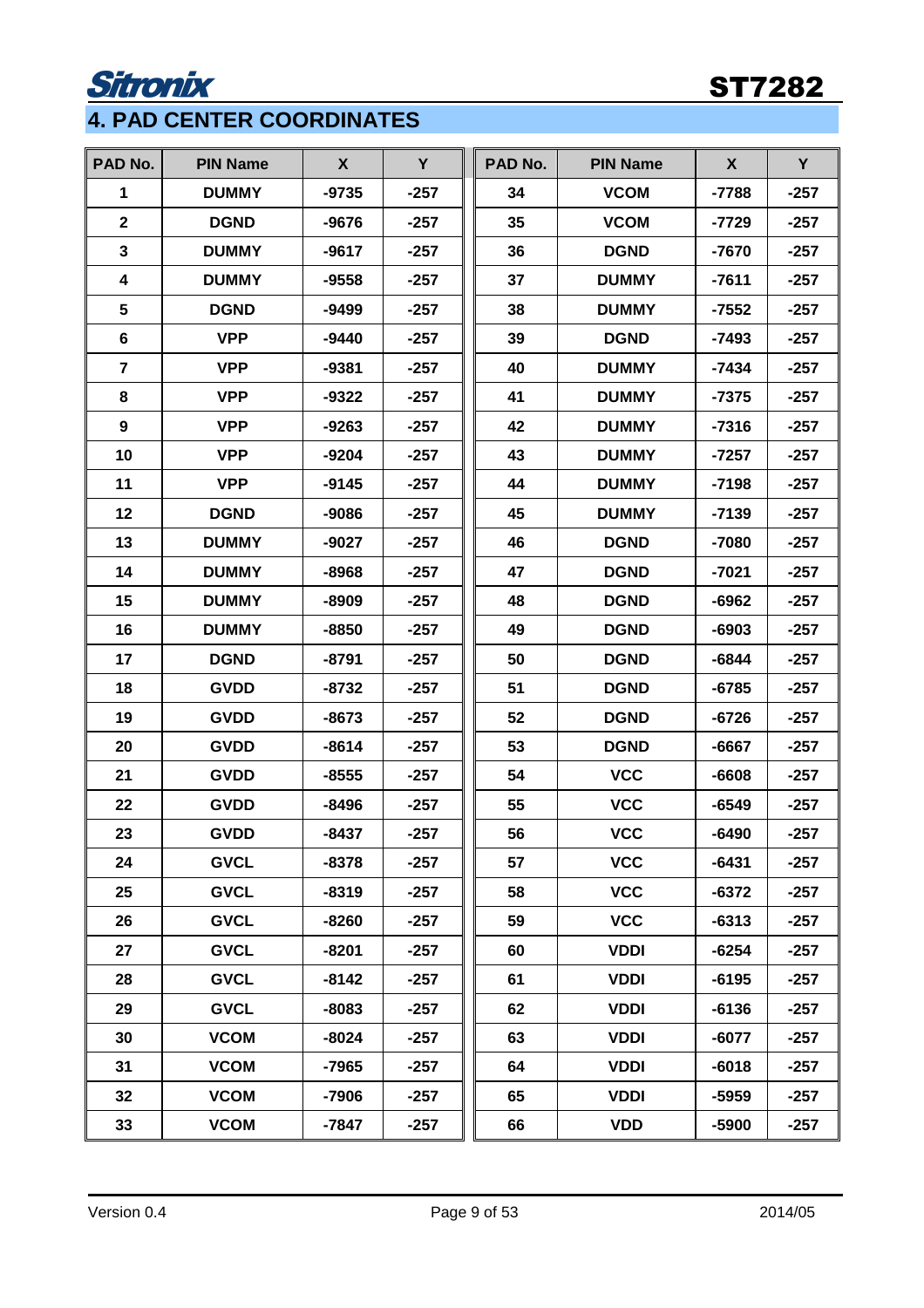

| PAD No. | <b>PIN Name</b>  | $\mathsf{X}$ | Y      | PAD No. | <b>PIN Name</b>          | $\boldsymbol{X}$ | Y      |
|---------|------------------|--------------|--------|---------|--------------------------|------------------|--------|
| 67      | <b>VDD</b>       | $-5841$      | $-257$ | 101     | <b>VDIR</b>              | $-3835$          | $-257$ |
| 68      | <b>VDD</b>       | $-5782$      | $-257$ | 102     | <b>VDIR</b>              | $-3776$          | $-257$ |
| 69      | <b>VDD</b>       | $-5723$      | $-257$ | 103     | TEST IN3                 | $-3717$          | $-257$ |
| 70      | <b>VDD</b>       | $-5664$      | $-257$ | 104     | TEST_IN3                 | $-3658$          | $-257$ |
| 71      | <b>VDD</b>       | $-5605$      | $-257$ | 105     | TEST_IN4                 | $-3599$          | $-257$ |
| 72      | <b>VDD</b>       | $-5546$      | $-257$ | 106     | TEST_IN4                 | $-3540$          | $-257$ |
| 73      | <b>VDD</b>       | $-5487$      | $-257$ | 107     | $\mathsf{CS}\phantom{0}$ | $-3481$          | $-257$ |
| 74      | <b>DUMMY</b>     | $-5428$      | $-257$ | 108     | $\mathsf{CS}\phantom{0}$ | $-3422$          | $-257$ |
| 75      | <b>VSYNC</b>     | $-5369$      | $-257$ | 109     | <b>SDA</b>               | $-3363$          | $-257$ |
| 76      | <b>VSYNC</b>     | $-5310$      | $-257$ | 110     | <b>SDA</b>               | $-3304$          | $-257$ |
| 77      | <b>HSYNC</b>     | $-5251$      | $-257$ | 111     | <b>SCL</b>               | $-3245$          | $-257$ |
| 78      | <b>HSYNC</b>     | $-5192$      | $-257$ | 112     | <b>SCL</b>               | $-3186$          | $-257$ |
| 79      | <b>DCLK</b>      | $-5133$      | $-257$ | 113     | <b>DISP</b>              | $-3127$          | $-257$ |
| 80      | <b>DCLK</b>      | $-5074$      | $-257$ | 114     | <b>DISP</b>              | $-3068$          | $-257$ |
| 81      | <b>VDPOL</b>     | $-5015$      | $-257$ | 115     | TEST_IN5                 | $-3009$          | $-257$ |
| 82      | <b>VDPOL</b>     | $-4956$      | $-257$ | 116     | TEST_IN5                 | $-2950$          | $-257$ |
| 83      | <b>HDPOL</b>     | $-4897$      | $-257$ | 117     | <b>GRB</b>               | $-2891$          | $-257$ |
| 84      | <b>HDPOL</b>     | $-4838$      | $-257$ | 118     | <b>GRB</b>               | $-2832$          | $-257$ |
| 85      | <b>DCLKPOL</b>   | $-4779$      | $-257$ | 119     | <b>SYNC</b>              | $-2773$          | $-257$ |
| 86      | <b>DCLKPOL</b>   | $-4720$      | $-257$ | 120     | <b>SYNC</b>              | $-2714$          | $-257$ |
| 87      | <b>SBGR</b>      | $-4661$      | $-257$ | 121     | <b>DUMMY</b>             | $-2655$          | $-257$ |
| 88      | <b>SBGR</b>      | $-4602$      | $-257$ | 122     | <b>DUMMY</b>             | $-2596$          | $-257$ |
| 89      | DE               | $-4543$      | $-257$ | 123     | <b>DUMMY</b>             | $-2537$          | $-257$ |
| 90      | DE               | -4484        | $-257$ | 124     | <b>DUMMY</b>             | $-2478$          | $-257$ |
| 91      | <b>DUMMY</b>     | -4425        | $-257$ | 125     | <b>DGND</b>              | $-2419$          | $-257$ |
| 92      | <b>DUMMY</b>     | -4366        | $-257$ | 126     | DR7                      | $-2360$          | $-257$ |
| 93      | <b>DUMMY</b>     | $-4307$      | $-257$ | 127     | DR7                      | $-2301$          | $-257$ |
| 94      | <b>DUMMY</b>     | -4248        | $-257$ | 128     | DR6                      | $-2242$          | $-257$ |
| 95      | <b>PARA_SERI</b> | $-4189$      | $-257$ | 129     | DR <sub>6</sub>          | $-2183$          | $-257$ |
| 96      | <b>PARA_SERI</b> | $-4130$      | $-257$ | 130     | DR <sub>5</sub>          | $-2124$          | $-257$ |
| 97      | <b>EXTC</b>      | $-4071$      | $-257$ | 131     | DR <sub>5</sub>          | $-2065$          | $-257$ |
| 98      | <b>EXTC</b>      | $-4012$      | $-257$ | 132     | DR4                      | $-2006$          | $-257$ |
| 99      | <b>HDIR</b>      | $-3953$      | $-257$ | 133     | DR4                      | $-1947$          | $-257$ |
| 100     | <b>HDIR</b>      | $-3894$      | $-257$ | 134     | DR <sub>3</sub>          | $-1888$          | $-257$ |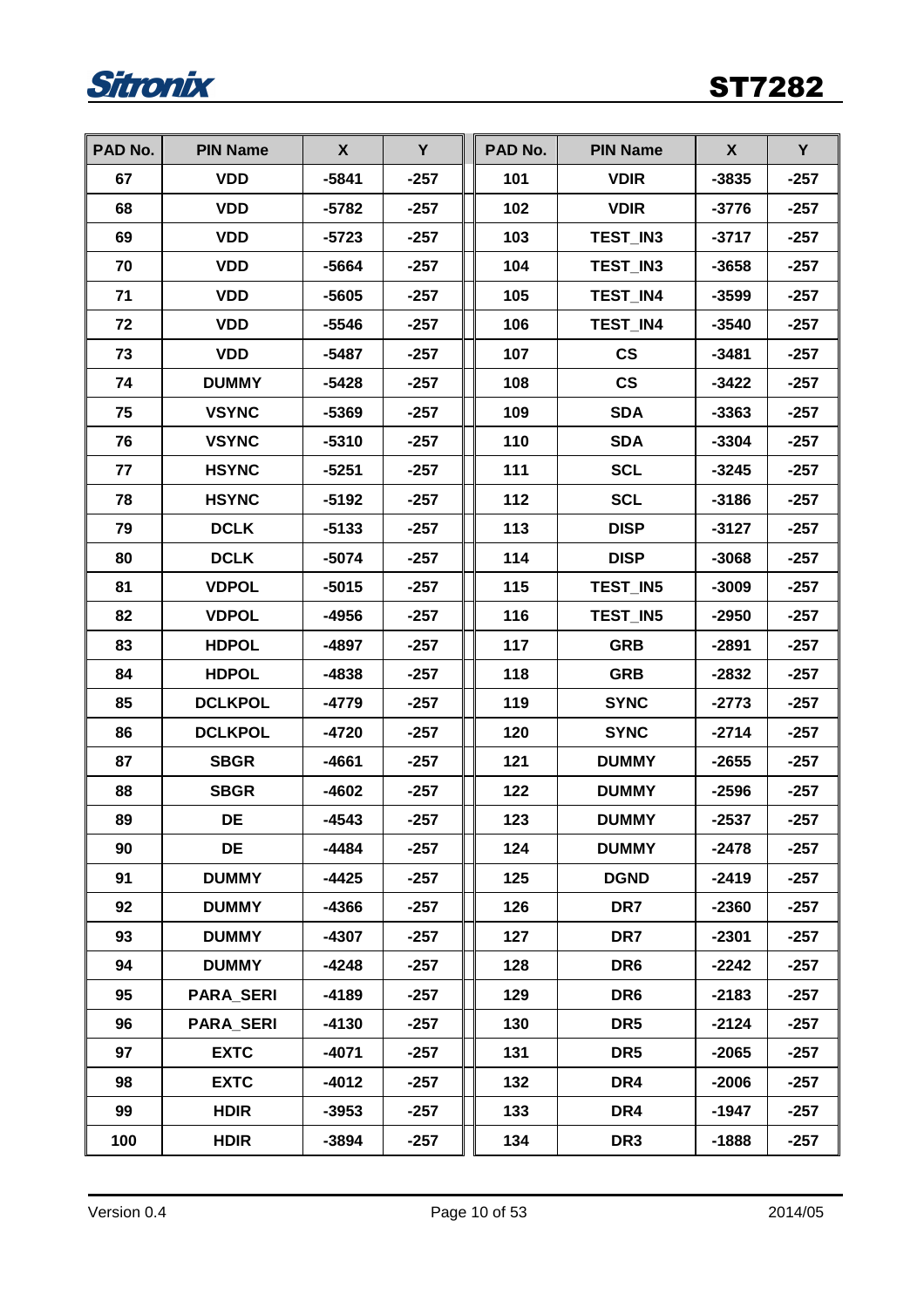

| PAD No. | <b>PIN Name</b> | X           | Y      | PAD No. | <b>PIN Name</b> | X    | Y      |
|---------|-----------------|-------------|--------|---------|-----------------|------|--------|
| 135     | DR <sub>3</sub> | $-1829$     | $-257$ | 169     | DB <sub>2</sub> | 177  | $-257$ |
| 136     | DR <sub>2</sub> | $-1770$     | $-257$ | 170     | DB <sub>1</sub> | 236  | $-257$ |
| 137     | DR <sub>2</sub> | $-1711$     | $-257$ | 171     | DB <sub>1</sub> | 295  | $-257$ |
| 138     | DR <sub>1</sub> | -1652       | $-257$ | 172     | DB <sub>0</sub> | 354  | $-257$ |
| 139     | DR <sub>1</sub> | $-1593$     | $-257$ | 173     | DB <sub>0</sub> | 413  | $-257$ |
| 140     | DR <sub>0</sub> | $-1534$     | $-257$ | 174     | <b>DUMMY</b>    | 472  | $-257$ |
| 141     | DR <sub>0</sub> | $-1475$     | $-257$ | 175     | <b>DUMMY</b>    | 531  | $-257$ |
| 142     | DG7             | $-1416$     | $-257$ | 176     | <b>DUMMY</b>    | 590  | $-257$ |
| 143     | DG7             | $-1357$     | $-257$ | 177     | <b>DUMMY</b>    | 649  | $-257$ |
| 144     | DG <sub>6</sub> | $-1298$     | $-257$ | 178     | <b>DUMMY</b>    | 708  | $-257$ |
| 145     | DG <sub>6</sub> | $-1239$     | $-257$ | 179     | <b>TESTOUT0</b> | 767  | $-257$ |
| 146     | DG <sub>5</sub> | $-1180$     | $-257$ | 180     | <b>TESTOUT1</b> | 826  | $-257$ |
| 147     | DG5             | $-1121$     | $-257$ | 181     | <b>TESTOUT2</b> | 885  | $-257$ |
| 148     | DG4             | $-1062$     | $-257$ | 182     | <b>TESTOUT3</b> | 944  | $-257$ |
| 149     | DG4             | $-1003$     | $-257$ | 183     | <b>TESTOUT4</b> | 1003 | $-257$ |
| 150     | DG <sub>3</sub> | $-944$      | $-257$ | 184     | <b>TESTOUT5</b> | 1062 | $-257$ |
| 151     | DG <sub>3</sub> | $-885$      | $-257$ | 185     | <b>TESTOUT6</b> | 1121 | $-257$ |
| 152     | DG <sub>2</sub> | $-826$      | $-257$ | 186     | <b>TESTOUT7</b> | 1180 | $-257$ |
| 153     | DG <sub>2</sub> | $-767$      | $-257$ | 187     | TEST_IN0        | 1239 | $-257$ |
| 154     | DG1             | $-708$      | $-257$ | 188     | TEST_IN1        | 1298 | $-257$ |
| 155     | DG1             | $-649$      | $-257$ | 189     | TEST_IN2        | 1357 | $-257$ |
| 156     | DG <sub>0</sub> | $-590$      | $-257$ | 190     | <b>DUMMY</b>    | 1416 | $-257$ |
| 157     | DG <sub>0</sub> | $-531$      | $-257$ | 191     | <b>DUMMY</b>    | 1475 | $-257$ |
| 158     | DB7             | $-472$      | $-257$ | 192     | <b>DUMMY</b>    | 1534 | $-257$ |
| 159     | DB7             | $-413$      | $-257$ | 193     | <b>DUMMY</b>    | 1593 | $-257$ |
| 160     | DB <sub>6</sub> | $-354$      | $-257$ | 194     | <b>DUMMY</b>    | 1652 | $-257$ |
| 161     | DB <sub>6</sub> | $-295$      | $-257$ | 195     | <b>DUMMY</b>    | 1711 | $-257$ |
| 162     | DB <sub>5</sub> | -236        | -257   | 196     | <b>DUMMY</b>    | 1770 | $-257$ |
| 163     | DB <sub>5</sub> | $-177$      | $-257$ | 197     | <b>DUMMY</b>    | 1829 | $-257$ |
| 164     | DB4             | $-118$      | $-257$ | 198     | <b>DUMMY</b>    | 1888 | $-257$ |
| 165     | DB4             | $-59$       | $-257$ | 199     | <b>DUMMY</b>    | 1947 | $-257$ |
| 166     | DB <sub>3</sub> | $\mathbf 0$ | $-257$ | 200     | <b>DUMMY</b>    | 2006 | $-257$ |
| 167     | DB <sub>3</sub> | 59          | $-257$ | 201     | <b>DUMMY</b>    | 2065 | $-257$ |
| 168     | DB <sub>2</sub> | 118         | $-257$ | 202     | <b>DUMMY</b>    | 2124 | $-257$ |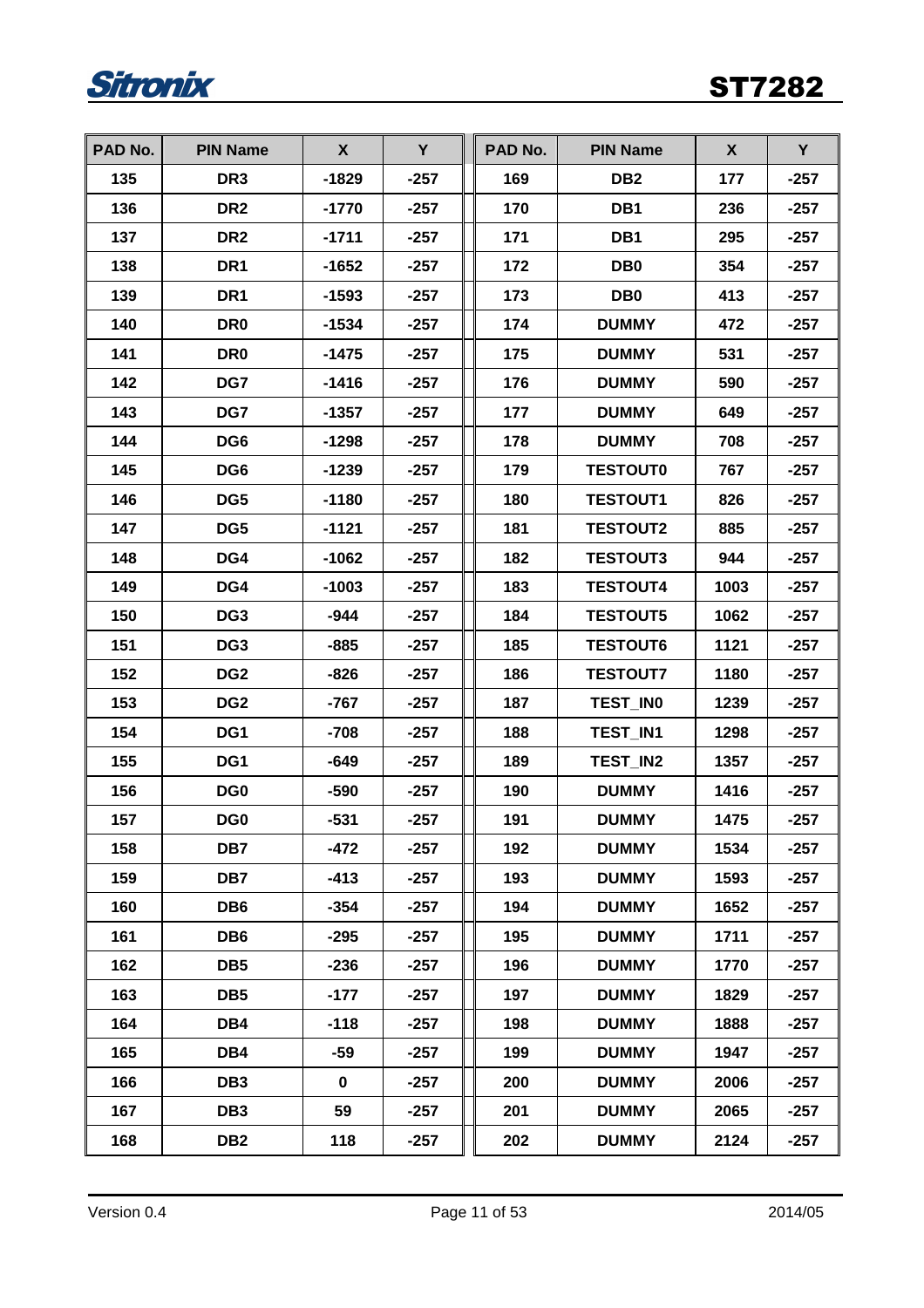

| PAD No. | <b>PIN Name</b> | X    | Y      | PAD No. | <b>PIN Name</b> | X    | Y      |
|---------|-----------------|------|--------|---------|-----------------|------|--------|
| 203     | <b>DUMMY</b>    | 2183 | $-257$ | 237     | <b>DUMMY</b>    | 4189 | $-257$ |
| 204     | <b>DUMMY</b>    | 2242 | -257   | 238     | <b>DUMMY</b>    | 4248 | $-257$ |
| 205     | <b>DUMMY</b>    | 2301 | $-257$ | 239     | <b>DUMMY</b>    | 4307 | $-257$ |
| 206     | <b>DUMMY</b>    | 2360 | $-257$ | 240     | <b>DUMMY</b>    | 4366 | $-257$ |
| 207     | <b>DUMMY</b>    | 2419 | $-257$ | 241     | <b>DUMMY</b>    | 4425 | $-257$ |
| 208     | <b>DUMMY</b>    | 2478 | $-257$ | 242     | <b>AVDD</b>     | 4484 | $-257$ |
| 209     | <b>DUMMY</b>    | 2537 | $-257$ | 243     | <b>AVDD</b>     | 4543 | $-257$ |
| 210     | <b>DUMMY</b>    | 2596 | $-257$ | 244     | <b>AVDD</b>     | 4602 | $-257$ |
| 211     | <b>DUMMY</b>    | 2655 | $-257$ | 245     | <b>AVDD</b>     | 4661 | $-257$ |
| 212     | <b>DUMMY</b>    | 2714 | $-257$ | 246     | <b>AVDD</b>     | 4720 | $-257$ |
| 213     | <b>DUMMY</b>    | 2773 | $-257$ | 247     | <b>AVDD</b>     | 4779 | $-257$ |
| 214     | <b>DUMMY</b>    | 2832 | $-257$ | 248     | <b>AVDD</b>     | 4838 | $-257$ |
| 215     | <b>DUMMY</b>    | 2891 | $-257$ | 249     | <b>AVDD</b>     | 4897 | $-257$ |
| 216     | <b>DUMMY</b>    | 2950 | $-257$ | 250     | <b>PGND</b>     | 4956 | $-257$ |
| 217     | <b>AGND</b>     | 3009 | $-257$ | 251     | <b>PGND</b>     | 5015 | $-257$ |
| 218     | <b>AGND</b>     | 3068 | $-257$ | 252     | <b>PGND</b>     | 5074 | $-257$ |
| 219     | <b>AGND</b>     | 3127 | $-257$ | 253     | <b>PGND</b>     | 5133 | $-257$ |
| 220     | <b>AGND</b>     | 3186 | $-257$ | 254     | <b>PGND</b>     | 5192 | $-257$ |
| 221     | <b>AGND</b>     | 3245 | $-257$ | 255     | <b>PGND</b>     | 5251 | $-257$ |
| 222     | <b>AGND</b>     | 3304 | $-257$ | 256     | <b>PGND</b>     | 5310 | $-257$ |
| 223     | <b>AGND</b>     | 3363 | $-257$ | 257     | <b>PGND</b>     | 5369 | $-257$ |
| 224     | <b>AVCL</b>     | 3422 | $-257$ | 258     | <b>DUMMY</b>    | 5428 | $-257$ |
| 225     | <b>AVCL</b>     | 3481 | $-257$ | 259     | <b>DUMMY</b>    | 5487 | $-257$ |
| 226     | <b>AVCL</b>     | 3540 | -257   | 260     | <b>DUMMY</b>    | 5546 | -257   |
| 227     | <b>AVCL</b>     | 3599 | $-257$ | 261     | <b>DUMMY</b>    | 5605 | $-257$ |
| 228     | <b>AVCL</b>     | 3658 | $-257$ | 262     | <b>TESTOUT8</b> | 5664 | $-257$ |
| 229     | <b>AVCL</b>     | 3717 | $-257$ | 263     | <b>TESTOUT8</b> | 5723 | $-257$ |
| 230     | <b>DUMMY</b>    | 3776 | $-257$ | 264     | <b>TESTOUT8</b> | 5782 | -257   |
| 231     | <b>DUMMY</b>    | 3835 | $-257$ | 265     | <b>TESTOUT8</b> | 5841 | $-257$ |
| 232     | <b>DUMMY</b>    | 3894 | $-257$ | 266     | <b>TESTOUT8</b> | 5900 | $-257$ |
| 233     | <b>DUMMY</b>    | 3953 | $-257$ | 267     | <b>TESTOUT8</b> | 5959 | $-257$ |
| 234     | <b>DUMMY</b>    | 4012 | $-257$ | 268     | <b>TESTOUT9</b> | 6018 | $-257$ |
| 235     | <b>DUMMY</b>    | 4071 | $-257$ | 269     | <b>TESTOUT9</b> | 6077 | $-257$ |
| 236     | <b>DUMMY</b>    | 4130 | $-257$ | 270     | <b>TESTOUT9</b> | 6136 | $-257$ |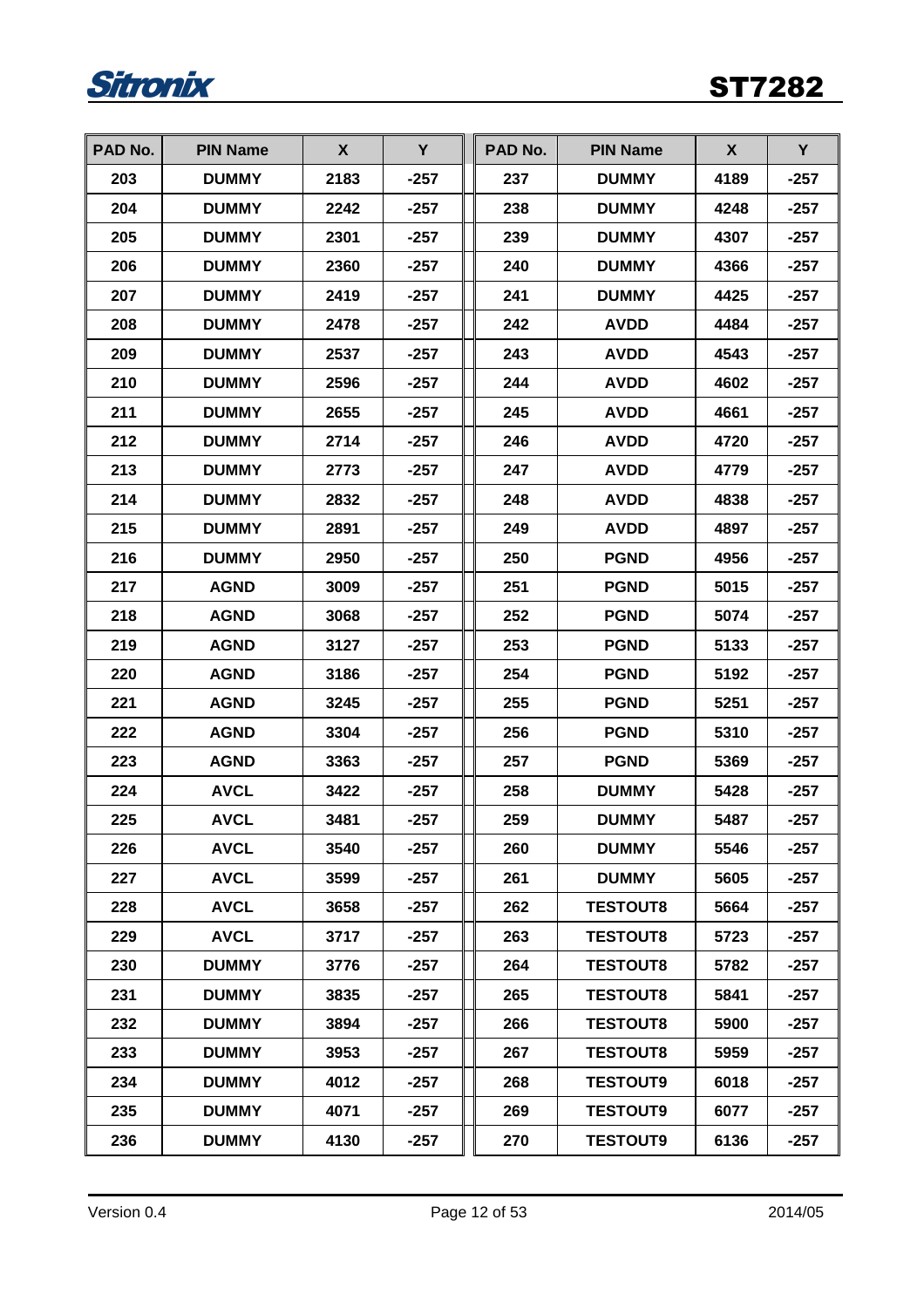

| PAD No. | <b>PIN Name</b>  | X    | Y      | PAD No. | <b>PIN Name</b>  | X    | Y      |
|---------|------------------|------|--------|---------|------------------|------|--------|
| 271     | <b>TESTOUT9</b>  | 6195 | $-257$ | 305     | <b>TESTOUT13</b> | 8201 | $-257$ |
| 272     | <b>TESTOUT9</b>  | 6254 | $-257$ | 306     | <b>VGH</b>       | 8260 | $-257$ |
| 273     | <b>TESTOUT9</b>  | 6313 | $-257$ | 307     | <b>VGH</b>       | 8319 | $-257$ |
| 274     | <b>TESTOUT10</b> | 6372 | $-257$ | 308     | <b>VGH</b>       | 8378 | $-257$ |
| 275     | <b>TESTOUT10</b> | 6431 | $-257$ | 309     | <b>VGH</b>       | 8437 | $-257$ |
| 276     | <b>TESTOUT10</b> | 6490 | $-257$ | 310     | <b>VGH</b>       | 8496 | $-257$ |
| 277     | <b>TESTOUT10</b> | 6549 | $-257$ | 311     | <b>VGH</b>       | 8555 | $-257$ |
| 278     | <b>TESTOUT10</b> | 6608 | $-257$ | 312     | <b>TESTOUT14</b> | 8614 | $-257$ |
| 279     | <b>TESTOUT10</b> | 6667 | $-257$ | 313     | <b>TESTOUT14</b> | 8673 | $-257$ |
| 280     | <b>TESTOUT11</b> | 6726 | $-257$ | 314     | <b>TESTOUT14</b> | 8732 | $-257$ |
| 281     | <b>TESTOUT11</b> | 6785 | $-257$ | 315     | <b>TESTOUT14</b> | 8791 | $-257$ |
| 282     | <b>TESTOUT11</b> | 6844 | $-257$ | 316     | <b>TESTOUT14</b> | 8850 | $-257$ |
| 283     | <b>TESTOUT11</b> | 6903 | $-257$ | 317     | <b>TESTOUT14</b> | 8909 | $-257$ |
| 284     | <b>TESTOUT11</b> | 6962 | $-257$ | 318     | <b>TESTOUT15</b> | 8968 | $-257$ |
| 285     | <b>TESTOUT11</b> | 7021 | $-257$ | 319     | <b>TESTOUT15</b> | 9027 | $-257$ |
| 286     | <b>PVDD</b>      | 7080 | $-257$ | 320     | <b>TESTOUT15</b> | 9086 | $-257$ |
| 287     | <b>PVDD</b>      | 7139 | $-257$ | 321     | <b>TESTOUT15</b> | 9145 | $-257$ |
| 288     | <b>PVDD</b>      | 7198 | $-257$ | 322     | <b>TESTOUT15</b> | 9204 | $-257$ |
| 289     | <b>PVDD</b>      | 7257 | $-257$ | 323     | <b>TESTOUT15</b> | 9263 | $-257$ |
| 290     | <b>PVDD</b>      | 7316 | $-257$ | 324     | <b>VGL</b>       | 9322 | $-257$ |
| 291     | <b>PVDD</b>      | 7375 | $-257$ | 325     | <b>VGL</b>       | 9381 | $-257$ |
| 292     | <b>PVDD</b>      | 7434 | $-257$ | 326     | <b>VGL</b>       | 9440 | $-257$ |
| 293     | <b>PVDD</b>      | 7493 | $-257$ | 327     | <b>VGL</b>       | 9499 | $-257$ |
| 294     | <b>TESTOUT12</b> | 7552 | $-257$ | 328     | <b>VGL</b>       | 9558 | $-257$ |
| 295     | <b>TESTOUT12</b> | 7611 | $-257$ | 329     | <b>VGL</b>       | 9617 | $-257$ |
| 296     | <b>TESTOUT12</b> | 7670 | $-257$ | 330     | <b>DUMMY</b>     | 9676 | $-257$ |
| 297     | <b>TESTOUT12</b> | 7729 | $-257$ | 331     | <b>DUMMY</b>     | 9735 | $-257$ |
| 298     | <b>TESTOUT12</b> | 7788 | $-257$ | 332     | <b>DUMMY</b>     | 9945 | 127    |
| 299     | <b>TESTOUT12</b> | 7847 | $-257$ | 333     | <b>DUMMY</b>     | 9930 | 257    |
| 300     | <b>TESTOUT13</b> | 7906 | $-257$ | 334     | G <sub>2</sub>   | 9900 | 127    |
| 301     | <b>TESTOUT13</b> | 7965 | $-257$ | 335     | G4               | 9885 | 257    |
| 302     | <b>TESTOUT13</b> | 8024 | $-257$ | 336     | G6               | 9870 | 127    |
| 303     | <b>TESTOUT13</b> | 8083 | $-257$ | 337     | G8               | 9855 | 257    |
| 304     | <b>TESTOUT13</b> | 8142 | $-257$ | 338     | G10              | 9840 | 127    |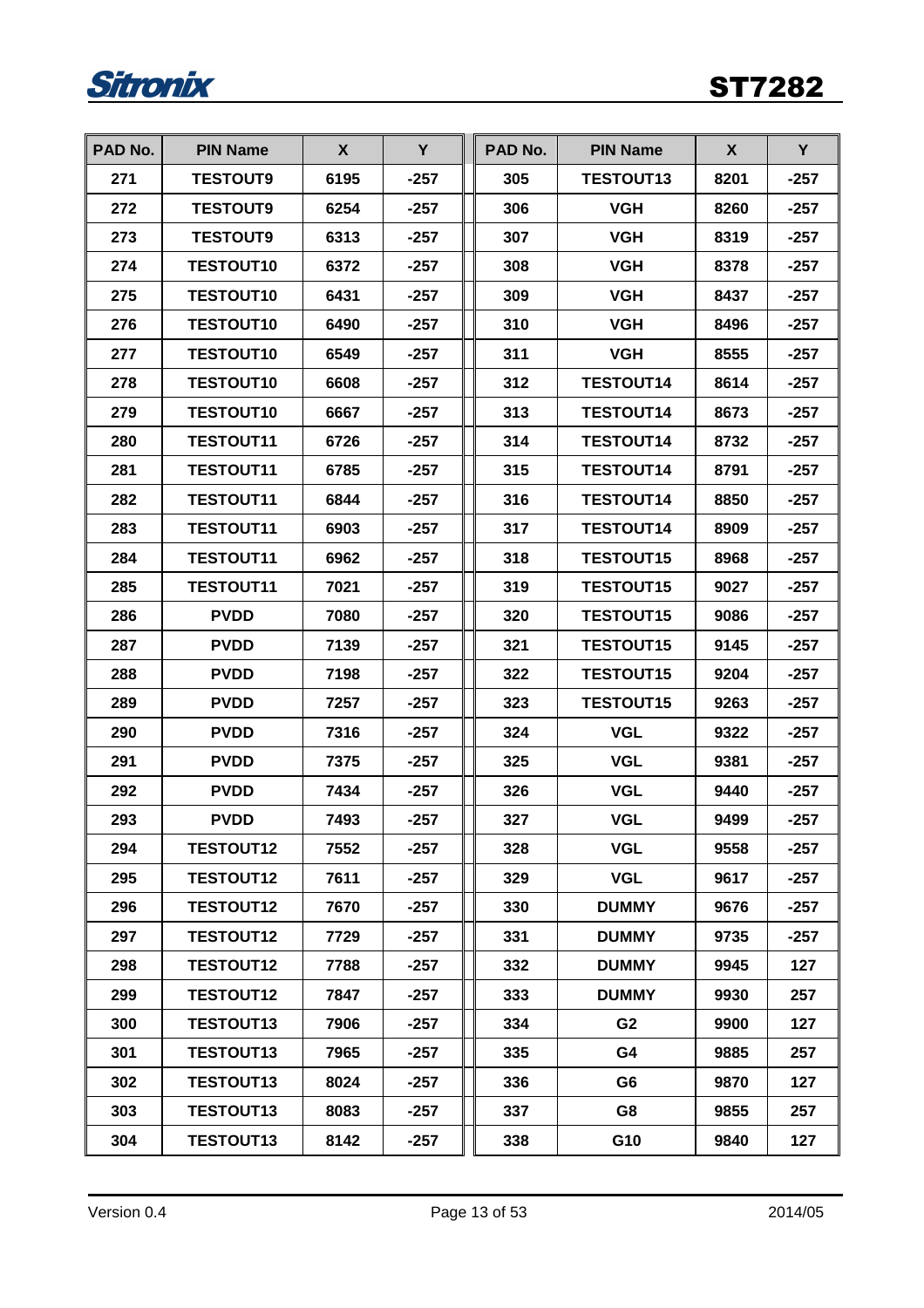

| PAD No. | <b>PIN Name</b> | X    | Y   | PAD No. | <b>PIN Name</b> | X    | Y   |
|---------|-----------------|------|-----|---------|-----------------|------|-----|
| 339     | G12             | 9825 | 257 | 373     | G80             | 9315 | 257 |
| 340     | G14             | 9810 | 127 | 374     | G82             | 9300 | 127 |
| 341     | G16             | 9795 | 257 | 375     | G84             | 9285 | 257 |
| 342     | G18             | 9780 | 127 | 376     | G86             | 9270 | 127 |
| 343     | G20             | 9765 | 257 | 377     | G88             | 9255 | 257 |
| 344     | G22             | 9750 | 127 | 378     | G90             | 9240 | 127 |
| 345     | G24             | 9735 | 257 | 379     | G92             | 9225 | 257 |
| 346     | G26             | 9720 | 127 | 380     | G94             | 9210 | 127 |
| 347     | G28             | 9705 | 257 | 381     | G96             | 9195 | 257 |
| 348     | G30             | 9690 | 127 | 382     | G98             | 9180 | 127 |
| 349     | G32             | 9675 | 257 | 383     | G100            | 9165 | 257 |
| 350     | G34             | 9660 | 127 | 384     | G102            | 9150 | 127 |
| 351     | G36             | 9645 | 257 | 385     | G104            | 9135 | 257 |
| 352     | G38             | 9630 | 127 | 386     | G106            | 9120 | 127 |
| 353     | G40             | 9615 | 257 | 387     | G108            | 9105 | 257 |
| 354     | G42             | 9600 | 127 | 388     | G110            | 9090 | 127 |
| 355     | G44             | 9585 | 257 | 389     | G112            | 9075 | 257 |
| 356     | G46             | 9570 | 127 | 390     | G114            | 9060 | 127 |
| 357     | G48             | 9555 | 257 | 391     | G116            | 9045 | 257 |
| 358     | G50             | 9540 | 127 | 392     | G118            | 9030 | 127 |
| 359     | G52             | 9525 | 257 | 393     | G120            | 9015 | 257 |
| 360     | G54             | 9510 | 127 | 394     | G122            | 9000 | 127 |
| 361     | G56             | 9495 | 257 | 395     | G124            | 8985 | 257 |
| 362     | G58             | 9480 | 127 | 396     | G126            | 8970 | 127 |
| 363     | G60             | 9465 | 257 | 397     | G128            | 8955 | 257 |
| 364     | G62             | 9450 | 127 | 398     | G130            | 8940 | 127 |
| 365     | G64             | 9435 | 257 | 399     | G132            | 8925 | 257 |
| 366     | G66             | 9420 | 127 | 400     | G134            | 8910 | 127 |
| 367     | G68             | 9405 | 257 | 401     | G136            | 8895 | 257 |
| 368     | G70             | 9390 | 127 | 402     | G138            | 8880 | 127 |
| 369     | G72             | 9375 | 257 | 403     | G140            | 8865 | 257 |
| 370     | G74             | 9360 | 127 | 404     | G142            | 8850 | 127 |
| 371     | G76             | 9345 | 257 | 405     | G144            | 8835 | 257 |
| 372     | G78             | 9330 | 127 | 406     | G146            | 8820 | 127 |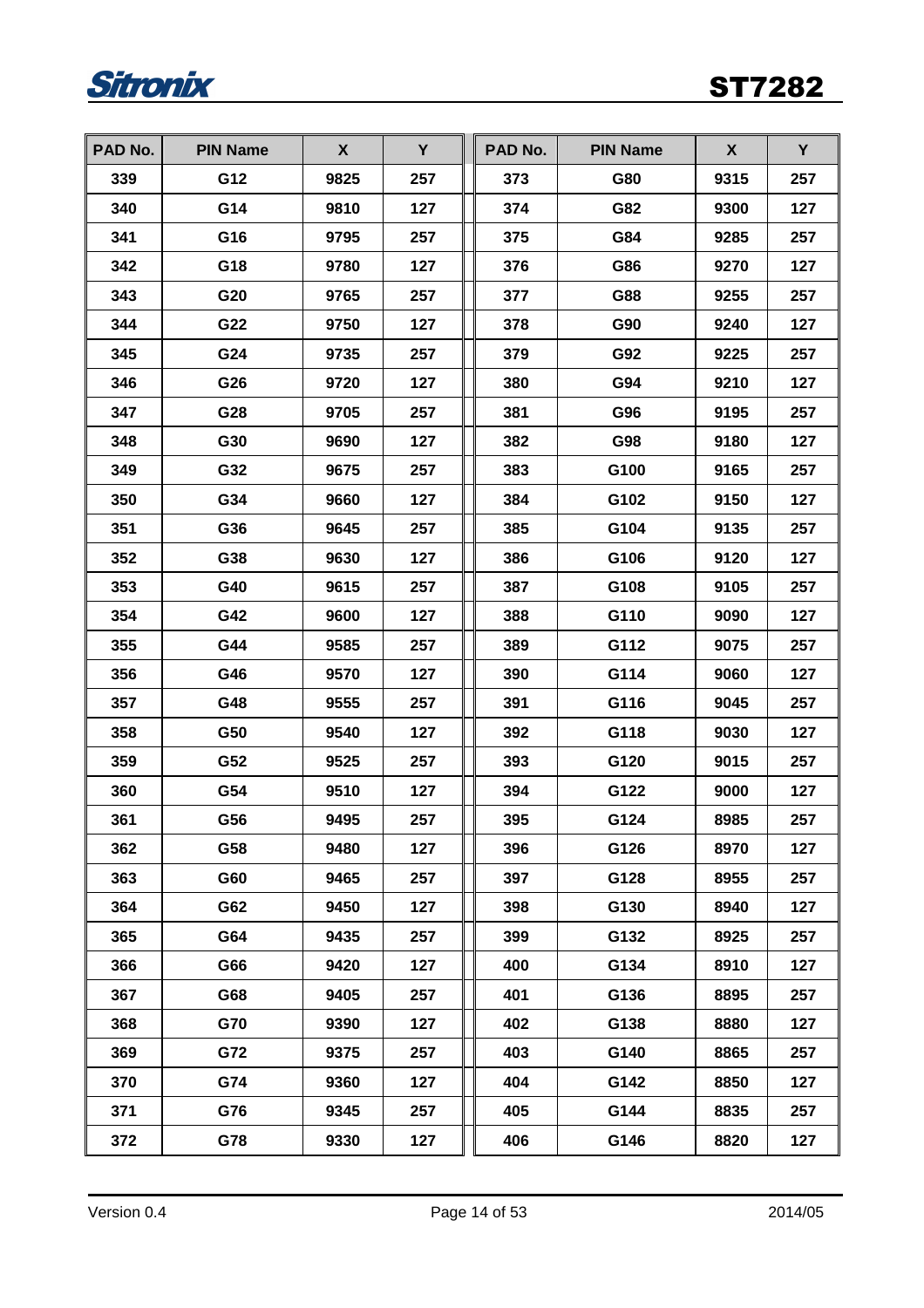

| PAD No. | <b>PIN Name</b> | X    | Y   | PAD No. | <b>PIN Name</b> | X    | Y   |
|---------|-----------------|------|-----|---------|-----------------|------|-----|
| 407     | G148            | 8805 | 257 | 441     | G216            | 8295 | 257 |
| 408     | G150            | 8790 | 127 | 442     | G218            | 8280 | 127 |
| 409     | G152            | 8775 | 257 | 443     | G220            | 8265 | 257 |
| 410     | G154            | 8760 | 127 | 444     | G222            | 8250 | 127 |
| 411     | G156            | 8745 | 257 | 445     | G224            | 8235 | 257 |
| 412     | G158            | 8730 | 127 | 446     | G226            | 8220 | 127 |
| 413     | G160            | 8715 | 257 | 447     | G228            | 8205 | 257 |
| 414     | G162            | 8700 | 127 | 448     | G230            | 8190 | 127 |
| 415     | G164            | 8685 | 257 | 449     | G232            | 8175 | 257 |
| 416     | G166            | 8670 | 127 | 450     | G234            | 8160 | 127 |
| 417     | G168            | 8655 | 257 | 451     | G236            | 8145 | 257 |
| 418     | G170            | 8640 | 127 | 452     | G238            | 8130 | 127 |
| 419     | G172            | 8625 | 257 | 453     | G240            | 8115 | 257 |
| 420     | G174            | 8610 | 127 | 454     | G242            | 8100 | 127 |
| 421     | G176            | 8595 | 257 | 455     | G244            | 8085 | 257 |
| 422     | G178            | 8580 | 127 | 456     | G246            | 8070 | 127 |
| 423     | G180            | 8565 | 257 | 457     | G248            | 8055 | 257 |
| 424     | G182            | 8550 | 127 | 458     | G250            | 8040 | 127 |
| 425     | G184            | 8535 | 257 | 459     | G252            | 8025 | 257 |
| 426     | G186            | 8520 | 127 | 460     | G254            | 8010 | 127 |
| 427     | G188            | 8505 | 257 | 461     | G256            | 7995 | 257 |
| 428     | G190            | 8490 | 127 | 462     | G258            | 7980 | 127 |
| 429     | G192            | 8475 | 257 | 463     | G260            | 7965 | 257 |
| 430     | G194            | 8460 | 127 | 464     | G262            | 7950 | 127 |
| 431     | G196            | 8445 | 257 | 465     | G264            | 7935 | 257 |
| 432     | G198            | 8430 | 127 | 466     | G266            | 7920 | 127 |
| 433     | G200            | 8415 | 257 | 467     | G268            | 7905 | 257 |
| 434     | G202            | 8400 | 127 | 468     | G270            | 7890 | 127 |
| 435     | G204            | 8385 | 257 | 469     | G272            | 7875 | 257 |
| 436     | G206            | 8370 | 127 | 470     | G274            | 7860 | 127 |
| 437     | G208            | 8355 | 257 | 471     | G276            | 7845 | 257 |
| 438     | G210            | 8340 | 127 | 472     | G278            | 7830 | 127 |
| 439     | G212            | 8325 | 257 | 473     | G280            | 7815 | 257 |
| 440     | G214            | 8310 | 127 | 474     | G282            | 7800 | 127 |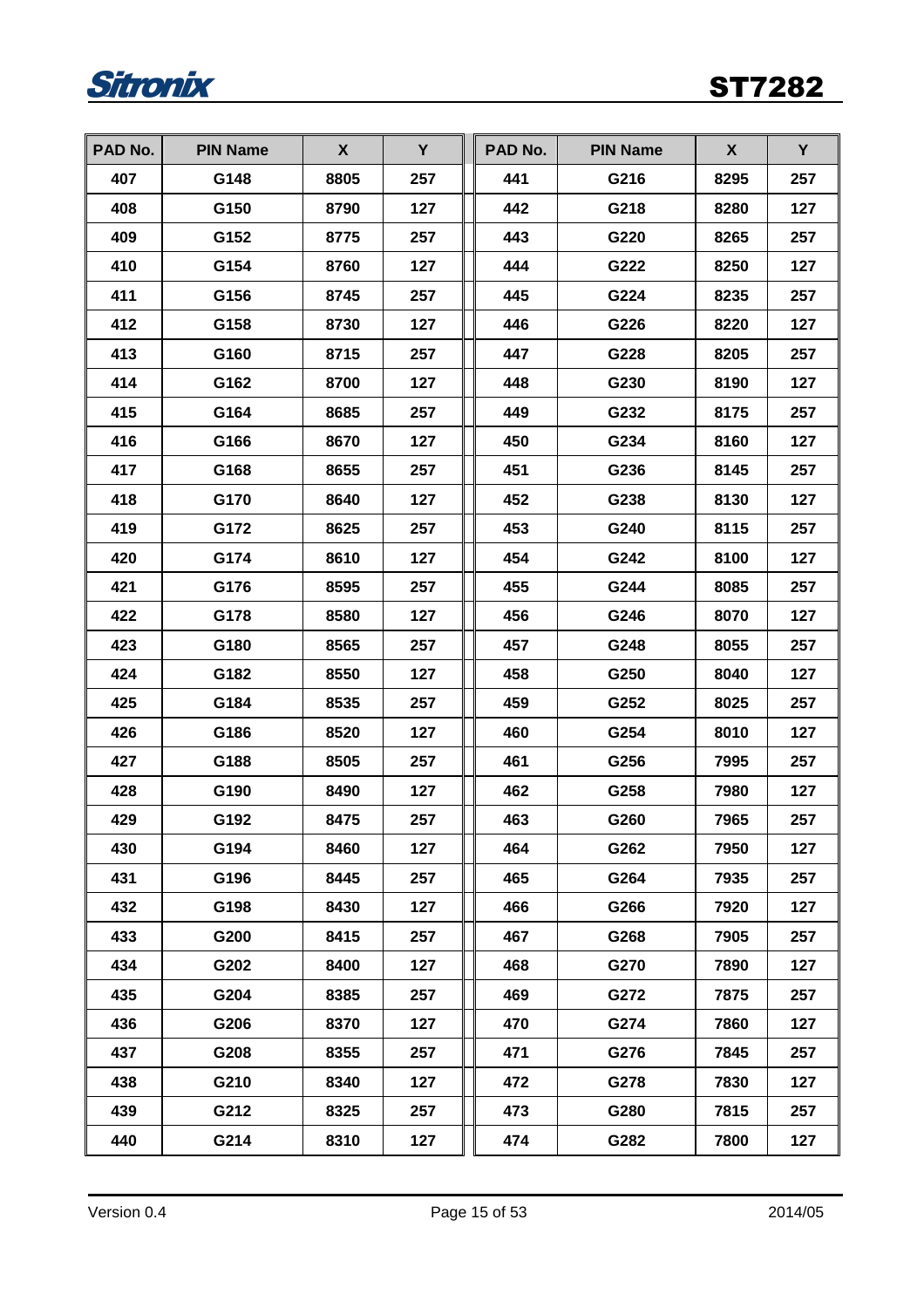

| PAD No. | <b>PIN Name</b> | X    | Y   | PAD No. | <b>PIN Name</b> | X    | Y   |
|---------|-----------------|------|-----|---------|-----------------|------|-----|
| 475     | G284            | 7785 | 257 | 509     | G352            | 7275 | 257 |
| 476     | G286            | 7770 | 127 | 510     | G354            | 7260 | 127 |
| 477     | G288            | 7755 | 257 | 511     | G356            | 7245 | 257 |
| 478     | G290            | 7740 | 127 | 512     | G358            | 7230 | 127 |
| 479     | G292            | 7725 | 257 | 513     | G360            | 7215 | 257 |
| 480     | G294            | 7710 | 127 | 514     | G362            | 7200 | 127 |
| 481     | G296            | 7695 | 257 | 515     | G364            | 7185 | 257 |
| 482     | G298            | 7680 | 127 | 516     | G366            | 7170 | 127 |
| 483     | G300            | 7665 | 257 | 517     | G368            | 7155 | 257 |
| 484     | G302            | 7650 | 127 | 518     | G370            | 7140 | 127 |
| 485     | G304            | 7635 | 257 | 519     | G372            | 7125 | 257 |
| 486     | G306            | 7620 | 127 | 520     | G374            | 7110 | 127 |
| 487     | G308            | 7605 | 257 | 521     | G376            | 7095 | 257 |
| 488     | G310            | 7590 | 127 | 522     | G378            | 7080 | 127 |
| 489     | G312            | 7575 | 257 | 523     | G380            | 7065 | 257 |
| 490     | G314            | 7560 | 127 | 524     | G382            | 7050 | 127 |
| 491     | G316            | 7545 | 257 | 525     | G384            | 7035 | 257 |
| 492     | G318            | 7530 | 127 | 526     | G386            | 7020 | 127 |
| 493     | G320            | 7515 | 257 | 527     | G388            | 7005 | 257 |
| 494     | G322            | 7500 | 127 | 528     | G390            | 6990 | 127 |
| 495     | G324            | 7485 | 257 | 529     | G392            | 6975 | 257 |
| 496     | G326            | 7470 | 127 | 530     | G394            | 6960 | 127 |
| 497     | G328            | 7455 | 257 | 531     | G396            | 6945 | 257 |
| 498     | G330            | 7440 | 127 | 532     | G398            | 6930 | 127 |
| 499     | G332            | 7425 | 257 | 533     | G400            | 6915 | 257 |
| 500     | G334            | 7410 | 127 | 534     | G402            | 6900 | 127 |
| 501     | G336            | 7395 | 257 | 535     | G404            | 6885 | 257 |
| 502     | G338            | 7380 | 127 | 536     | G406            | 6870 | 127 |
| 503     | G340            | 7365 | 257 | 537     | G408            | 6855 | 257 |
| 504     | G342            | 7350 | 127 | 538     | G410            | 6840 | 127 |
| 505     | G344            | 7335 | 257 | 539     | G412            | 6825 | 257 |
| 506     | G346            | 7320 | 127 | 540     | G414            | 6810 | 127 |
| 507     | G348            | 7305 | 257 | 541     | G416            | 6795 | 257 |
| 508     | G350            | 7290 | 127 | 542     | G418            | 6780 | 127 |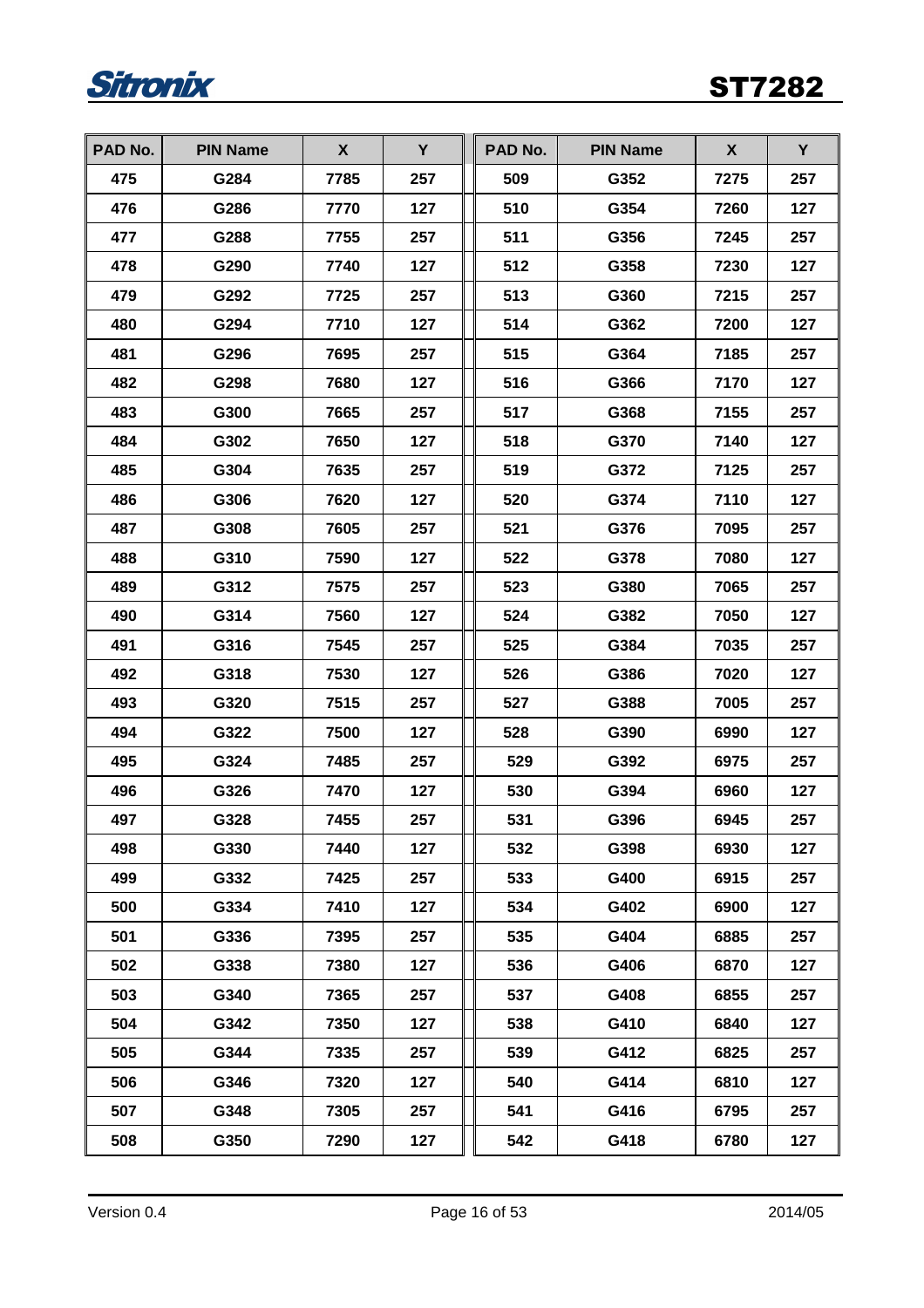

| PAD No. | <b>PIN Name</b> | X    | Y   | PAD No. | <b>PIN Name</b> | X    | Y   |
|---------|-----------------|------|-----|---------|-----------------|------|-----|
| 543     | G420            | 6765 | 257 | 577     | G488            | 6255 | 257 |
| 544     | G422            | 6750 | 127 | 578     | G490            | 6240 | 127 |
| 545     | G424            | 6735 | 257 | 579     | G492            | 6225 | 257 |
| 546     | G426            | 6720 | 127 | 580     | G494            | 6210 | 127 |
| 547     | G428            | 6705 | 257 | 581     | G496            | 6195 | 257 |
| 548     | G430            | 6690 | 127 | 582     | G498            | 6180 | 127 |
| 549     | G432            | 6675 | 257 | 583     | G500            | 6165 | 257 |
| 550     | G434            | 6660 | 127 | 584     | G502            | 6150 | 127 |
| 551     | G436            | 6645 | 257 | 585     | G504            | 6135 | 257 |
| 552     | G438            | 6630 | 127 | 586     | G506            | 6120 | 127 |
| 553     | G440            | 6615 | 257 | 587     | G508            | 6105 | 257 |
| 554     | G442            | 6600 | 127 | 588     | G510            | 6090 | 127 |
| 555     | G444            | 6585 | 257 | 589     | G512            | 6075 | 257 |
| 556     | G446            | 6570 | 127 | 590     | G514            | 6060 | 127 |
| 557     | G448            | 6555 | 257 | 591     | G516            | 6045 | 257 |
| 558     | G450            | 6540 | 127 | 592     | G518            | 6030 | 127 |
| 559     | G452            | 6525 | 257 | 593     | G520            | 6015 | 257 |
| 560     | G454            | 6510 | 127 | 594     | G522            | 6000 | 127 |
| 561     | G456            | 6495 | 257 | 595     | G524            | 5985 | 257 |
| 562     | G458            | 6480 | 127 | 596     | G526            | 5970 | 127 |
| 563     | G460            | 6465 | 257 | 597     | G528            | 5955 | 257 |
| 564     | G462            | 6450 | 127 | 598     | G530            | 5940 | 127 |
| 565     | G464            | 6435 | 257 | 599     | G532            | 5925 | 257 |
| 566     | G466            | 6420 | 127 | 600     | G534            | 5910 | 127 |
| 567     | G468            | 6405 | 257 | 601     | G536            | 5895 | 257 |
| 568     | G470            | 6390 | 127 | 602     | G538            | 5880 | 127 |
| 569     | G472            | 6375 | 257 | 603     | G540            | 5865 | 257 |
| 570     | G474            | 6360 | 127 | 604     | G542            | 5850 | 127 |
| 571     | G476            | 6345 | 257 | 605     | G544            | 5835 | 257 |
| 572     | G478            | 6330 | 127 | 606     | <b>DUMMY</b>    | 5760 | 127 |
| 573     | G480            | 6315 | 257 | 607     | <b>DUMMY</b>    | 5745 | 257 |
| 574     | G482            | 6300 | 127 | 608     | <b>DUMMY</b>    | 5730 | 127 |
| 575     | G484            | 6285 | 257 | 609     | <b>DUMMY</b>    | 5715 | 257 |
| 576     | G486            | 6270 | 127 | 610     | <b>DUMMY</b>    | 5700 | 127 |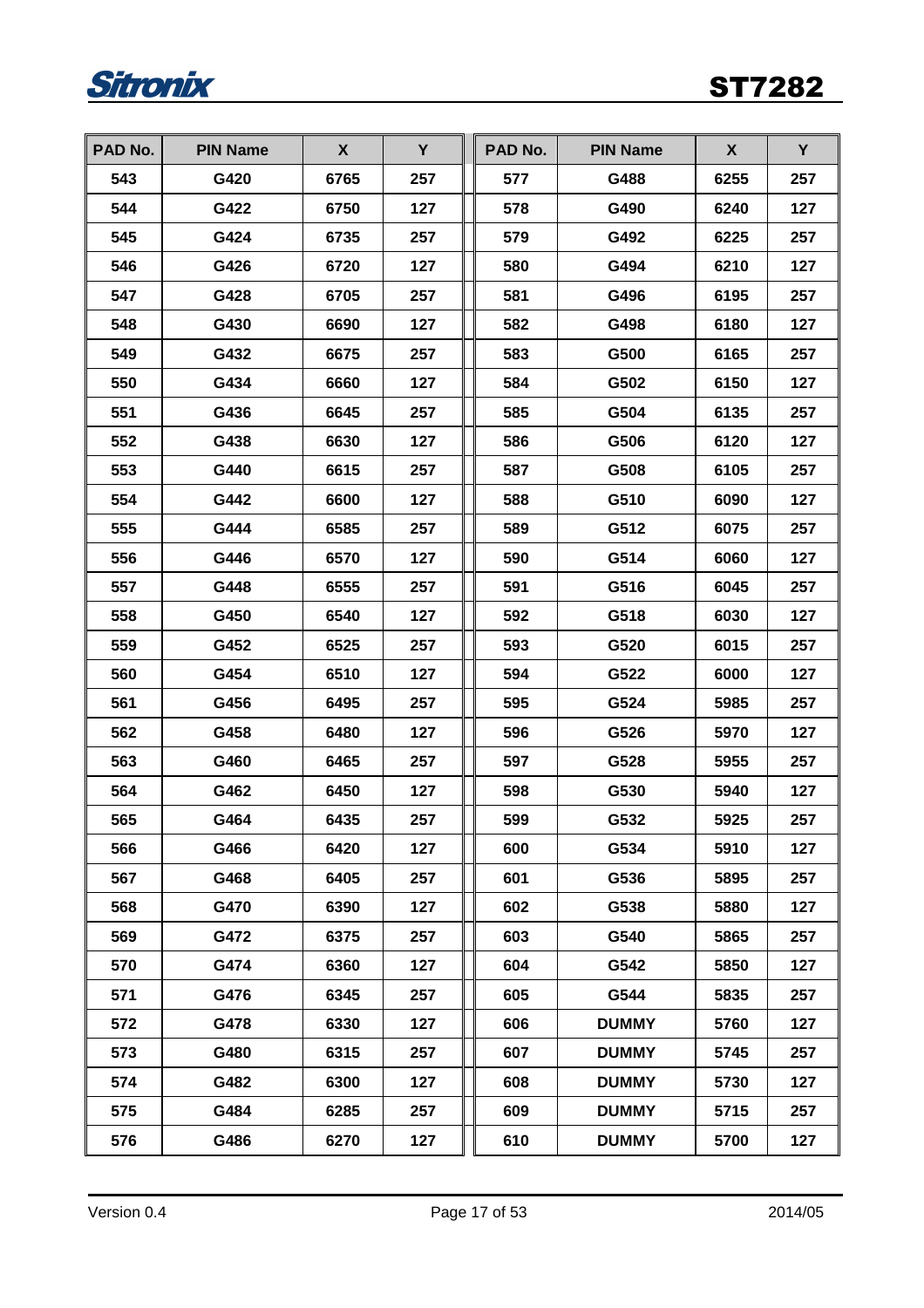

| PAD No. | <b>PIN Name</b> | X    | Y   | PAD No. | <b>PIN Name</b> | X    | Y   |
|---------|-----------------|------|-----|---------|-----------------|------|-----|
| 611     | <b>DUMMY</b>    | 5685 | 257 | 645     | S34             | 5115 | 257 |
| 612     | S <sub>1</sub>  | 5610 | 127 | 646     | <b>S35</b>      | 5100 | 127 |
| 613     | <b>S2</b>       | 5595 | 257 | 647     | <b>S36</b>      | 5085 | 257 |
| 614     | S <sub>3</sub>  | 5580 | 127 | 648     | <b>S37</b>      | 5070 | 127 |
| 615     | S4              | 5565 | 257 | 649     | <b>S38</b>      | 5055 | 257 |
| 616     | S <sub>5</sub>  | 5550 | 127 | 650     | <b>S39</b>      | 5040 | 127 |
| 617     | S <sub>6</sub>  | 5535 | 257 | 651     | <b>S40</b>      | 5025 | 257 |
| 618     | S7              | 5520 | 127 | 652     | <b>S41</b>      | 5010 | 127 |
| 619     | S8              | 5505 | 257 | 653     | <b>S42</b>      | 4995 | 257 |
| 620     | S9              | 5490 | 127 | 654     | <b>S43</b>      | 4980 | 127 |
| 621     | <b>S10</b>      | 5475 | 257 | 655     | <b>S44</b>      | 4965 | 257 |
| 622     | <b>S11</b>      | 5460 | 127 | 656     | <b>S45</b>      | 4950 | 127 |
| 623     | <b>S12</b>      | 5445 | 257 | 657     | <b>S46</b>      | 4935 | 257 |
| 624     | S <sub>13</sub> | 5430 | 127 | 658     | <b>S47</b>      | 4920 | 127 |
| 625     | <b>S14</b>      | 5415 | 257 | 659     | <b>S48</b>      | 4905 | 257 |
| 626     | <b>S15</b>      | 5400 | 127 | 660     | <b>S49</b>      | 4890 | 127 |
| 627     | <b>S16</b>      | 5385 | 257 | 661     | <b>S50</b>      | 4875 | 257 |
| 628     | <b>S17</b>      | 5370 | 127 | 662     | <b>S51</b>      | 4860 | 127 |
| 629     | <b>S18</b>      | 5355 | 257 | 663     | <b>S52</b>      | 4845 | 257 |
| 630     | <b>S19</b>      | 5340 | 127 | 664     | S53             | 4830 | 127 |
| 631     | <b>S20</b>      | 5325 | 257 | 665     | <b>S54</b>      | 4815 | 257 |
| 632     | <b>S21</b>      | 5310 | 127 | 666     | <b>S55</b>      | 4800 | 127 |
| 633     | <b>S22</b>      | 5295 | 257 | 667     | <b>S56</b>      | 4785 | 257 |
| 634     | <b>S23</b>      | 5280 | 127 | 668     | <b>S57</b>      | 4770 | 127 |
| 635     | <b>S24</b>      | 5265 | 257 | 669     | <b>S58</b>      | 4755 | 257 |
| 636     | <b>S25</b>      | 5250 | 127 | 670     | <b>S59</b>      | 4740 | 127 |
| 637     | <b>S26</b>      | 5235 | 257 | 671     | <b>S60</b>      | 4725 | 257 |
| 638     | <b>S27</b>      | 5220 | 127 | 672     | S61             | 4710 | 127 |
| 639     | <b>S28</b>      | 5205 | 257 | 673     | <b>S62</b>      | 4695 | 257 |
| 640     | <b>S29</b>      | 5190 | 127 | 674     | <b>S63</b>      | 4680 | 127 |
| 641     | <b>S30</b>      | 5175 | 257 | 675     | <b>S64</b>      | 4665 | 257 |
| 642     | <b>S31</b>      | 5160 | 127 | 676     | <b>S65</b>      | 4650 | 127 |
| 643     | <b>S32</b>      | 5145 | 257 | 677     | <b>S66</b>      | 4635 | 257 |
| 644     | <b>S33</b>      | 5130 | 127 | 678     | <b>S67</b>      | 4620 | 127 |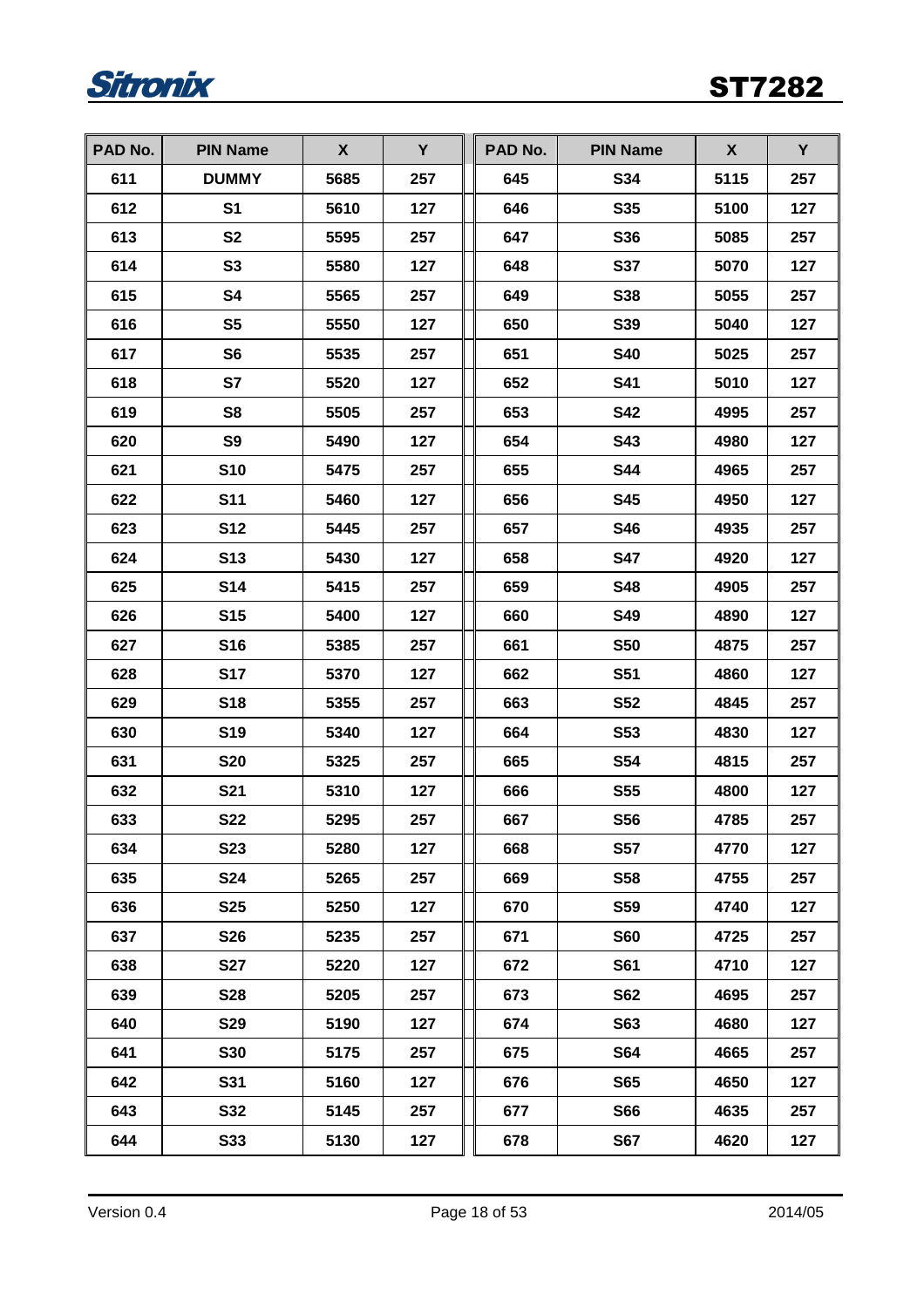

| PAD No. | <b>PIN Name</b> | X    | Y   | PAD No. | <b>PIN Name</b> | X    | Y   |
|---------|-----------------|------|-----|---------|-----------------|------|-----|
| 679     | <b>S68</b>      | 4605 | 257 | 713     | <b>S102</b>     | 4095 | 257 |
| 680     | <b>S69</b>      | 4590 | 127 | 714     | S103            | 4080 | 127 |
| 681     | <b>S70</b>      | 4575 | 257 | 715     | S104            | 4065 | 257 |
| 682     | S71             | 4560 | 127 | 716     | S105            | 4050 | 127 |
| 683     | <b>S72</b>      | 4545 | 257 | 717     | S106            | 4035 | 257 |
| 684     | S73             | 4530 | 127 | 718     | <b>S107</b>     | 4020 | 127 |
| 685     | <b>S74</b>      | 4515 | 257 | 719     | S108            | 4005 | 257 |
| 686     | <b>S75</b>      | 4500 | 127 | 720     | S109            | 3990 | 127 |
| 687     | <b>S76</b>      | 4485 | 257 | 721     | S110            | 3975 | 257 |
| 688     | <b>S77</b>      | 4470 | 127 | 722     | S111            | 3960 | 127 |
| 689     | <b>S78</b>      | 4455 | 257 | 723     | <b>S112</b>     | 3945 | 257 |
| 690     | <b>S79</b>      | 4440 | 127 | 724     | S113            | 3930 | 127 |
| 691     | <b>S80</b>      | 4425 | 257 | 725     | S114            | 3915 | 257 |
| 692     | <b>S81</b>      | 4410 | 127 | 726     | S115            | 3900 | 127 |
| 693     | <b>S82</b>      | 4395 | 257 | 727     | S116            | 3885 | 257 |
| 694     | <b>S83</b>      | 4380 | 127 | 728     | <b>S117</b>     | 3870 | 127 |
| 695     | <b>S84</b>      | 4365 | 257 | 729     | S118            | 3855 | 257 |
| 696     | <b>S85</b>      | 4350 | 127 | 730     | S119            | 3840 | 127 |
| 697     | <b>S86</b>      | 4335 | 257 | 731     | <b>S120</b>     | 3825 | 257 |
| 698     | <b>S87</b>      | 4320 | 127 | 732     | S121            | 3810 | 127 |
| 699     | <b>S88</b>      | 4305 | 257 | 733     | S122            | 3795 | 257 |
| 700     | <b>S89</b>      | 4290 | 127 | 734     | S123            | 3780 | 127 |
| 701     | <b>S90</b>      | 4275 | 257 | 735     | S124            | 3765 | 257 |
| 702     | <b>S91</b>      | 4260 | 127 | 736     | <b>S125</b>     | 3750 | 127 |
| 703     | <b>S92</b>      | 4245 | 257 | 737     | S126            | 3735 | 257 |
| 704     | <b>S93</b>      | 4230 | 127 | 738     | <b>S127</b>     | 3720 | 127 |
| 705     | <b>S94</b>      | 4215 | 257 | 739     | S128            | 3705 | 257 |
| 706     | <b>S95</b>      | 4200 | 127 | 740     | S129            | 3690 | 127 |
| 707     | <b>S96</b>      | 4185 | 257 | 741     | S130            | 3675 | 257 |
| 708     | <b>S97</b>      | 4170 | 127 | 742     | S131            | 3660 | 127 |
| 709     | <b>S98</b>      | 4155 | 257 | 743     | S132            | 3645 | 257 |
| 710     | <b>S99</b>      | 4140 | 127 | 744     | S133            | 3630 | 127 |
| 711     | S100            | 4125 | 257 | 745     | S134            | 3615 | 257 |
| 712     | S101            | 4110 | 127 | 746     | S135            | 3600 | 127 |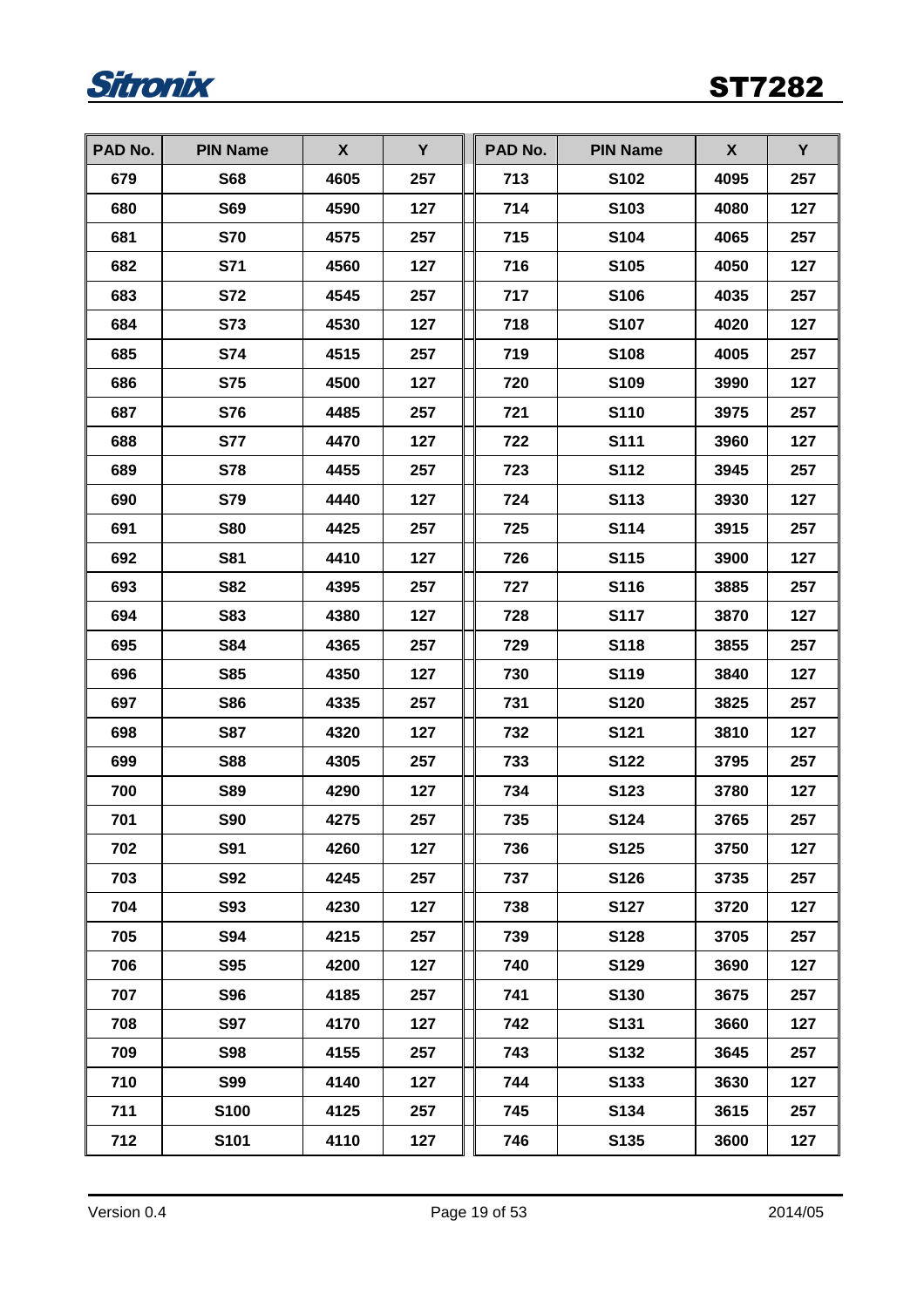

| PAD No. | <b>PIN Name</b>  | X    | Y   | PAD No. | <b>PIN Name</b> | X    | Y   |
|---------|------------------|------|-----|---------|-----------------|------|-----|
| 747     | S136             | 3585 | 257 | 781     | <b>S170</b>     | 3075 | 257 |
| 748     | S137             | 3570 | 127 | 782     | S171            | 3060 | 127 |
| 749     | S138             | 3555 | 257 | 783     | <b>S172</b>     | 3045 | 257 |
| 750     | S139             | 3540 | 127 | 784     | S173            | 3030 | 127 |
| 751     | S140             | 3525 | 257 | 785     | <b>S174</b>     | 3015 | 257 |
| 752     | S141             | 3510 | 127 | 786     | <b>S175</b>     | 3000 | 127 |
| 753     | S142             | 3495 | 257 | 787     | S176            | 2985 | 257 |
| 754     | S143             | 3480 | 127 | 788     | <b>S177</b>     | 2970 | 127 |
| 755     | S144             | 3465 | 257 | 789     | <b>S178</b>     | 2955 | 257 |
| 756     | S145             | 3450 | 127 | 790     | S179            | 2940 | 127 |
| 757     | S146             | 3435 | 257 | 791     | S180            | 2925 | 257 |
| 758     | <b>S147</b>      | 3420 | 127 | 792     | S181            | 2910 | 127 |
| 759     | S148             | 3405 | 257 | 793     | S182            | 2895 | 257 |
| 760     | S149             | 3390 | 127 | 794     | S183            | 2880 | 127 |
| 761     | S150             | 3375 | 257 | 795     | S184            | 2865 | 257 |
| 762     | S151             | 3360 | 127 | 796     | S185            | 2850 | 127 |
| 763     | S152             | 3345 | 257 | 797     | S186            | 2835 | 257 |
| 764     | S153             | 3330 | 127 | 798     | S187            | 2820 | 127 |
| 765     | S154             | 3315 | 257 | 799     | S188            | 2805 | 257 |
| 766     | S <sub>155</sub> | 3300 | 127 | 800     | S189            | 2790 | 127 |
| 767     | S156             | 3285 | 257 | 801     | S190            | 2775 | 257 |
| 768     | S <sub>157</sub> | 3270 | 127 | 802     | S191            | 2760 | 127 |
| 769     | S158             | 3255 | 257 | 803     | S192            | 2745 | 257 |
| 770     | S159             | 3240 | 127 | 804     | S193            | 2730 | 127 |
| 771     | S160             | 3225 | 257 | 805     | S194            | 2715 | 257 |
| 772     | S161             | 3210 | 127 | 806     | S195            | 2700 | 127 |
| 773     | S162             | 3195 | 257 | 807     | S196            | 2685 | 257 |
| 774     | S163             | 3180 | 127 | 808     | S197            | 2670 | 127 |
| 775     | S164             | 3165 | 257 | 809     | S198            | 2655 | 257 |
| 776     | S165             | 3150 | 127 | 810     | S199            | 2640 | 127 |
| 777     | S166             | 3135 | 257 | 811     | <b>S200</b>     | 2625 | 257 |
| 778     | S167             | 3120 | 127 | 812     | <b>S201</b>     | 2610 | 127 |
| 779     | S168             | 3105 | 257 | 813     | <b>S202</b>     | 2595 | 257 |
| 780     | S169             | 3090 | 127 | 814     | S203            | 2580 | 127 |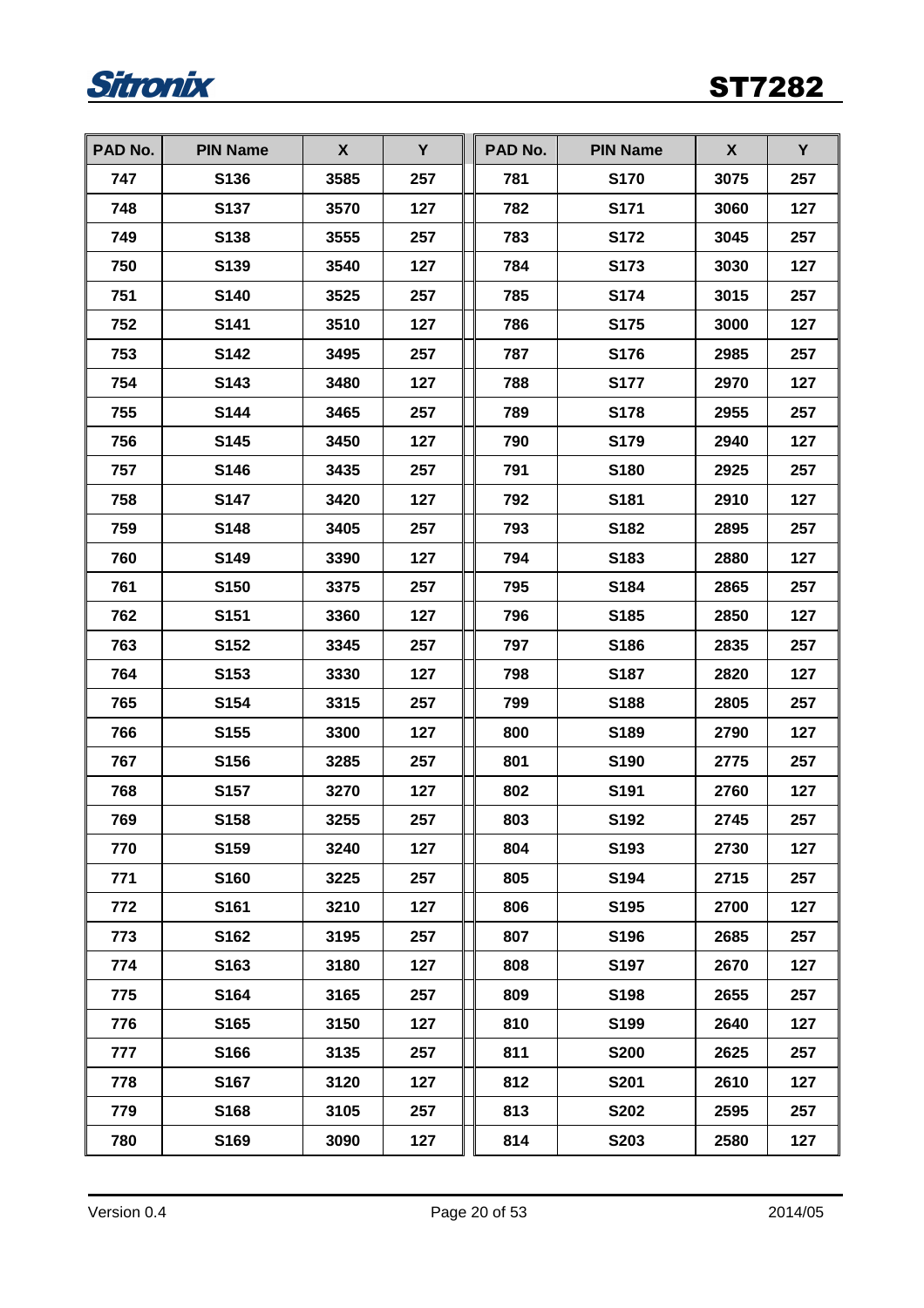

| PAD No. | <b>PIN Name</b> | X    | Y   | PAD No. | <b>PIN Name</b> | X    | Y   |
|---------|-----------------|------|-----|---------|-----------------|------|-----|
| 815     | <b>S204</b>     | 2565 | 257 | 849     | <b>S238</b>     | 2055 | 257 |
| 816     | <b>S205</b>     | 2550 | 127 | 850     | S239            | 2040 | 127 |
| 817     | <b>S206</b>     | 2535 | 257 | 851     | <b>S240</b>     | 2025 | 257 |
| 818     | <b>S207</b>     | 2520 | 127 | 852     | <b>S241</b>     | 2010 | 127 |
| 819     | <b>S208</b>     | 2505 | 257 | 853     | <b>S242</b>     | 1995 | 257 |
| 820     | <b>S209</b>     | 2490 | 127 | 854     | <b>S243</b>     | 1980 | 127 |
| 821     | S210            | 2475 | 257 | 855     | <b>S244</b>     | 1965 | 257 |
| 822     | S211            | 2460 | 127 | 856     | <b>S245</b>     | 1950 | 127 |
| 823     | S212            | 2445 | 257 | 857     | <b>S246</b>     | 1935 | 257 |
| 824     | S213            | 2430 | 127 | 858     | <b>S247</b>     | 1920 | 127 |
| 825     | S214            | 2415 | 257 | 859     | <b>S248</b>     | 1905 | 257 |
| 826     | S215            | 2400 | 127 | 860     | <b>S249</b>     | 1890 | 127 |
| 827     | S216            | 2385 | 257 | 861     | <b>S250</b>     | 1875 | 257 |
| 828     | <b>S217</b>     | 2370 | 127 | 862     | S251            | 1860 | 127 |
| 829     | S218            | 2355 | 257 | 863     | S252            | 1845 | 257 |
| 830     | S219            | 2340 | 127 | 864     | S253            | 1830 | 127 |
| 831     | <b>S220</b>     | 2325 | 257 | 865     | <b>S254</b>     | 1815 | 257 |
| 832     | <b>S221</b>     | 2310 | 127 | 866     | S255            | 1800 | 127 |
| 833     | <b>S222</b>     | 2295 | 257 | 867     | S256            | 1785 | 257 |
| 834     | <b>S223</b>     | 2280 | 127 | 868     | <b>S257</b>     | 1770 | 127 |
| 835     | <b>S224</b>     | 2265 | 257 | 869     | <b>S258</b>     | 1755 | 257 |
| 836     | <b>S225</b>     | 2250 | 127 | 870     | <b>S259</b>     | 1740 | 127 |
| 837     | S226            | 2235 | 257 | 871     | <b>S260</b>     | 1725 | 257 |
| 838     | <b>S227</b>     | 2220 | 127 | 872     | S261            | 1710 | 127 |
| 839     | <b>S228</b>     | 2205 | 257 | 873     | <b>S262</b>     | 1695 | 257 |
| 840     | <b>S229</b>     | 2190 | 127 | 874     | S263            | 1680 | 127 |
| 841     | <b>S230</b>     | 2175 | 257 | 875     | <b>S264</b>     | 1665 | 257 |
| 842     | S231            | 2160 | 127 | 876     | <b>S265</b>     | 1650 | 127 |
| 843     | S232            | 2145 | 257 | 877     | S266            | 1635 | 257 |
| 844     | S233            | 2130 | 127 | 878     | <b>S267</b>     | 1620 | 127 |
| 845     | S234            | 2115 | 257 | 879     | <b>S268</b>     | 1605 | 257 |
| 846     | S235            | 2100 | 127 | 880     | <b>S269</b>     | 1590 | 127 |
| 847     | S236            | 2085 | 257 | 881     | <b>S270</b>     | 1575 | 257 |
| 848     | <b>S237</b>     | 2070 | 127 | 882     | <b>S271</b>     | 1560 | 127 |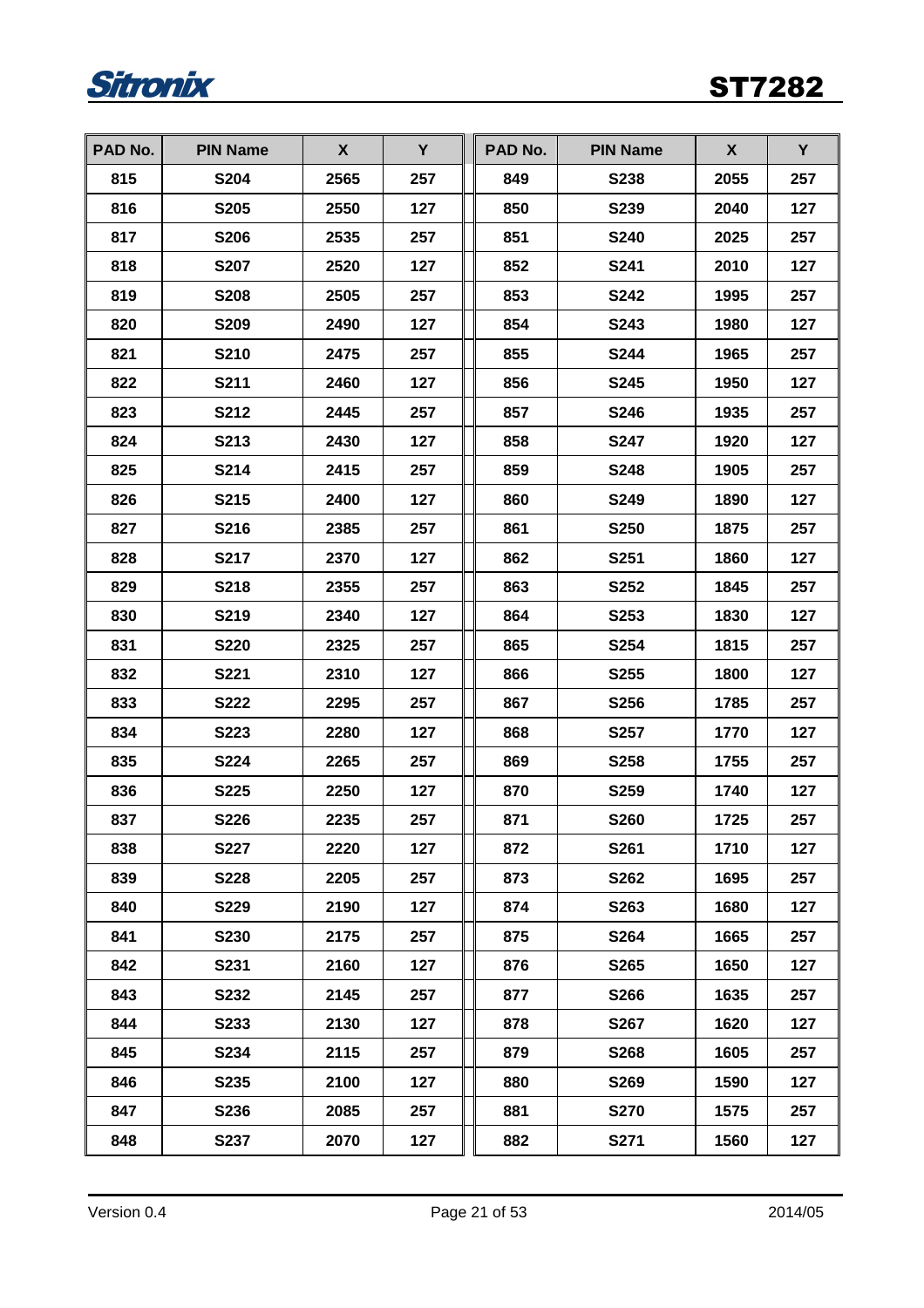

| PAD No. | <b>PIN Name</b> | X    | Y   | PAD No. | <b>PIN Name</b> | X    | Y   |
|---------|-----------------|------|-----|---------|-----------------|------|-----|
| 883     | <b>S272</b>     | 1545 | 257 | 917     | <b>S306</b>     | 1035 | 257 |
| 884     | S273            | 1530 | 127 | 918     | <b>S307</b>     | 1020 | 127 |
| 885     | S274            | 1515 | 257 | 919     | <b>S308</b>     | 1005 | 257 |
| 886     | <b>S275</b>     | 1500 | 127 | 920     | S309            | 990  | 127 |
| 887     | S276            | 1485 | 257 | 921     | S310            | 975  | 257 |
| 888     | <b>S277</b>     | 1470 | 127 | 922     | S311            | 960  | 127 |
| 889     | <b>S278</b>     | 1455 | 257 | 923     | S312            | 945  | 257 |
| 890     | S279            | 1440 | 127 | 924     | S313            | 930  | 127 |
| 891     | <b>S280</b>     | 1425 | 257 | 925     | S314            | 915  | 257 |
| 892     | S281            | 1410 | 127 | 926     | S315            | 900  | 127 |
| 893     | S282            | 1395 | 257 | 927     | S316            | 885  | 257 |
| 894     | S283            | 1380 | 127 | 928     | S317            | 870  | 127 |
| 895     | S284            | 1365 | 257 | 929     | S318            | 855  | 257 |
| 896     | S285            | 1350 | 127 | 930     | S319            | 840  | 127 |
| 897     | S286            | 1335 | 257 | 931     | S320            | 825  | 257 |
| 898     | <b>S287</b>     | 1320 | 127 | 932     | S321            | 810  | 127 |
| 899     | S288            | 1305 | 257 | 933     | S322            | 795  | 257 |
| 900     | S289            | 1290 | 127 | 934     | S323            | 780  | 127 |
| 901     | S290            | 1275 | 257 | 935     | S324            | 765  | 257 |
| 902     | S291            | 1260 | 127 | 936     | <b>S325</b>     | 750  | 127 |
| 903     | S292            | 1245 | 257 | 937     | S326            | 735  | 257 |
| 904     | S293            | 1230 | 127 | 938     | <b>S327</b>     | 720  | 127 |
| 905     | S294            | 1215 | 257 | 939     | <b>S328</b>     | 705  | 257 |
| 906     | <b>S295</b>     | 1200 | 127 | 940     | S329            | 690  | 127 |
| 907     | S296            | 1185 | 257 | 941     | S330            | 675  | 257 |
| 908     | S297            | 1170 | 127 | 942     | S331            | 660  | 127 |
| 909     | <b>S298</b>     | 1155 | 257 | 943     | S332            | 645  | 257 |
| 910     | S299            | 1140 | 127 | 944     | S333            | 630  | 127 |
| 911     | <b>S300</b>     | 1125 | 257 | 945     | S334            | 615  | 257 |
| 912     | S301            | 1110 | 127 | 946     | S335            | 600  | 127 |
| 913     | S302            | 1095 | 257 | 947     | S336            | 585  | 257 |
| 914     | S303            | 1080 | 127 | 948     | S337            | 570  | 127 |
| 915     | S304            | 1065 | 257 | 949     | S338            | 555  | 257 |
| 916     | S305            | 1050 | 127 | 950     | S339            | 540  | 127 |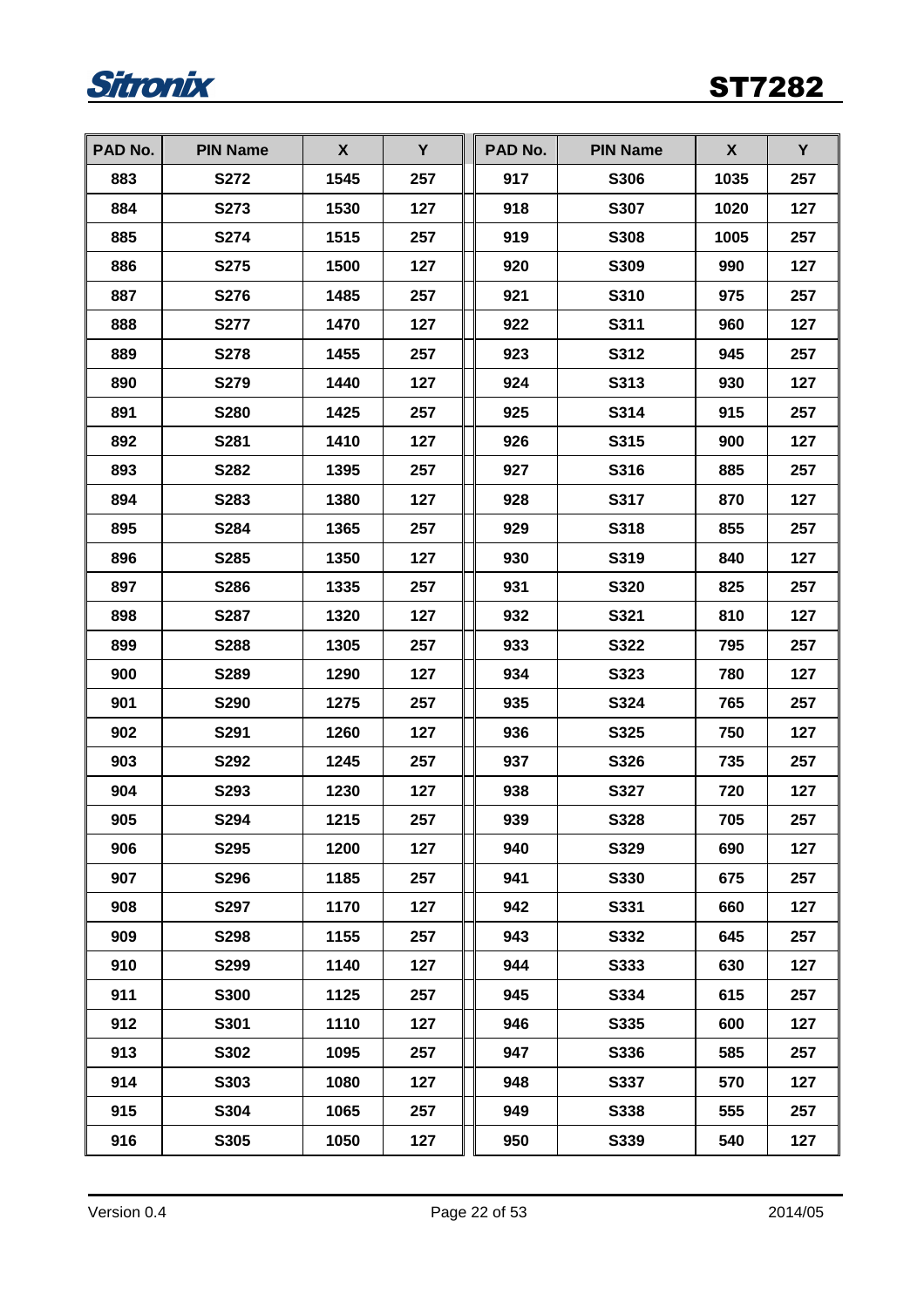

| PAD No. | <b>PIN Name</b> | X     | Y   | PAD No. | <b>PIN Name</b> | X      | Y   |
|---------|-----------------|-------|-----|---------|-----------------|--------|-----|
| 951     | S340            | 525   | 257 | 985     | S367            | $-105$ | 257 |
| 952     | S341            | 510   | 127 | 986     | S368            | $-120$ | 127 |
| 953     | S342            | 495   | 257 | 987     | S369            | $-135$ | 257 |
| 954     | S343            | 480   | 127 | 988     | <b>S370</b>     | $-150$ | 127 |
| 955     | S344            | 465   | 257 | 989     | S371            | $-165$ | 257 |
| 956     | S345            | 450   | 127 | 990     | S372            | $-180$ | 127 |
| 957     | S346            | 435   | 257 | 991     | S373            | $-195$ | 257 |
| 958     | S347            | 420   | 127 | 992     | S374            | $-210$ | 127 |
| 959     | S348            | 405   | 257 | 993     | <b>S375</b>     | $-225$ | 257 |
| 960     | S349            | 390   | 127 | 994     | S376            | $-240$ | 127 |
| 961     | S350            | 375   | 257 | 995     | <b>S377</b>     | $-255$ | 257 |
| 962     | S351            | 360   | 127 | 996     | S378            | $-270$ | 127 |
| 963     | S352            | 345   | 257 | 997     | <b>S379</b>     | $-285$ | 257 |
| 964     | S353            | 330   | 127 | 998     | S380            | $-300$ | 127 |
| 965     | S354            | 315   | 257 | 999     | S381            | $-315$ | 257 |
| 966     | S355            | 300   | 127 | 1000    | S382            | $-330$ | 127 |
| 967     | S356            | 285   | 257 | 1001    | S383            | $-345$ | 257 |
| 968     | S357            | 270   | 127 | 1002    | S384            | $-360$ | 127 |
| 969     | S358            | 255   | 257 | 1003    | S385            | $-375$ | 257 |
| 970     | S359            | 240   | 127 | 1004    | S386            | $-390$ | 127 |
| 971     | <b>S360</b>     | 225   | 257 | 1005    | S387            | -405   | 257 |
| 972     | <b>DUMMY</b>    | 150   | 127 | 1006    | S388            | $-420$ | 127 |
| 973     | <b>DUMMY</b>    | 135   | 257 | 1007    | S389            | $-435$ | 257 |
| 974     | <b>DUMMY</b>    | 120   | 127 | 1008    | <b>S390</b>     | $-450$ | 127 |
| 975     | <b>DUMMY</b>    | 105   | 257 | 1009    | S391            | -465   | 257 |
| 976     | <b>DUMMY</b>    | 90    | 127 | 1010    | S392            | $-480$ | 127 |
| 977     | <b>DUMMY</b>    | 75    | 257 | 1011    | S393            | $-495$ | 257 |
| 978     | <b>DUMMY</b>    | 60    | 127 | 1012    | S394            | $-510$ | 127 |
| 979     | S361            | $-15$ | 257 | 1013    | S395            | $-525$ | 257 |
| 980     | S362            | $-30$ | 127 | 1014    | S396            | $-540$ | 127 |
| 981     | S363            | -45   | 257 | 1015    | S397            | $-555$ | 257 |
| 982     | S364            | $-60$ | 127 | 1016    | S398            | $-570$ | 127 |
| 983     | S365            | $-75$ | 257 | 1017    | S399            | $-585$ | 257 |
| 984     | S366            | -90   | 127 | 1018    | <b>S400</b>     | -600   | 127 |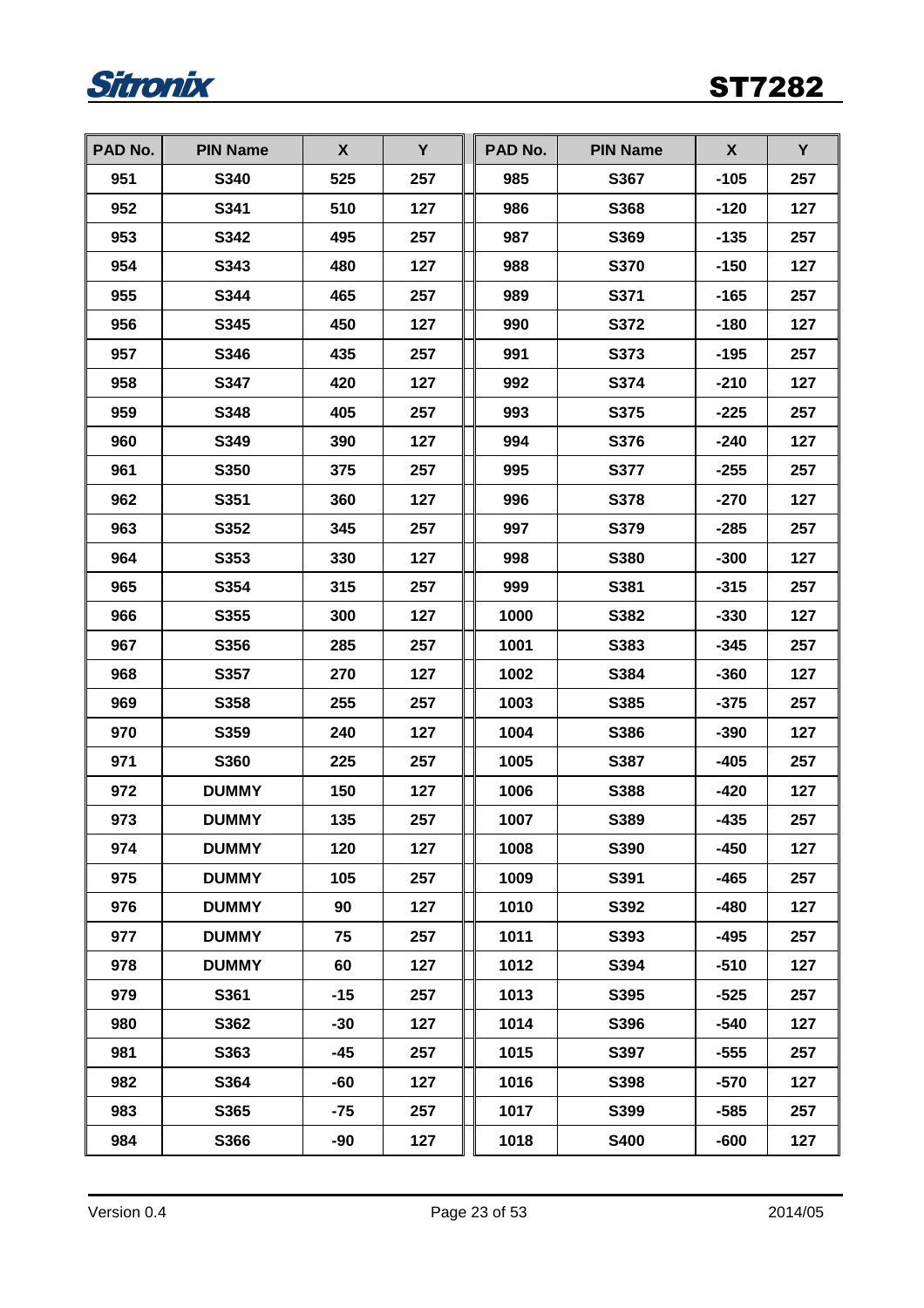

| PAD No. | <b>PIN Name</b> | X       | Y   | PAD No. | <b>PIN Name</b> | X       | Y   |
|---------|-----------------|---------|-----|---------|-----------------|---------|-----|
| 1019    | S401            | $-615$  | 257 | 1053    | S435            | $-1125$ | 257 |
| 1020    | S402            | $-630$  | 127 | 1054    | S436            | $-1140$ | 127 |
| 1021    | S403            | $-645$  | 257 | 1055    | <b>S437</b>     | $-1155$ | 257 |
| 1022    | S404            | -660    | 127 | 1056    | <b>S438</b>     | $-1170$ | 127 |
| 1023    | S405            | $-675$  | 257 | 1057    | S439            | $-1185$ | 257 |
| 1024    | S406            | $-690$  | 127 | 1058    | <b>S440</b>     | $-1200$ | 127 |
| 1025    | <b>S407</b>     | $-705$  | 257 | 1059    | <b>S441</b>     | $-1215$ | 257 |
| 1026    | S408            | -720    | 127 | 1060    | <b>S442</b>     | $-1230$ | 127 |
| 1027    | S409            | $-735$  | 257 | 1061    | S443            | $-1245$ | 257 |
| 1028    | S410            | $-750$  | 127 | 1062    | S444            | $-1260$ | 127 |
| 1029    | S411            | $-765$  | 257 | 1063    | S445            | $-1275$ | 257 |
| 1030    | S412            | $-780$  | 127 | 1064    | S446            | $-1290$ | 127 |
| 1031    | S413            | $-795$  | 257 | 1065    | <b>S447</b>     | $-1305$ | 257 |
| 1032    | S414            | $-810$  | 127 | 1066    | S448            | $-1320$ | 127 |
| 1033    | S415            | $-825$  | 257 | 1067    | <b>S449</b>     | $-1335$ | 257 |
| 1034    | S416            | $-840$  | 127 | 1068    | <b>S450</b>     | $-1350$ | 127 |
| 1035    | <b>S417</b>     | $-855$  | 257 | 1069    | S451            | $-1365$ | 257 |
| 1036    | S418            | $-870$  | 127 | 1070    | S452            | $-1380$ | 127 |
| 1037    | S419            | $-885$  | 257 | 1071    | S453            | $-1395$ | 257 |
| 1038    | <b>S420</b>     | -900    | 127 | 1072    | <b>S454</b>     | $-1410$ | 127 |
| 1039    | S421            | $-915$  | 257 | 1073    | <b>S455</b>     | $-1425$ | 257 |
| 1040    | S422            | $-930$  | 127 | 1074    | S456            | $-1440$ | 127 |
| 1041    | S423            | $-945$  | 257 | 1075    | <b>S457</b>     | $-1455$ | 257 |
| 1042    | S424            | $-960$  | 127 | 1076    | S458            | $-1470$ | 127 |
| 1043    | S425            | $-975$  | 257 | 1077    | S459            | -1485   | 257 |
| 1044    | S426            | $-990$  | 127 | 1078    | S460            | $-1500$ | 127 |
| 1045    | <b>S427</b>     | $-1005$ | 257 | 1079    | S461            | $-1515$ | 257 |
| 1046    | <b>S428</b>     | $-1020$ | 127 | 1080    | S462            | $-1530$ | 127 |
| 1047    | S429            | $-1035$ | 257 | 1081    | S463            | $-1545$ | 257 |
| 1048    | S430            | $-1050$ | 127 | 1082    | S464            | $-1560$ | 127 |
| 1049    | S431            | $-1065$ | 257 | 1083    | S465            | $-1575$ | 257 |
| 1050    | S432            | $-1080$ | 127 | 1084    | S466            | $-1590$ | 127 |
| 1051    | S433            | $-1095$ | 257 | 1085    | S467            | $-1605$ | 257 |
| 1052    | S434            | $-1110$ | 127 | 1086    | S468            | $-1620$ | 127 |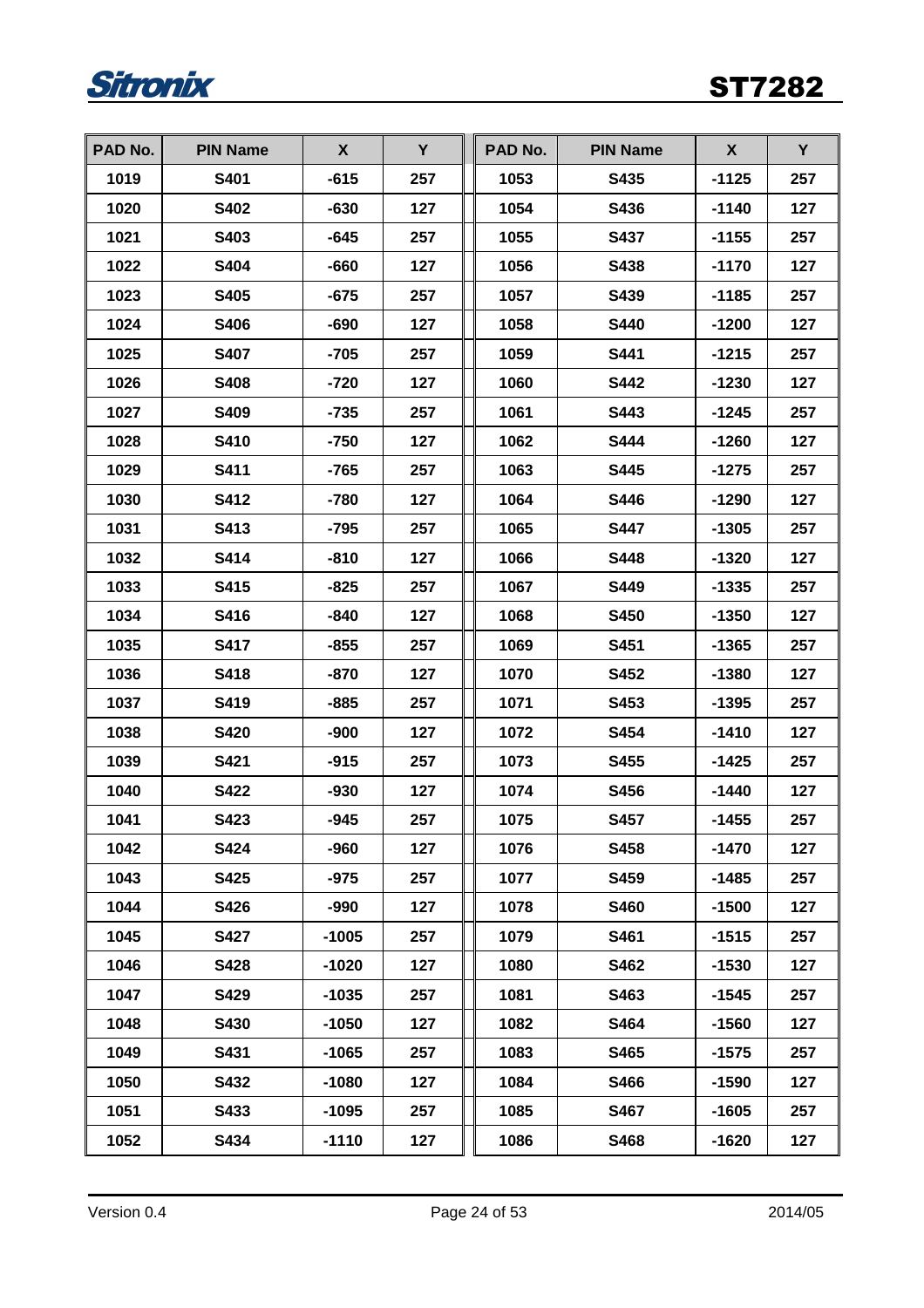

| PAD No. | <b>PIN Name</b> | X       | Y   | PAD No. | <b>PIN Name</b> | X       | Y   |
|---------|-----------------|---------|-----|---------|-----------------|---------|-----|
| 1087    | S469            | $-1635$ | 257 | 1121    | S503            | $-2145$ | 257 |
| 1088    | <b>S470</b>     | $-1650$ | 127 | 1122    | <b>S504</b>     | $-2160$ | 127 |
| 1089    | S471            | $-1665$ | 257 | 1123    | <b>S505</b>     | $-2175$ | 257 |
| 1090    | <b>S472</b>     | $-1680$ | 127 | 1124    | <b>S506</b>     | $-2190$ | 127 |
| 1091    | S473            | $-1695$ | 257 | 1125    | <b>S507</b>     | $-2205$ | 257 |
| 1092    | <b>S474</b>     | $-1710$ | 127 | 1126    | <b>S508</b>     | $-2220$ | 127 |
| 1093    | <b>S475</b>     | $-1725$ | 257 | 1127    | S509            | $-2235$ | 257 |
| 1094    | S476            | $-1740$ | 127 | 1128    | S510            | $-2250$ | 127 |
| 1095    | <b>S477</b>     | -1755   | 257 | 1129    | S511            | $-2265$ | 257 |
| 1096    | S478            | $-1770$ | 127 | 1130    | S512            | $-2280$ | 127 |
| 1097    | <b>S479</b>     | $-1785$ | 257 | 1131    | S513            | $-2295$ | 257 |
| 1098    | <b>S480</b>     | $-1800$ | 127 | 1132    | S514            | $-2310$ | 127 |
| 1099    | S481            | $-1815$ | 257 | 1133    | S515            | $-2325$ | 257 |
| 1100    | S482            | $-1830$ | 127 | 1134    | S516            | $-2340$ | 127 |
| 1101    | S483            | $-1845$ | 257 | 1135    | <b>S517</b>     | $-2355$ | 257 |
| 1102    | S484            | $-1860$ | 127 | 1136    | S518            | $-2370$ | 127 |
| 1103    | S485            | $-1875$ | 257 | 1137    | S519            | $-2385$ | 257 |
| 1104    | S486            | $-1890$ | 127 | 1138    | <b>S520</b>     | $-2400$ | 127 |
| 1105    | S487            | $-1905$ | 257 | 1139    | S521            | $-2415$ | 257 |
| 1106    | S488            | -1920   | 127 | 1140    | <b>S522</b>     | $-2430$ | 127 |
| 1107    | S489            | $-1935$ | 257 | 1141    | S523            | $-2445$ | 257 |
| 1108    | S490            | $-1950$ | 127 | 1142    | S524            | $-2460$ | 127 |
| 1109    | S491            | $-1965$ | 257 | 1143    | S525            | $-2475$ | 257 |
| 1110    | S492            | $-1980$ | 127 | 1144    | <b>S526</b>     | $-2490$ | 127 |
| 1111    | S493            | $-1995$ | 257 | 1145    | <b>S527</b>     | $-2505$ | 257 |
| 1112    | S494            | $-2010$ | 127 | 1146    | <b>S528</b>     | $-2520$ | 127 |
| 1113    | S495            | $-2025$ | 257 | 1147    | S529            | $-2535$ | 257 |
| 1114    | S496            | $-2040$ | 127 | 1148    | <b>S530</b>     | $-2550$ | 127 |
| 1115    | S497            | $-2055$ | 257 | 1149    | S531            | $-2565$ | 257 |
| 1116    | S498            | $-2070$ | 127 | 1150    | S532            | $-2580$ | 127 |
| 1117    | S499            | $-2085$ | 257 | 1151    | S533            | $-2595$ | 257 |
| 1118    | <b>S500</b>     | $-2100$ | 127 | 1152    | S534            | $-2610$ | 127 |
| 1119    | S501            | $-2115$ | 257 | 1153    | S535            | $-2625$ | 257 |
| 1120    | S502            | $-2130$ | 127 | 1154    | S536            | $-2640$ | 127 |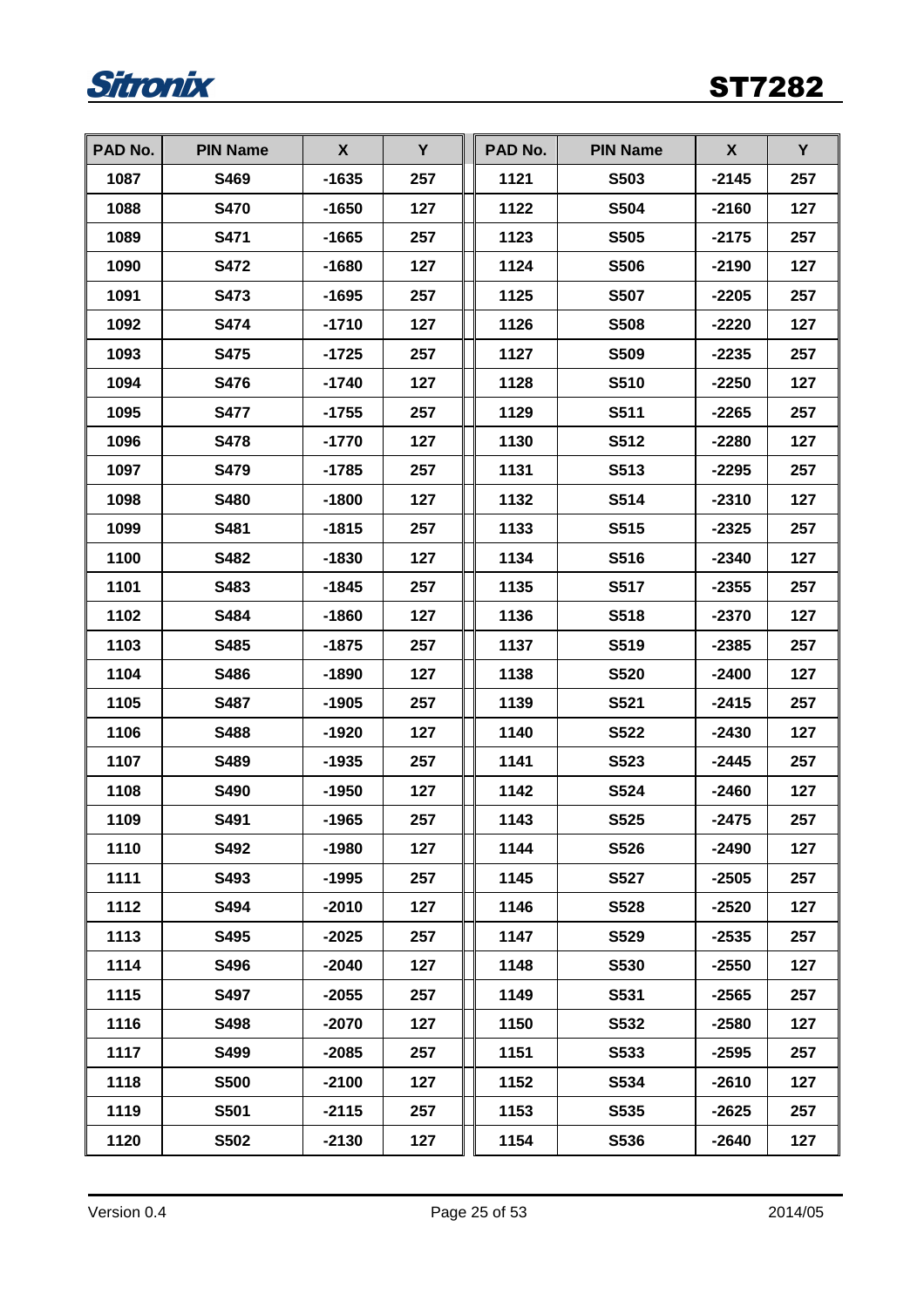

| PAD No. | <b>PIN Name</b> | X       | Y   | PAD No. | <b>PIN Name</b> | X       | Y   |
|---------|-----------------|---------|-----|---------|-----------------|---------|-----|
| 1155    | S537            | $-2655$ | 257 | 1189    | S571            | $-3165$ | 257 |
| 1156    | S538            | $-2670$ | 127 | 1190    | <b>S572</b>     | $-3180$ | 127 |
| 1157    | S539            | $-2685$ | 257 | 1191    | S573            | $-3195$ | 257 |
| 1158    | <b>S540</b>     | $-2700$ | 127 | 1192    | <b>S574</b>     | $-3210$ | 127 |
| 1159    | S541            | $-2715$ | 257 | 1193    | S575            | $-3225$ | 257 |
| 1160    | S542            | $-2730$ | 127 | 1194    | <b>S576</b>     | $-3240$ | 127 |
| 1161    | S543            | $-2745$ | 257 | 1195    | <b>S577</b>     | $-3255$ | 257 |
| 1162    | S544            | $-2760$ | 127 | 1196    | <b>S578</b>     | $-3270$ | 127 |
| 1163    | S545            | $-2775$ | 257 | 1197    | <b>S579</b>     | $-3285$ | 257 |
| 1164    | S546            | $-2790$ | 127 | 1198    | <b>S580</b>     | $-3300$ | 127 |
| 1165    | <b>S547</b>     | $-2805$ | 257 | 1199    | S581            | $-3315$ | 257 |
| 1166    | S548            | $-2820$ | 127 | 1200    | S582            | $-3330$ | 127 |
| 1167    | S549            | $-2835$ | 257 | 1201    | S583            | $-3345$ | 257 |
| 1168    | S550            | $-2850$ | 127 | 1202    | S584            | $-3360$ | 127 |
| 1169    | S551            | $-2865$ | 257 | 1203    | S585            | $-3375$ | 257 |
| 1170    | S552            | $-2880$ | 127 | 1204    | S586            | $-3390$ | 127 |
| 1171    | S553            | $-2895$ | 257 | 1205    | S587            | $-3405$ | 257 |
| 1172    | S554            | $-2910$ | 127 | 1206    | S588            | $-3420$ | 127 |
| 1173    | S555            | $-2925$ | 257 | 1207    | S589            | $-3435$ | 257 |
| 1174    | <b>S556</b>     | $-2940$ | 127 | 1208    | <b>S590</b>     | $-3450$ | 127 |
| 1175    | S557            | $-2955$ | 257 | 1209    | S591            | $-3465$ | 257 |
| 1176    | S558            | $-2970$ | 127 | 1210    | S592            | $-3480$ | 127 |
| 1177    | S559            | $-2985$ | 257 | 1211    | S593            | $-3495$ | 257 |
| 1178    | <b>S560</b>     | $-3000$ | 127 | 1212    | S594            | $-3510$ | 127 |
| 1179    | S561            | $-3015$ | 257 | 1213    | S595            | $-3525$ | 257 |
| 1180    | S562            | $-3030$ | 127 | 1214    | S596            | $-3540$ | 127 |
| 1181    | S563            | $-3045$ | 257 | 1215    | S597            | $-3555$ | 257 |
| 1182    | S564            | $-3060$ | 127 | 1216    | <b>S598</b>     | $-3570$ | 127 |
| 1183    | S565            | $-3075$ | 257 | 1217    | S599            | $-3585$ | 257 |
| 1184    | S566            | $-3090$ | 127 | 1218    | <b>S600</b>     | $-3600$ | 127 |
| 1185    | S567            | $-3105$ | 257 | 1219    | <b>S601</b>     | -3615   | 257 |
| 1186    | S568            | $-3120$ | 127 | 1220    | <b>S602</b>     | $-3630$ | 127 |
| 1187    | S569            | $-3135$ | 257 | 1221    | <b>S603</b>     | $-3645$ | 257 |
| 1188    | <b>S570</b>     | $-3150$ | 127 | 1222    | <b>S604</b>     | $-3660$ | 127 |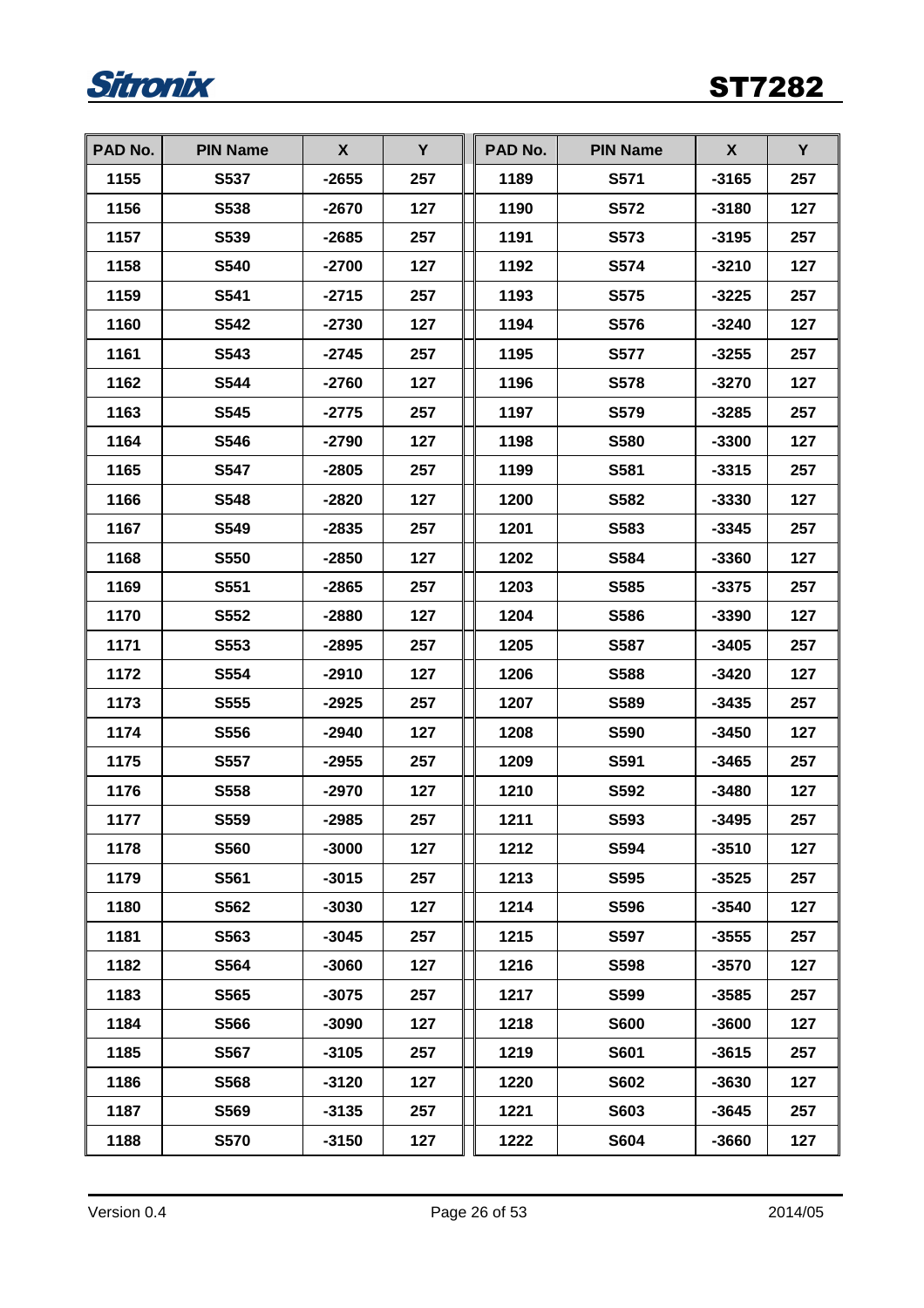

| PAD No. | <b>PIN Name</b> | X       | Y   | PAD No. | <b>PIN Name</b> | X       | Y   |
|---------|-----------------|---------|-----|---------|-----------------|---------|-----|
| 1223    | <b>S605</b>     | $-3675$ | 257 | 1257    | S639            | $-4185$ | 257 |
| 1224    | <b>S606</b>     | -3690   | 127 | 1258    | <b>S640</b>     | -4200   | 127 |
| 1225    | <b>S607</b>     | $-3705$ | 257 | 1259    | <b>S641</b>     | $-4215$ | 257 |
| 1226    | <b>S608</b>     | $-3720$ | 127 | 1260    | <b>S642</b>     | $-4230$ | 127 |
| 1227    | <b>S609</b>     | $-3735$ | 257 | 1261    | <b>S643</b>     | $-4245$ | 257 |
| 1228    | S610            | $-3750$ | 127 | 1262    | <b>S644</b>     | -4260   | 127 |
| 1229    | S611            | $-3765$ | 257 | 1263    | S645            | -4275   | 257 |
| 1230    | S612            | $-3780$ | 127 | 1264    | S646            | $-4290$ | 127 |
| 1231    | S613            | $-3795$ | 257 | 1265    | <b>S647</b>     | $-4305$ | 257 |
| 1232    | S614            | $-3810$ | 127 | 1266    | S648            | $-4320$ | 127 |
| 1233    | <b>S615</b>     | $-3825$ | 257 | 1267    | <b>S649</b>     | -4335   | 257 |
| 1234    | S616            | $-3840$ | 127 | 1268    | <b>S650</b>     | $-4350$ | 127 |
| 1235    | S617            | $-3855$ | 257 | 1269    | S651            | -4365   | 257 |
| 1236    | S618            | $-3870$ | 127 | 1270    | S652            | -4380   | 127 |
| 1237    | S619            | $-3885$ | 257 | 1271    | S653            | -4395   | 257 |
| 1238    | <b>S620</b>     | $-3900$ | 127 | 1272    | S654            | -4410   | 127 |
| 1239    | S621            | $-3915$ | 257 | 1273    | S655            | $-4425$ | 257 |
| 1240    | S622            | $-3930$ | 127 | 1274    | S656            | $-4440$ | 127 |
| 1241    | S623            | $-3945$ | 257 | 1275    | <b>S657</b>     | -4455   | 257 |
| 1242    | S624            | $-3960$ | 127 | 1276    | <b>S658</b>     | -4470   | 127 |
| 1243    | S625            | $-3975$ | 257 | 1277    | S659            | $-4485$ | 257 |
| 1244    | S626            | $-3990$ | 127 | 1278    | <b>S660</b>     | -4500   | 127 |
| 1245    | <b>S627</b>     | $-4005$ | 257 | 1279    | S661            | -4515   | 257 |
| 1246    | S628            | $-4020$ | 127 | 1280    | <b>S662</b>     | $-4530$ | 127 |
| 1247    | S629            | $-4035$ | 257 | 1281    | S663            | -4545   | 257 |
| 1248    | S630            | $-4050$ | 127 | 1282    | S664            | -4560   | 127 |
| 1249    | S631            | -4065   | 257 | 1283    | <b>S665</b>     | -4575   | 257 |
| 1250    | S632            | -4080   | 127 | 1284    | <b>S666</b>     | -4590   | 127 |
| 1251    | S633            | $-4095$ | 257 | 1285    | <b>S667</b>     | -4605   | 257 |
| 1252    | S634            | $-4110$ | 127 | 1286    | <b>S668</b>     | $-4620$ | 127 |
| 1253    | S635            | $-4125$ | 257 | 1287    | S669            | -4635   | 257 |
| 1254    | S636            | $-4140$ | 127 | 1288    | <b>S670</b>     | -4650   | 127 |
| 1255    | S637            | $-4155$ | 257 | 1289    | S671            | -4665   | 257 |
| 1256    | S638            | $-4170$ | 127 | 1290    | <b>S672</b>     | $-4680$ | 127 |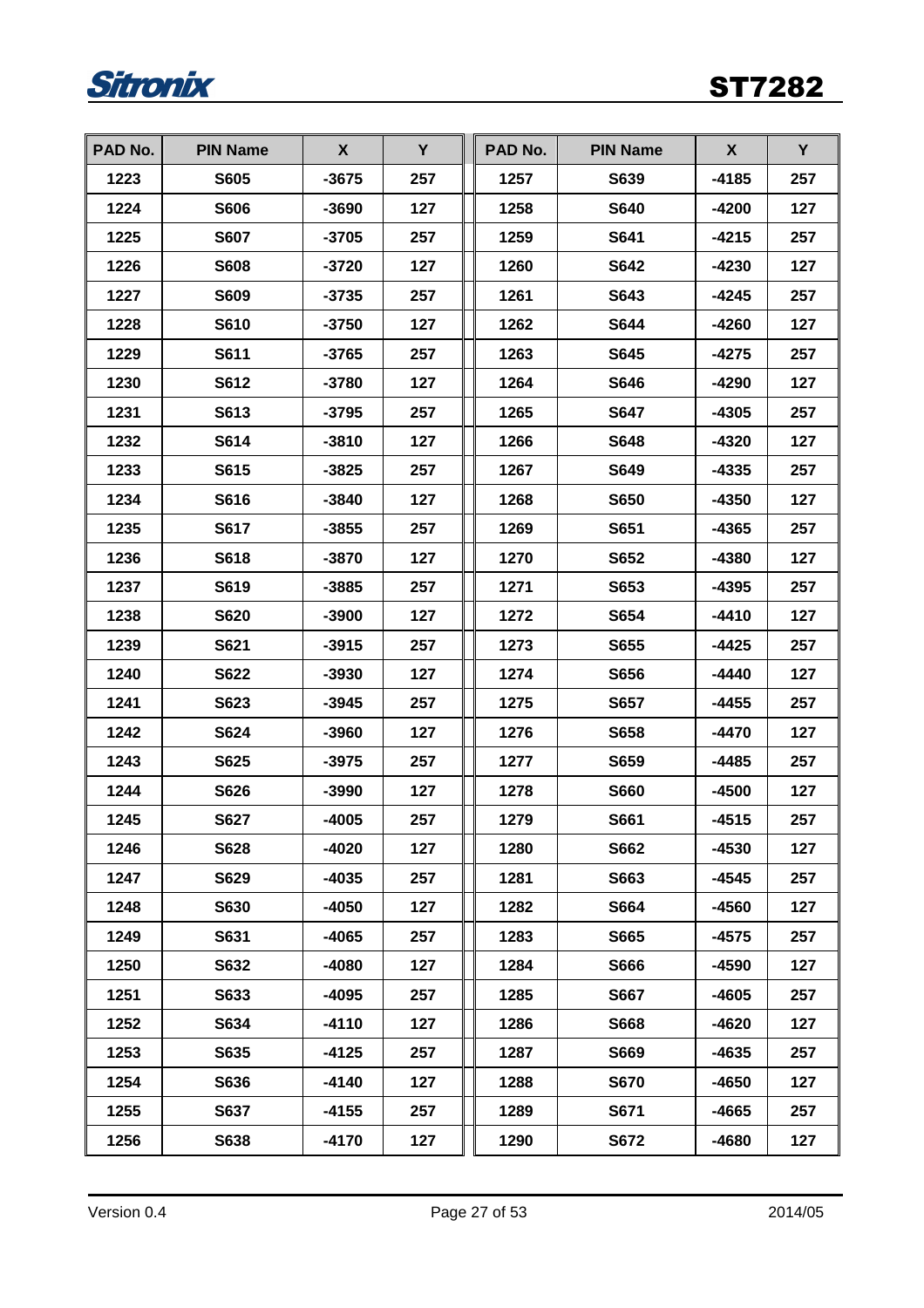

| PAD No. | <b>PIN Name</b> | X       | Y   | PAD No. | <b>PIN Name</b> | X       | Y   |
|---------|-----------------|---------|-----|---------|-----------------|---------|-----|
| 1291    | S673            | -4695   | 257 | 1325    | <b>S707</b>     | $-5205$ | 257 |
| 1292    | S674            | $-4710$ | 127 | 1326    | <b>S708</b>     | $-5220$ | 127 |
| 1293    | S675            | $-4725$ | 257 | 1327    | <b>S709</b>     | $-5235$ | 257 |
| 1294    | <b>S676</b>     | -4740   | 127 | 1328    | <b>S710</b>     | $-5250$ | 127 |
| 1295    | <b>S677</b>     | $-4755$ | 257 | 1329    | S711            | $-5265$ | 257 |
| 1296    | <b>S678</b>     | $-4770$ | 127 | 1330    | S712            | $-5280$ | 127 |
| 1297    | S679            | $-4785$ | 257 | 1331    | S713            | $-5295$ | 257 |
| 1298    | <b>S680</b>     | $-4800$ | 127 | 1332    | S714            | $-5310$ | 127 |
| 1299    | S681            | $-4815$ | 257 | 1333    | S715            | $-5325$ | 257 |
| 1300    | S682            | -4830   | 127 | 1334    | S716            | $-5340$ | 127 |
| 1301    | S683            | -4845   | 257 | 1335    | <b>S717</b>     | $-5355$ | 257 |
| 1302    | S684            | -4860   | 127 | 1336    | S718            | $-5370$ | 127 |
| 1303    | S685            | -4875   | 257 | 1337    | S719            | $-5385$ | 257 |
| 1304    | S686            | -4890   | 127 | 1338    | <b>S720</b>     | $-5400$ | 127 |
| 1305    | <b>S687</b>     | $-4905$ | 257 | 1339    | <b>AGND</b>     | $-5475$ | 257 |
| 1306    | S688            | $-4920$ | 127 | 1340    | <b>AGND</b>     | -5490   | 127 |
| 1307    | S689            | -4935   | 257 | 1341    | <b>AGND</b>     | $-5505$ | 257 |
| 1308    | <b>S690</b>     | -4950   | 127 | 1342    | <b>AGND</b>     | $-5520$ | 127 |
| 1309    | S691            | -4965   | 257 | 1343    | <b>AGND</b>     | $-5535$ | 257 |
| 1310    | S692            | -4980   | 127 | 1344    | <b>AGND</b>     | $-5550$ | 127 |
| 1311    | S693            | $-4995$ | 257 | 1345    | <b>AGND</b>     | $-5565$ | 257 |
| 1312    | S694            | $-5010$ | 127 | 1346    | <b>AGND</b>     | $-5580$ | 127 |
| 1313    | S695            | $-5025$ | 257 | 1347    | <b>AGND</b>     | $-5595$ | 257 |
| 1314    | S696            | -5040   | 127 | 1348    | <b>AGND</b>     | $-5610$ | 127 |
| 1315    | S697            | $-5055$ | 257 | 1349    | <b>DUMMY</b>    | $-5685$ | 257 |
| 1316    | S698            | $-5070$ | 127 | 1350    | <b>DUMMY</b>    | $-5700$ | 127 |
| 1317    | S699            | $-5085$ | 257 | 1351    | <b>DUMMY</b>    | $-5715$ | 257 |
| 1318    | <b>S700</b>     | $-5100$ | 127 | 1352    | <b>DUMMY</b>    | $-5730$ | 127 |
| 1319    | S701            | $-5115$ | 257 | 1353    | <b>DUMMY</b>    | $-5745$ | 257 |
| 1320    | S702            | $-5130$ | 127 | 1354    | <b>DUMMY</b>    | $-5760$ | 127 |
| 1321    | S703            | $-5145$ | 257 | 1355    | G543            | -5835   | 257 |
| 1322    | S704            | $-5160$ | 127 | 1356    | G541            | -5850   | 127 |
| 1323    | S705            | $-5175$ | 257 | 1357    | G539            | -5865   | 257 |
| 1324    | <b>S706</b>     | $-5190$ | 127 | 1358    | G537            | $-5880$ | 127 |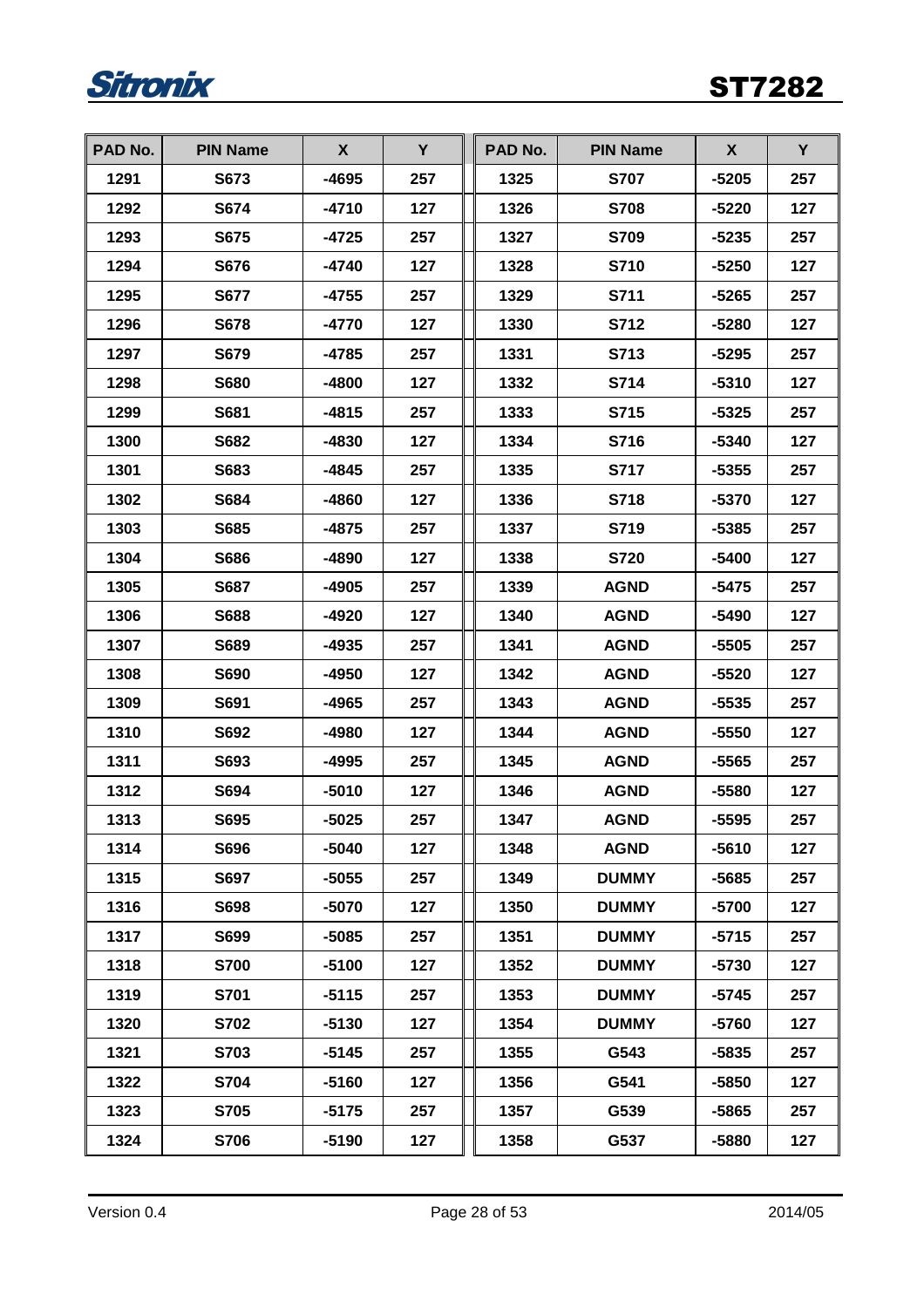

| PAD No. | <b>PIN Name</b> | X       | Y   | PAD No. | <b>PIN Name</b> | X       | Y   |
|---------|-----------------|---------|-----|---------|-----------------|---------|-----|
| 1359    | G535            | $-5895$ | 257 | 1393    | G467            | $-6405$ | 257 |
| 1360    | G533            | $-5910$ | 127 | 1394    | G465            | $-6420$ | 127 |
| 1361    | G531            | $-5925$ | 257 | 1395    | G463            | $-6435$ | 257 |
| 1362    | G529            | -5940   | 127 | 1396    | G461            | $-6450$ | 127 |
| 1363    | G527            | $-5955$ | 257 | 1397    | G459            | $-6465$ | 257 |
| 1364    | G525            | -5970   | 127 | 1398    | G457            | $-6480$ | 127 |
| 1365    | G523            | $-5985$ | 257 | 1399    | G455            | $-6495$ | 257 |
| 1366    | G521            | $-6000$ | 127 | 1400    | G453            | $-6510$ | 127 |
| 1367    | G519            | $-6015$ | 257 | 1401    | G451            | $-6525$ | 257 |
| 1368    | G517            | $-6030$ | 127 | 1402    | G449            | $-6540$ | 127 |
| 1369    | G515            | $-6045$ | 257 | 1403    | G447            | $-6555$ | 257 |
| 1370    | G513            | -6060   | 127 | 1404    | G445            | $-6570$ | 127 |
| 1371    | G511            | $-6075$ | 257 | 1405    | G443            | $-6585$ | 257 |
| 1372    | G509            | $-6090$ | 127 | 1406    | G441            | $-6600$ | 127 |
| 1373    | G507            | $-6105$ | 257 | 1407    | G439            | $-6615$ | 257 |
| 1374    | G505            | $-6120$ | 127 | 1408    | G437            | $-6630$ | 127 |
| 1375    | G503            | $-6135$ | 257 | 1409    | G435            | $-6645$ | 257 |
| 1376    | G501            | $-6150$ | 127 | 1410    | G433            | -6660   | 127 |
| 1377    | G499            | $-6165$ | 257 | 1411    | G431            | $-6675$ | 257 |
| 1378    | G497            | $-6180$ | 127 | 1412    | G429            | $-6690$ | 127 |
| 1379    | G495            | $-6195$ | 257 | 1413    | G427            | $-6705$ | 257 |
| 1380    | G493            | $-6210$ | 127 | 1414    | G425            | $-6720$ | 127 |
| 1381    | G491            | $-6225$ | 257 | 1415    | G423            | $-6735$ | 257 |
| 1382    | G489            | $-6240$ | 127 | 1416    | G421            | $-6750$ | 127 |
| 1383    | G487            | $-6255$ | 257 | 1417    | G419            | -6765   | 257 |
| 1384    | G485            | $-6270$ | 127 | 1418    | G417            | $-6780$ | 127 |
| 1385    | G483            | $-6285$ | 257 | 1419    | G415            | $-6795$ | 257 |
| 1386    | G481            | $-6300$ | 127 | 1420    | G413            | $-6810$ | 127 |
| 1387    | G479            | $-6315$ | 257 | 1421    | G411            | $-6825$ | 257 |
| 1388    | G477            | $-6330$ | 127 | 1422    | G409            | $-6840$ | 127 |
| 1389    | G475            | $-6345$ | 257 | 1423    | G407            | $-6855$ | 257 |
| 1390    | G473            | $-6360$ | 127 | 1424    | G405            | -6870   | 127 |
| 1391    | G471            | $-6375$ | 257 | 1425    | G403            | $-6885$ | 257 |
| 1392    | G469            | $-6390$ | 127 | 1426    | G401            | $-6900$ | 127 |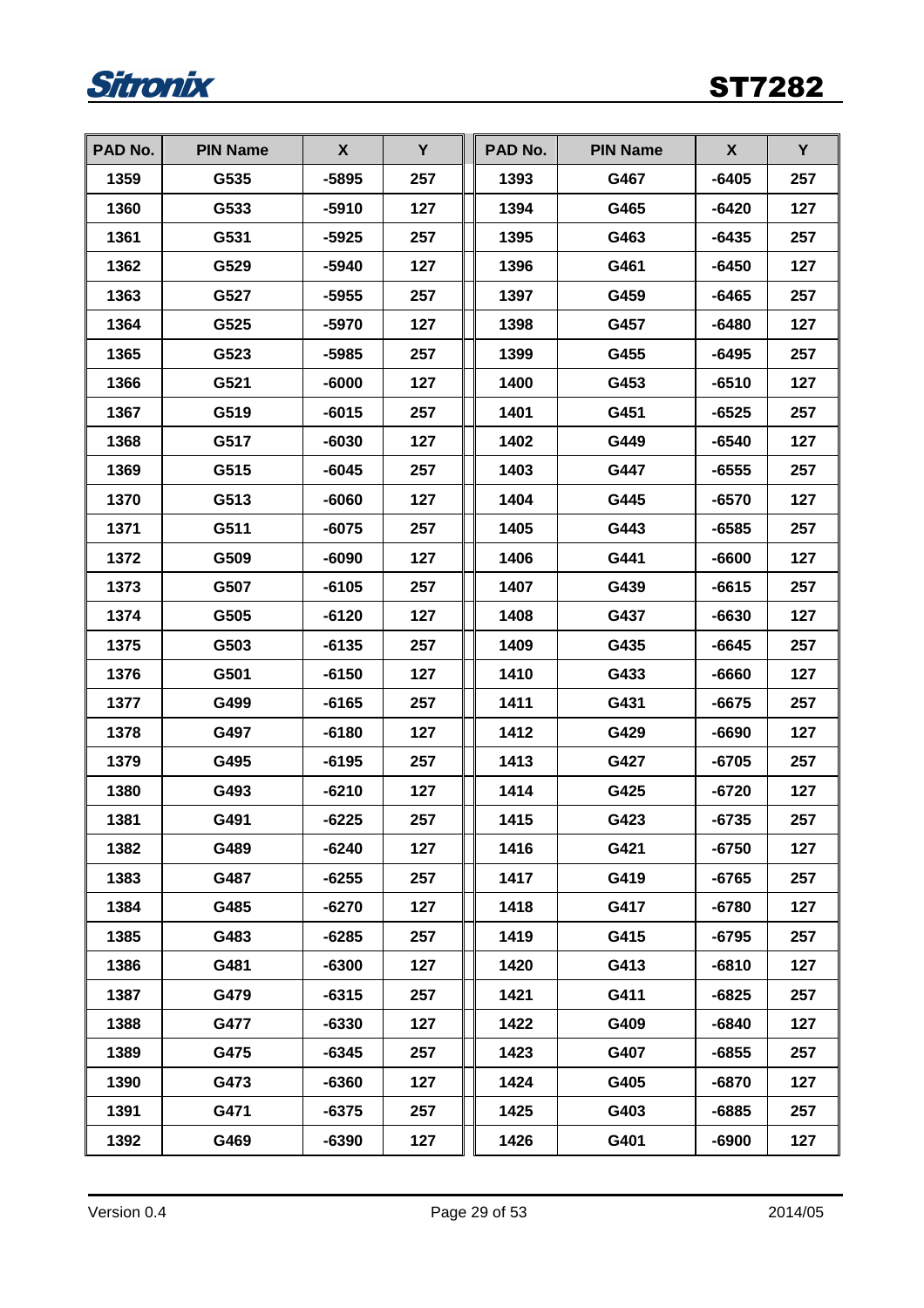

| PAD No. | <b>PIN Name</b> | X       | Y   | PAD No. | <b>PIN Name</b> | X       | Y   |
|---------|-----------------|---------|-----|---------|-----------------|---------|-----|
| 1427    | G399            | $-6915$ | 257 | 1461    | G331            | $-7425$ | 257 |
| 1428    | G397            | $-6930$ | 127 | 1462    | G329            | -7440   | 127 |
| 1429    | G395            | $-6945$ | 257 | 1463    | G327            | $-7455$ | 257 |
| 1430    | G393            | -6960   | 127 | 1464    | G325            | -7470   | 127 |
| 1431    | G391            | $-6975$ | 257 | 1465    | G323            | $-7485$ | 257 |
| 1432    | G389            | -6990   | 127 | 1466    | G321            | $-7500$ | 127 |
| 1433    | G387            | $-7005$ | 257 | 1467    | G319            | $-7515$ | 257 |
| 1434    | G385            | $-7020$ | 127 | 1468    | G317            | -7530   | 127 |
| 1435    | G383            | $-7035$ | 257 | 1469    | G315            | -7545   | 257 |
| 1436    | G381            | $-7050$ | 127 | 1470    | G313            | $-7560$ | 127 |
| 1437    | G379            | $-7065$ | 257 | 1471    | G311            | -7575   | 257 |
| 1438    | G377            | -7080   | 127 | 1472    | G309            | $-7590$ | 127 |
| 1439    | G375            | -7095   | 257 | 1473    | G307            | $-7605$ | 257 |
| 1440    | G373            | $-7110$ | 127 | 1474    | G305            | $-7620$ | 127 |
| 1441    | G371            | $-7125$ | 257 | 1475    | G303            | $-7635$ | 257 |
| 1442    | G369            | -7140   | 127 | 1476    | G301            | -7650   | 127 |
| 1443    | G367            | $-7155$ | 257 | 1477    | G299            | $-7665$ | 257 |
| 1444    | G365            | $-7170$ | 127 | 1478    | G297            | -7680   | 127 |
| 1445    | G363            | $-7185$ | 257 | 1479    | G295            | $-7695$ | 257 |
| 1446    | G361            | $-7200$ | 127 | 1480    | G293            | $-7710$ | 127 |
| 1447    | G359            | $-7215$ | 257 | 1481    | G291            | $-7725$ | 257 |
| 1448    | G357            | $-7230$ | 127 | 1482    | G289            | $-7740$ | 127 |
| 1449    | G355            | $-7245$ | 257 | 1483    | G287            | $-7755$ | 257 |
| 1450    | G353            | $-7260$ | 127 | 1484    | G285            | $-7770$ | 127 |
| 1451    | G351            | -7275   | 257 | 1485    | G283            | $-7785$ | 257 |
| 1452    | G349            | $-7290$ | 127 | 1486    | G281            | $-7800$ | 127 |
| 1453    | G347            | $-7305$ | 257 | 1487    | G279            | $-7815$ | 257 |
| 1454    | G345            | -7320   | 127 | 1488    | G277            | $-7830$ | 127 |
| 1455    | G343            | $-7335$ | 257 | 1489    | G275            | $-7845$ | 257 |
| 1456    | G341            | $-7350$ | 127 | 1490    | G273            | $-7860$ | 127 |
| 1457    | G339            | $-7365$ | 257 | 1491    | G271            | -7875   | 257 |
| 1458    | G337            | -7380   | 127 | 1492    | G269            | -7890   | 127 |
| 1459    | G335            | -7395   | 257 | 1493    | G267            | -7905   | 257 |
| 1460    | G333            | $-7410$ | 127 | 1494    | G265            | $-7920$ | 127 |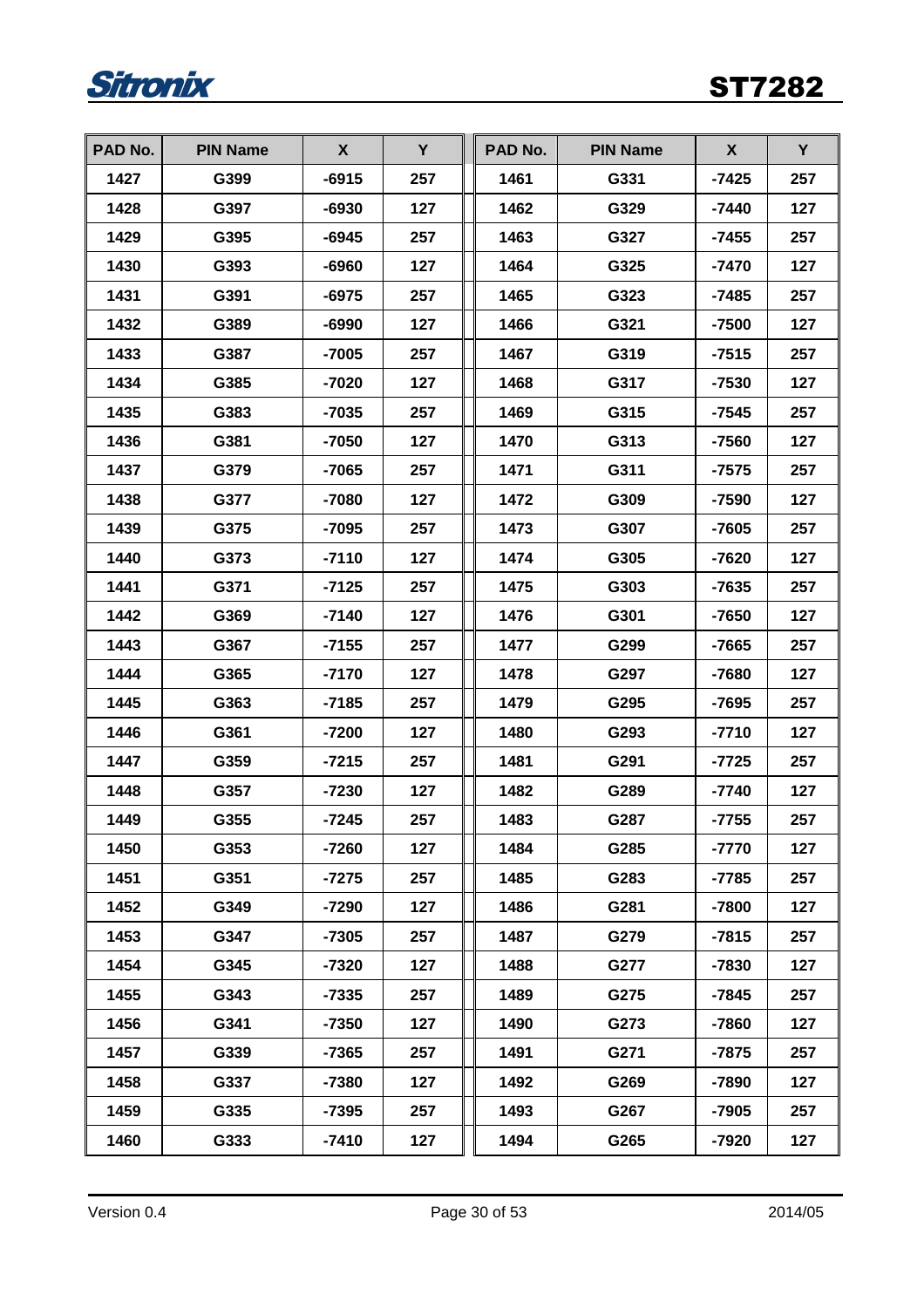

| PAD No. | <b>PIN Name</b> | X       | Y   | PAD No. | <b>PIN Name</b> | X       | Y   |
|---------|-----------------|---------|-----|---------|-----------------|---------|-----|
| 1495    | G263            | $-7935$ | 257 | 1529    | G195            | $-8445$ | 257 |
| 1496    | G261            | -7950   | 127 | 1530    | G193            | -8460   | 127 |
| 1497    | G259            | $-7965$ | 257 | 1531    | G191            | $-8475$ | 257 |
| 1498    | G257            | -7980   | 127 | 1532    | G189            | -8490   | 127 |
| 1499    | G255            | $-7995$ | 257 | 1533    | G187            | $-8505$ | 257 |
| 1500    | G253            | $-8010$ | 127 | 1534    | G185            | $-8520$ | 127 |
| 1501    | G251            | $-8025$ | 257 | 1535    | G183            | $-8535$ | 257 |
| 1502    | G249            | $-8040$ | 127 | 1536    | G181            | $-8550$ | 127 |
| 1503    | G247            | $-8055$ | 257 | 1537    | G179            | $-8565$ | 257 |
| 1504    | G245            | $-8070$ | 127 | 1538    | G177            | $-8580$ | 127 |
| 1505    | G243            | $-8085$ | 257 | 1539    | G175            | $-8595$ | 257 |
| 1506    | G241            | $-8100$ | 127 | 1540    | G173            | $-8610$ | 127 |
| 1507    | G239            | $-8115$ | 257 | 1541    | G171            | $-8625$ | 257 |
| 1508    | G237            | $-8130$ | 127 | 1542    | G169            | $-8640$ | 127 |
| 1509    | G235            | $-8145$ | 257 | 1543    | G167            | $-8655$ | 257 |
| 1510    | G233            | $-8160$ | 127 | 1544    | G165            | $-8670$ | 127 |
| 1511    | G231            | $-8175$ | 257 | 1545    | G163            | $-8685$ | 257 |
| 1512    | G229            | $-8190$ | 127 | 1546    | G161            | $-8700$ | 127 |
| 1513    | G227            | $-8205$ | 257 | 1547    | G159            | $-8715$ | 257 |
| 1514    | G225            | $-8220$ | 127 | 1548    | G157            | $-8730$ | 127 |
| 1515    | G223            | $-8235$ | 257 | 1549    | G155            | $-8745$ | 257 |
| 1516    | G221            | $-8250$ | 127 | 1550    | G153            | $-8760$ | 127 |
| 1517    | G219            | $-8265$ | 257 | 1551    | G151            | $-8775$ | 257 |
| 1518    | G217            | $-8280$ | 127 | 1552    | G149            | $-8790$ | 127 |
| 1519    | G215            | $-8295$ | 257 | 1553    | G147            | $-8805$ | 257 |
| 1520    | G213            | $-8310$ | 127 | 1554    | G145            | $-8820$ | 127 |
| 1521    | G211            | $-8325$ | 257 | 1555    | G143            | -8835   | 257 |
| 1522    | G209            | -8340   | 127 | 1556    | G141            | $-8850$ | 127 |
| 1523    | G207            | $-8355$ | 257 | 1557    | G139            | $-8865$ | 257 |
| 1524    | G205            | $-8370$ | 127 | 1558    | G137            | $-8880$ | 127 |
| 1525    | G203            | $-8385$ | 257 | 1559    | G135            | -8895   | 257 |
| 1526    | G201            | $-8400$ | 127 | 1560    | G133            | $-8910$ | 127 |
| 1527    | G199            | $-8415$ | 257 | 1561    | G131            | $-8925$ | 257 |
| 1528    | G197            | $-8430$ | 127 | 1562    | G129            | $-8940$ | 127 |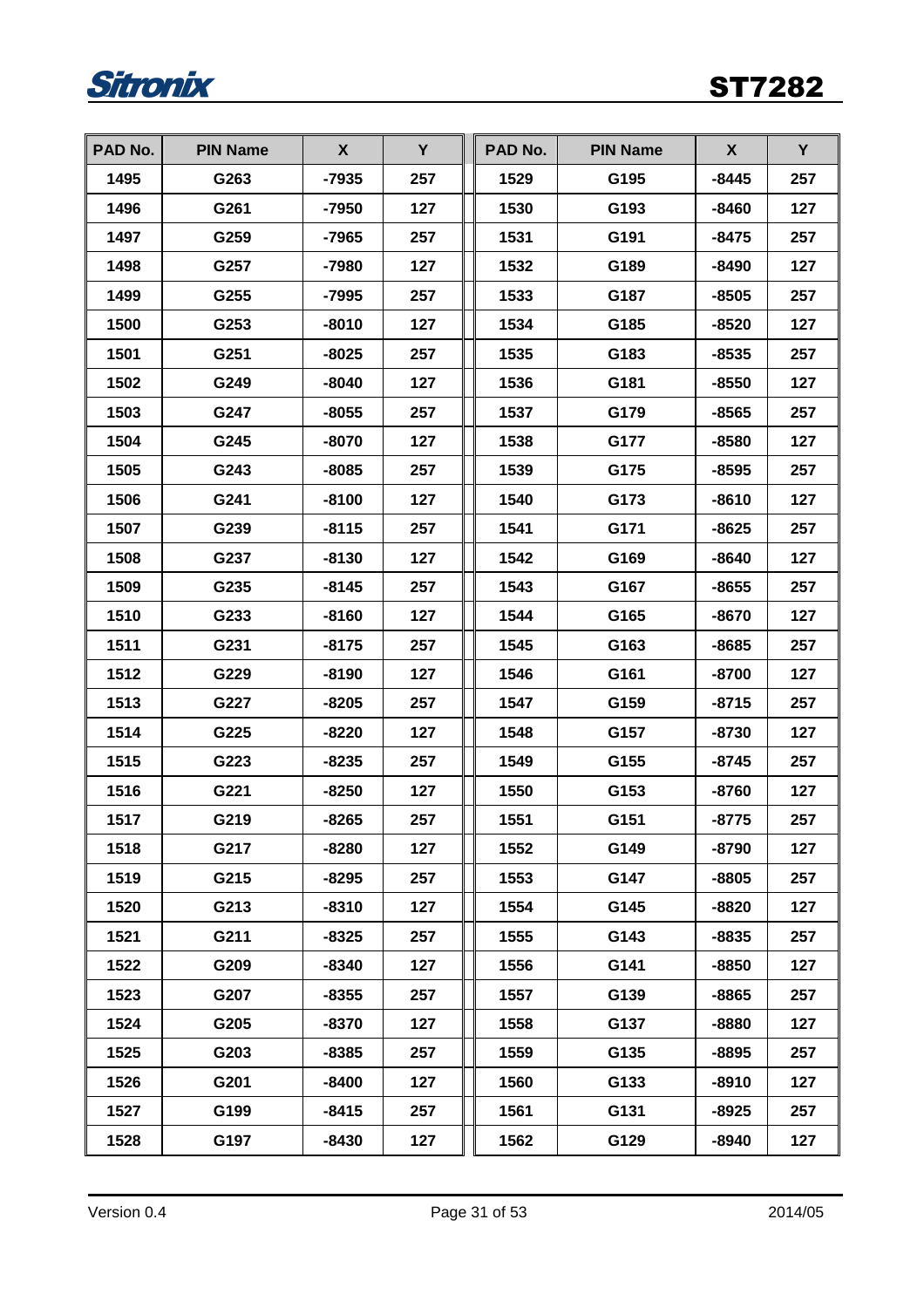

| PAD No. | <b>PIN Name</b> | X       | Y   | PAD No. | <b>PIN Name</b> | X       | Y   |
|---------|-----------------|---------|-----|---------|-----------------|---------|-----|
| 1563    | G127            | $-8955$ | 257 | 1597    | G59             | $-9465$ | 257 |
| 1564    | G125            | $-8970$ | 127 | 1598    | G57             | -9480   | 127 |
| 1565    | G123            | $-8985$ | 257 | 1599    | G55             | $-9495$ | 257 |
| 1566    | G121            | -9000   | 127 | 1600    | G53             | $-9510$ | 127 |
| 1567    | G119            | $-9015$ | 257 | 1601    | G51             | $-9525$ | 257 |
| 1568    | G117            | $-9030$ | 127 | 1602    | G49             | $-9540$ | 127 |
| 1569    | G115            | $-9045$ | 257 | 1603    | G47             | $-9555$ | 257 |
| 1570    | G113            | -9060   | 127 | 1604    | G45             | $-9570$ | 127 |
| 1571    | G111            | $-9075$ | 257 | 1605    | G43             | $-9585$ | 257 |
| 1572    | G109            | -9090   | 127 | 1606    | G41             | $-9600$ | 127 |
| 1573    | G107            | $-9105$ | 257 | 1607    | G39             | $-9615$ | 257 |
| 1574    | G105            | $-9120$ | 127 | 1608    | G37             | $-9630$ | 127 |
| 1575    | G103            | $-9135$ | 257 | 1609    | G35             | $-9645$ | 257 |
| 1576    | G101            | $-9150$ | 127 | 1610    | G33             | $-9660$ | 127 |
| 1577    | G99             | $-9165$ | 257 | 1611    | G31             | $-9675$ | 257 |
| 1578    | G97             | $-9180$ | 127 | 1612    | G29             | $-9690$ | 127 |
| 1579    | G95             | $-9195$ | 257 | 1613    | G27             | $-9705$ | 257 |
| 1580    | G93             | $-9210$ | 127 | 1614    | G25             | $-9720$ | 127 |
| 1581    | G91             | $-9225$ | 257 | 1615    | G23             | $-9735$ | 257 |
| 1582    | G89             | $-9240$ | 127 | 1616    | G21             | $-9750$ | 127 |
| 1583    | G87             | $-9255$ | 257 | 1617    | G19             | $-9765$ | 257 |
| 1584    | G85             | $-9270$ | 127 | 1618    | G17             | -9780   | 127 |
| 1585    | G83             | $-9285$ | 257 | 1619    | G15             | $-9795$ | 257 |
| 1586    | G81             | $-9300$ | 127 | 1620    | G13             | $-9810$ | 127 |
| 1587    | G79             | $-9315$ | 257 | 1621    | G11             | $-9825$ | 257 |
| 1588    | G77             | $-9330$ | 127 | 1622    | G <sub>9</sub>  | $-9840$ | 127 |
| 1589    | G75             | $-9345$ | 257 | 1623    | G7              | $-9855$ | 257 |
| 1590    | G73             | -9360   | 127 | 1624    | G <sub>5</sub>  | -9870   | 127 |
| 1591    | G71             | $-9375$ | 257 | 1625    | G <sub>3</sub>  | $-9885$ | 257 |
| 1592    | G69             | -9390   | 127 | 1626    | G <sub>1</sub>  | $-9900$ | 127 |
| 1593    | G67             | $-9405$ | 257 | 1627    | <b>DUMMY</b>    | $-9930$ | 257 |
| 1594    | G65             | $-9420$ | 127 | 1628    | <b>DUMMY</b>    | $-9945$ | 127 |
| 1595    | G63             | $-9435$ | 257 |         |                 |         |     |
| 1596    | G61             | $-9450$ | 127 |         |                 |         |     |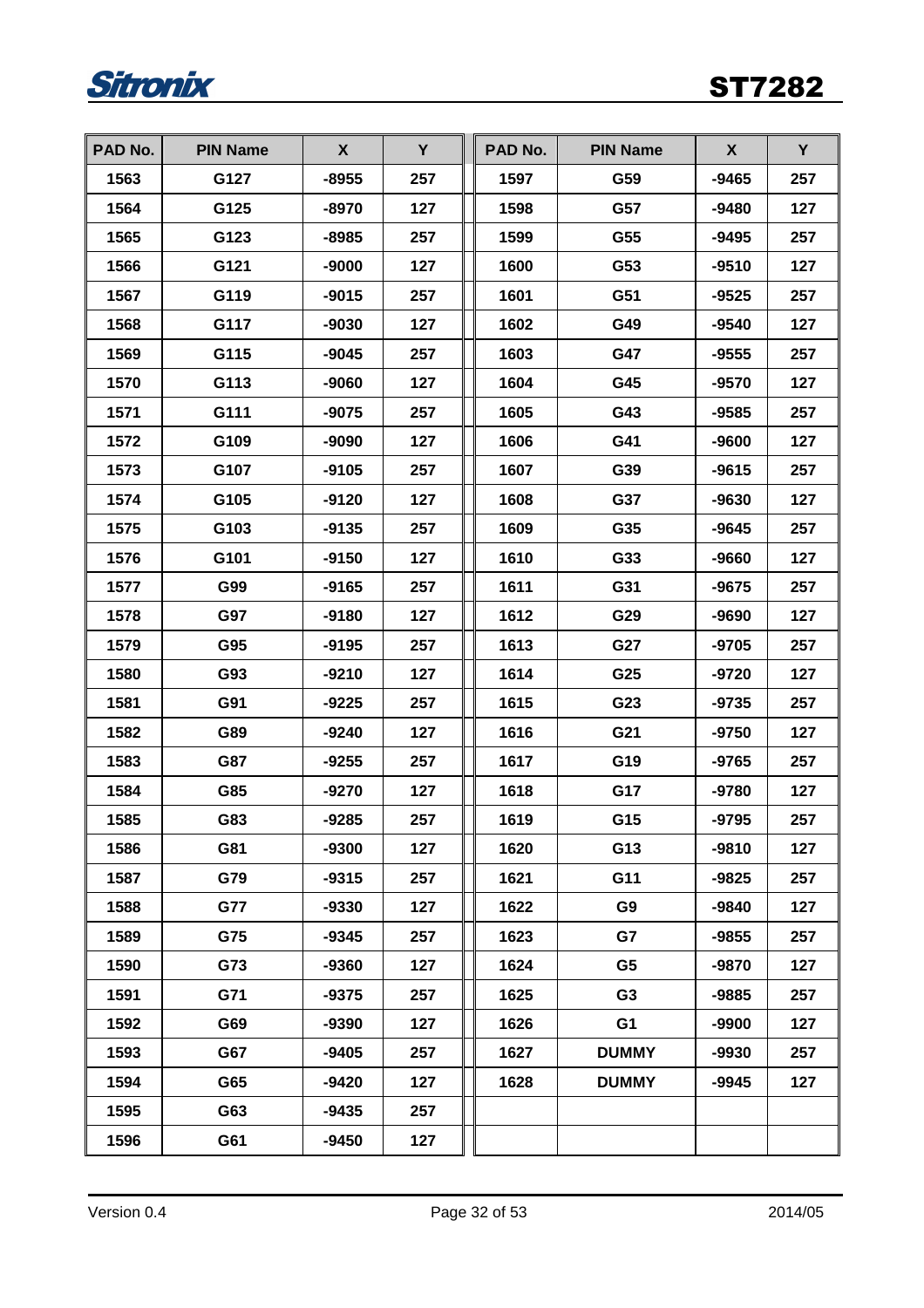### itronix **5. BLOCK DIAGRAM**

ST7282

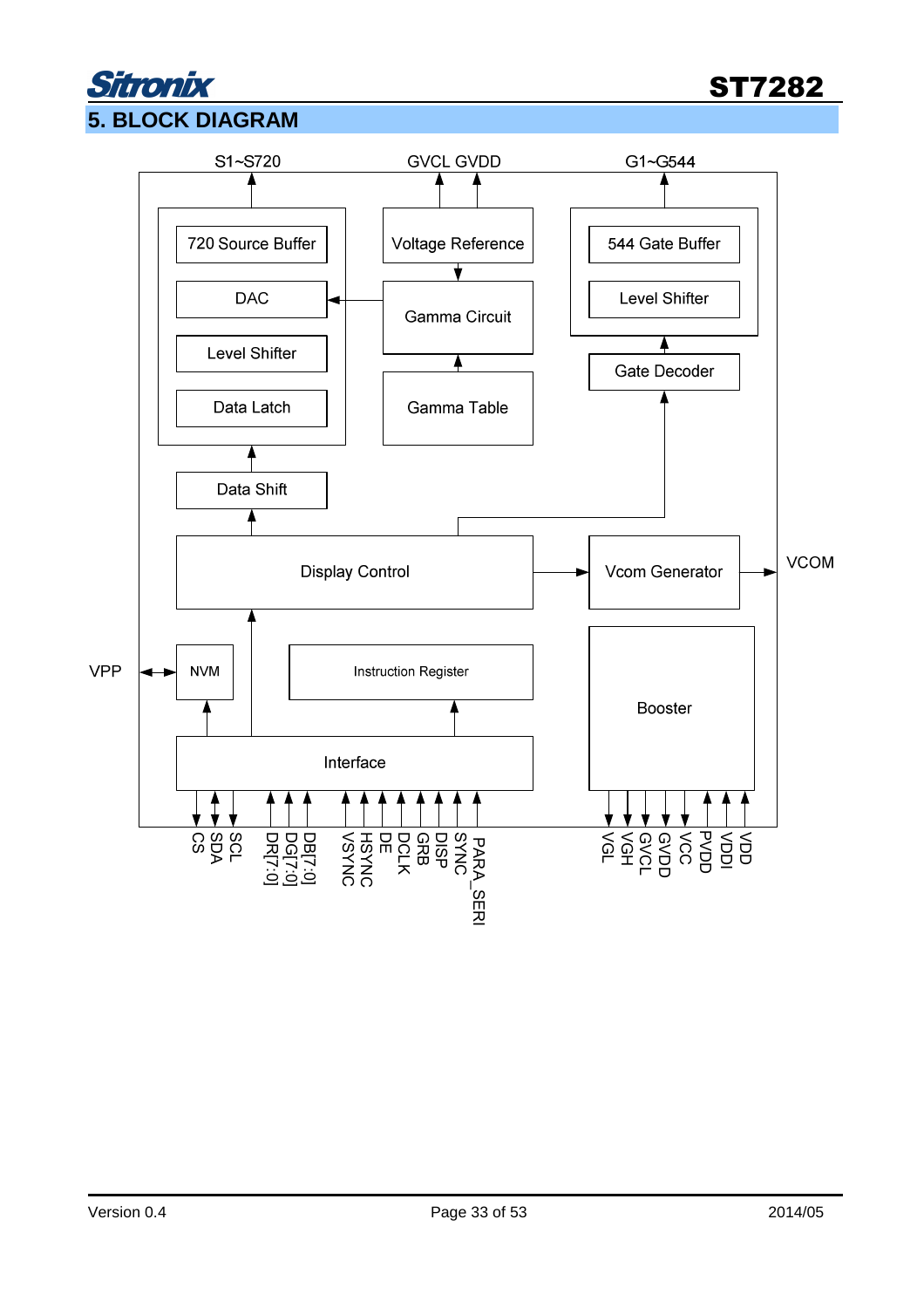

#### **6.1 Pin Function**

| <b>Name</b>  | <b>Type</b>            | <b>Description</b>                                                                                                                                                                                                                                                                                                                                                                                                                                                                                                   |  |  |  |  |  |
|--------------|------------------------|----------------------------------------------------------------------------------------------------------------------------------------------------------------------------------------------------------------------------------------------------------------------------------------------------------------------------------------------------------------------------------------------------------------------------------------------------------------------------------------------------------------------|--|--|--|--|--|
| <b>CS</b>    | L<br>(VDDI)            | Serial communication chip select                                                                                                                                                                                                                                                                                                                                                                                                                                                                                     |  |  |  |  |  |
| <b>SDA</b>   | I/O<br>(VDDI)          | Serial communication data input and output                                                                                                                                                                                                                                                                                                                                                                                                                                                                           |  |  |  |  |  |
| <b>SCL</b>   | L<br>(VDDI)            | Serial communication clock input                                                                                                                                                                                                                                                                                                                                                                                                                                                                                     |  |  |  |  |  |
| PARA_SERI    | (VDDI)                 | PARA_SERI="H", Parallel 24-bit RGB input through DR0~7, DB0~DB7,<br>DG0~DG7<br>PARA_SERI="L", Serial 8-bit RGB input through DG0~DG7 (Default)                                                                                                                                                                                                                                                                                                                                                                       |  |  |  |  |  |
| DR0~DR7      | I<br>(VDDI)            | 8-bit digital Red data input                                                                                                                                                                                                                                                                                                                                                                                                                                                                                         |  |  |  |  |  |
| DG0~DG7      | L<br>(VDDI)            | 8-bit digital Green data input                                                                                                                                                                                                                                                                                                                                                                                                                                                                                       |  |  |  |  |  |
| DB0~DB7      | I<br>(VDDI)            | 8-bit digital Blue data input                                                                                                                                                                                                                                                                                                                                                                                                                                                                                        |  |  |  |  |  |
| <b>DCLK</b>  | I<br>(VDDI)            | Clock signal; latching data at the falling edge                                                                                                                                                                                                                                                                                                                                                                                                                                                                      |  |  |  |  |  |
| <b>HSYNC</b> | T<br>(VDDI)            | Horizontal sync signal; negative polarity                                                                                                                                                                                                                                                                                                                                                                                                                                                                            |  |  |  |  |  |
| <b>VSYNC</b> | $\mathbf{I}$<br>(VDDI) | Vertical sync signal; negative polarity                                                                                                                                                                                                                                                                                                                                                                                                                                                                              |  |  |  |  |  |
| DE           | I<br>(VDDI)            | Data input enable. Active High to enable the data input                                                                                                                                                                                                                                                                                                                                                                                                                                                              |  |  |  |  |  |
| <b>SYNC</b>  | (VDDI)                 | SYNC or SYNC-DE mode selection :<br>SYNC = "Low": accepted SYNC-DE mode input timing (Default)<br>SYNC = "High": accepted SYNC mode input timing                                                                                                                                                                                                                                                                                                                                                                     |  |  |  |  |  |
| <b>HDIR</b>  | (VDDI)                 | Horizontal scan direction control (Please refer to the register setting : HDIR)<br>$HDIR(pin) = "Low"$ : The definition of HDIR register setting is inversion from<br>original.<br>$HDIR(register) = "0"$ : Shift from left to right;<br>$HDIR(register) = "1"$ : Shift from right to left. (Default)<br>$HDIR(pin) = "High": The definition of HDIR register setting is invariant. (Default)$<br>$HDIR(register) = "0"$ : Shift from right to left;<br>$HDIR(register) = "1"$ : Shift from left to right. (Default) |  |  |  |  |  |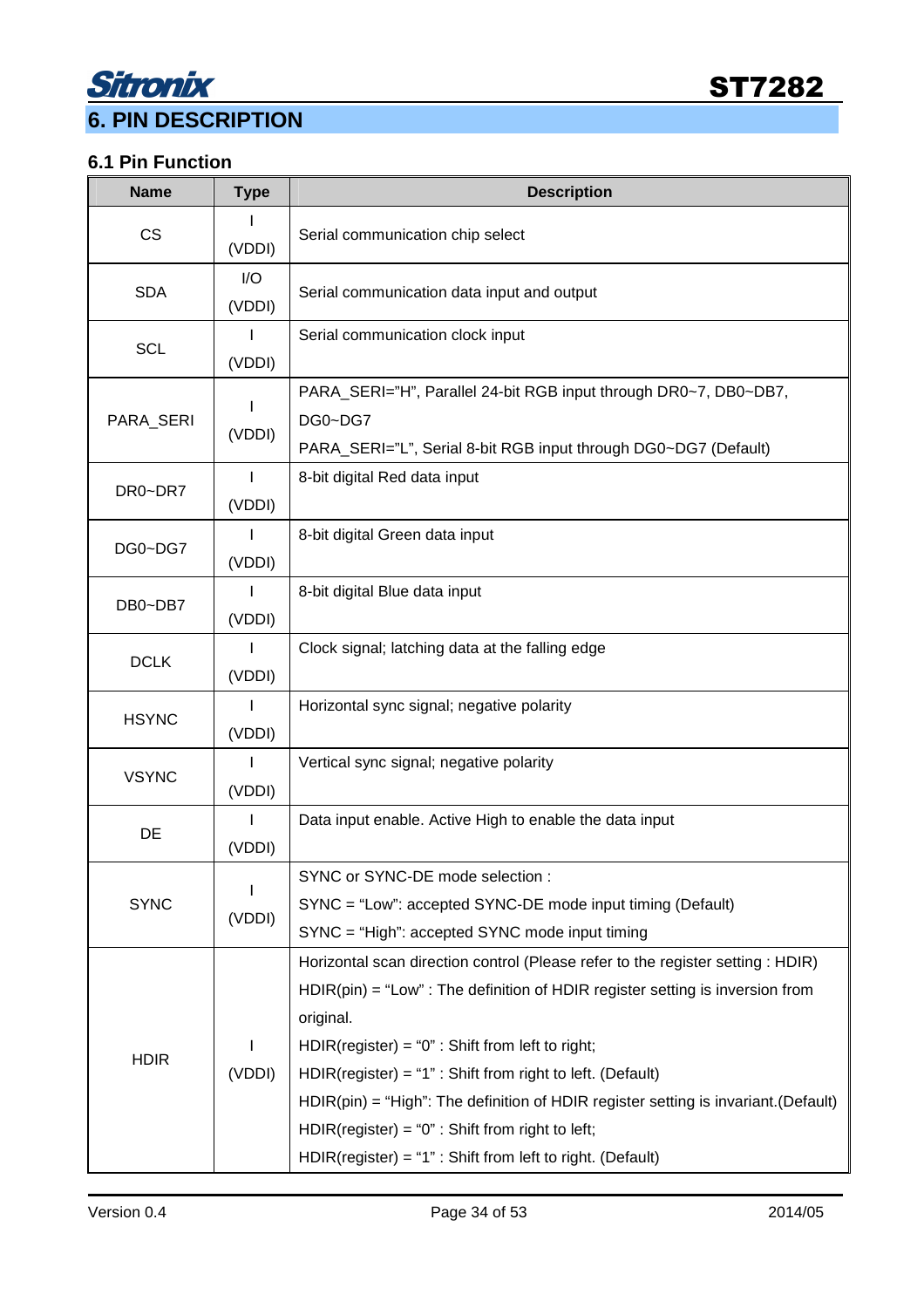

| <b>Name</b>          | <b>Type</b> | <b>Description</b>                                                                       |
|----------------------|-------------|------------------------------------------------------------------------------------------|
|                      |             | Vertical scan direction control (Please refer to the register setting : VDIR)            |
|                      |             | $VDIR(pin) = "Low":$ The definition of VDIR register setting is inversion from           |
|                      |             | original.                                                                                |
|                      |             | $VDIR(register) = "0": Shift from up to down;$                                           |
| <b>VDIR</b>          | (VDDI)      | VDIR(register) = "1": Shift from down to up. (Default)                                   |
|                      |             | $VDIR(pin) = "High": The definition of VDIR register setting is invariant.$              |
|                      |             | (Default)                                                                                |
|                      |             | $VDIR(register) = "0": Shift from down to up;$                                           |
|                      |             | VDIR(register) = "1": Shift from up to down. (Default)                                   |
|                      |             | Vsync polarity control.                                                                  |
| <b>VDPOL</b>         | (VDDI)      | VDPOL="1", negative polarity (Default)                                                   |
|                      |             | VDPOL=0, positive polarity                                                               |
|                      | (VDDI)      | Hsync polarity control.                                                                  |
| <b>HDPOL</b>         |             | HDPOL="1", negative polarity (Default)                                                   |
|                      |             | HDPOL="0", positive polarity                                                             |
|                      |             | DCLK polarity control.                                                                   |
| <b>DCLKPOL</b>       | (VDDI)      | DCLKPOL="1", negative polarity (Default)                                                 |
|                      |             | DCLKPOL="0", positive polarity                                                           |
|                      |             | Data R[7:0] & B[7:0] exchanged internally                                                |
| <b>SBGR</b>          | (VDDI)      | SBGR="1" R[7:0] $\rightarrow$ B[7:0](internally) B[7:0] $\rightarrow$ R[7:0](internally) |
|                      |             | SBGR="0" R[7:0]→R[7:0](internally) B[7:0]→B[7:0](internally) (Default)                   |
| <b>GRB</b>           |             | Global reset. Active low, Internal pull high                                             |
|                      | (VDDI)      |                                                                                          |
|                      |             | Display control / standby mode selection.                                                |
| <b>DISP</b>          | (VDDI)      | $DISP = "Low" : Standby; (Default)$                                                      |
|                      |             | DISP = "High" : Normal display                                                           |
|                      |             | OTP trim function control.                                                               |
| <b>EXTC</b>          | (VDDI)      | EXTC = "Low": Disable OTP trim function (Default)                                        |
|                      |             | EXTC = "High" : Enable OTP trim function                                                 |
| Source / Gate Driver |             |                                                                                          |
| S1~S720              | O           | Source driver output signals                                                             |
| G1~G544              | O           | Gate driver output signals                                                               |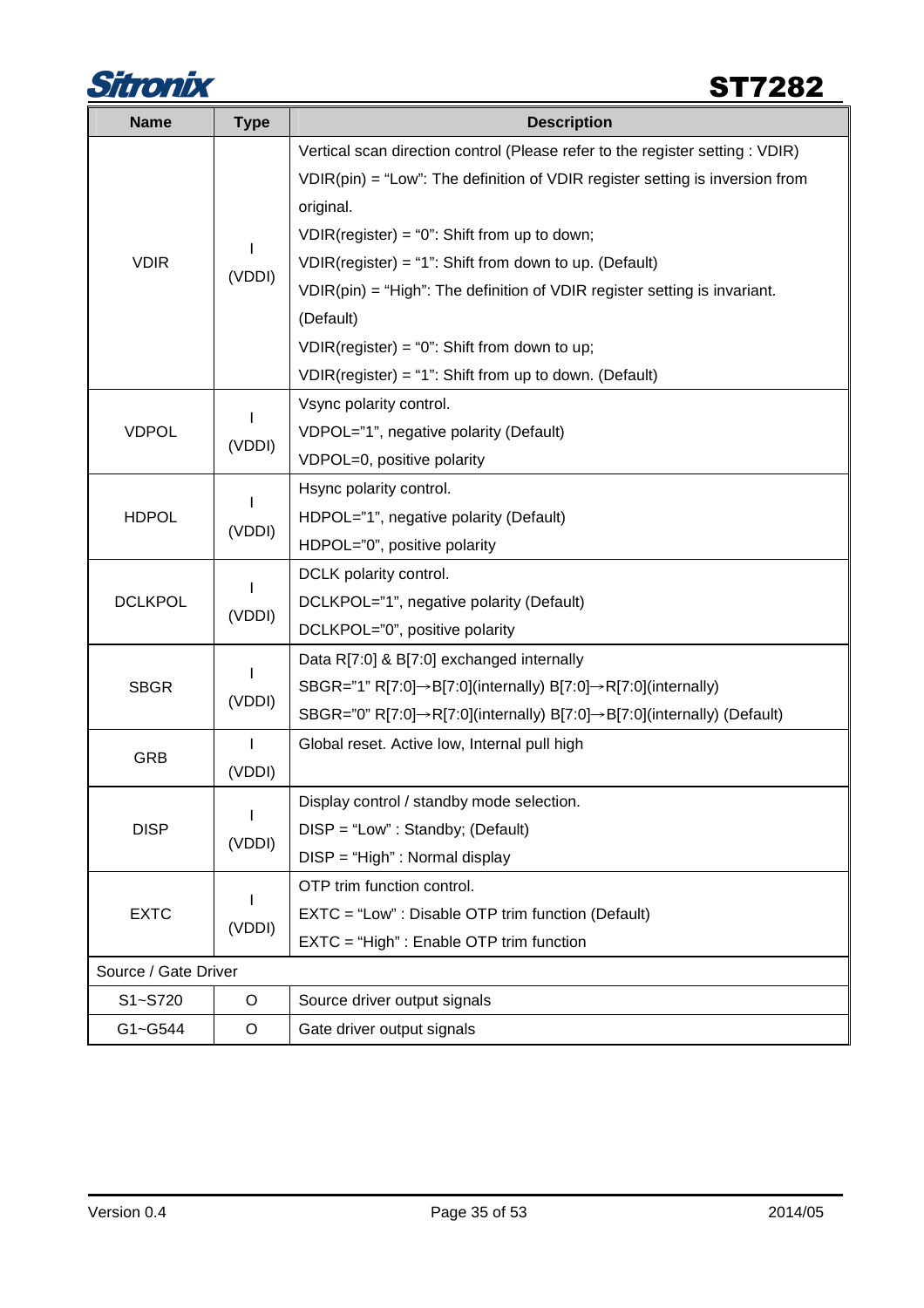

| <b>VCOM Generator</b> |              |                                                                                       |
|-----------------------|--------------|---------------------------------------------------------------------------------------|
| <b>VCOM</b>           | O            | A power supply for the TFT-LCD common electrode. Frame polarity output for<br>VCOM.   |
| Power Supply          |              |                                                                                       |
| <b>VDD</b>            | P            | Power supply for digital circuit                                                      |
| <b>VDDI</b>           | P            | Power supply for digital interface I/O pins                                           |
| <b>PVDD</b>           | P            | Power supply for charge pump circuit                                                  |
| <b>DGND</b>           | P            | Ground pin for digital circuit                                                        |
| <b>AGND</b>           | $\mathsf{P}$ | Ground pin for analog circuit                                                         |
| <b>PGND</b>           | P            | Ground pin for charge pump circuit                                                    |
| <b>VPP</b>            |              | Power input pin for NVM. When writing NVM, it needs external power supply             |
|                       | P            | voltage (7.5V). If not used, let this pin open.                                       |
| <b>AVDD</b>           | $\mathsf{C}$ | Power pad for analog circuit. Connect a capacitor for stabilization. (Option)         |
|                       | $\mathsf{C}$ | A power supply pin for generating GVCL. Connect a capacitor for stabilization.        |
| <b>AVCL</b>           |              | (Option)                                                                              |
| <b>VCC</b>            | PO           | Monitoring pin of internal digital power                                              |
| <b>VGH</b>            | PO           | Positive power supply for gate driver output.                                         |
| <b>VGL</b>            | PO           | Negative power supply for gate driver output.                                         |
| <b>GVDD</b>           | PO.          | A reference voltage (Positive) of grayscale voltage generator.                        |
| <b>GVCL</b>           | PO           | A reference voltage (Negative) of grayscale voltage generator.                        |
| <b>Others</b>         |              |                                                                                       |
| TESTOUT[15:0]         | Τ            | Test pins for internal testing only. User should leave it open.                       |
| TEST_IN[2:0]          |              | Test pins for internal testing only. Internal pull low. User should leave it open or  |
|                       | т            | connect it to "low".                                                                  |
| TEST_IN[5:4]          |              | Test pins for internal testing only. Internal pull high. User should leave it open or |
|                       | т            | connect it to "high"                                                                  |
| TEST IN3              | T            | Test pins. Internal pull high.                                                        |

Note1. I: input, O: output, I/O: input/output, P: power input, PO: power out, D: dummy, S: short pin, T: test pin, M: mark, C: capacitor pin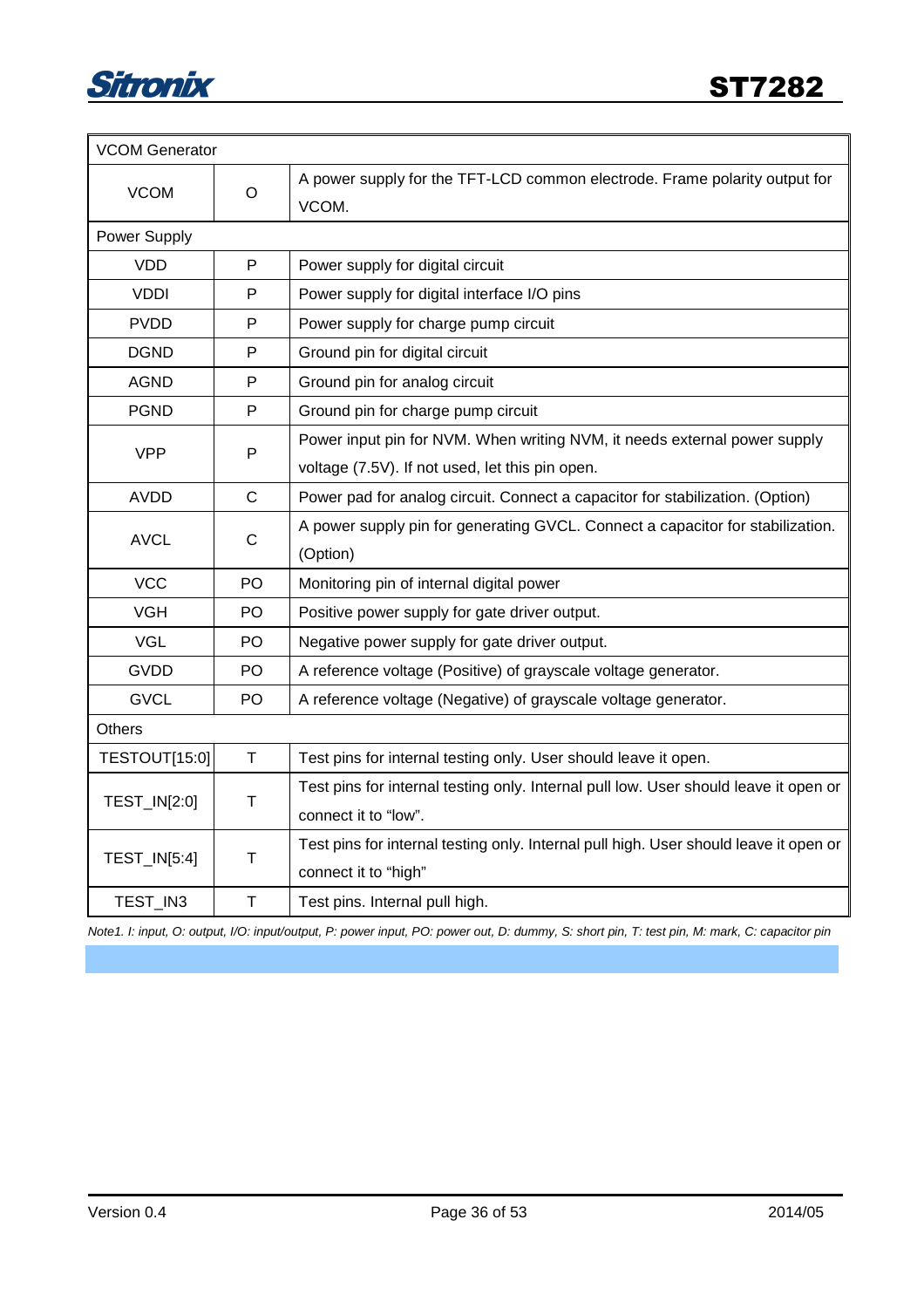

**a.** Each serial command consists of 16 bits of data which is loaded one bit a time at the rising edge of serial clock SCL.

**b.** Command loading operation starts from the falling edge of CS and is completed at the next rising edge of CS.

**c.** The serial control block is operational after power on reset, but commands are established by the VSYNC signal. If command is transferred multiple times for the same register, the last command before the VSYNC signal is valid.

**d.** If less than 16 bits of SCL are input while CS is low, the transferred data is ignored.

**e.** If 16 bits or more of SCL are input while CS is low, the previous 16 bits of transferred data before the rising edge of CS pulse are valid data.

**f.** Serial block operates with the SCL clock

**g.** Serial data can be accepted in the power save mode.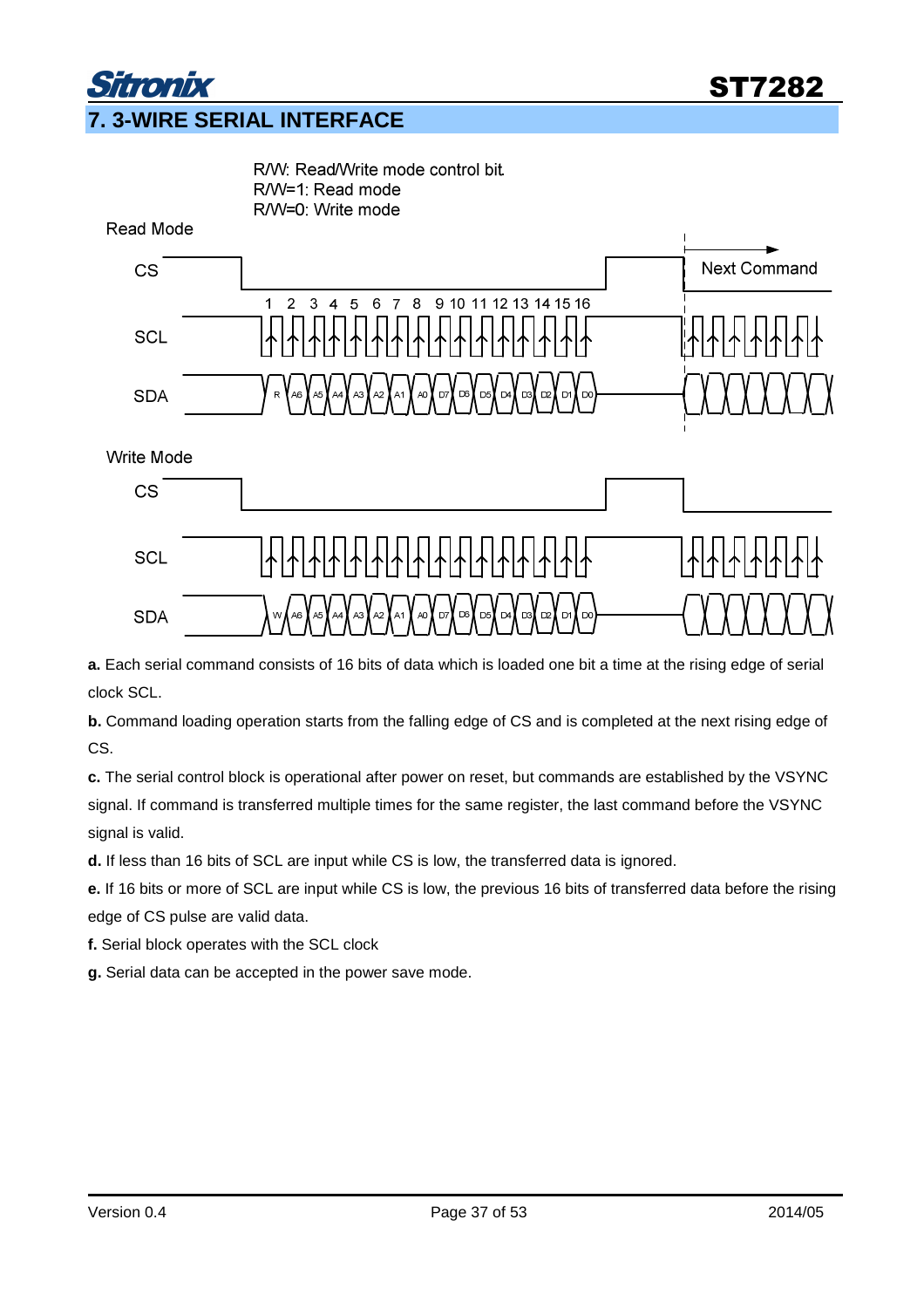

### Sitronix **8. REGISTER LIST**

#### **8.1 Register Summary**

| No.             | <b>TYP</b> | <b>B7</b>    | B <sub>6</sub>           | B <sub>5</sub> | B <sub>4</sub> | B <sub>3</sub>    | <b>B2</b> | <b>B1</b> | B <sub>0</sub> | default    |  |
|-----------------|------------|--------------|--------------------------|----------------|----------------|-------------------|-----------|-----------|----------------|------------|--|
| R <sub>0</sub>  | R/W        |              | <b>VDIR</b>              | <b>HDIR</b>    |                |                   |           |           |                | 60h        |  |
| R <sub>1</sub>  | R/W        |              |                          |                | ۰              | <b>GRB</b>        | ٠         |           | <b>DISP</b>    | 08h        |  |
| R <sub>2</sub>  | R/W        |              | <b>CONTRAST</b>          |                |                |                   |           |           |                |            |  |
| R <sub>3</sub>  | R/W        |              | SUB_CONTRAST_R           |                |                |                   |           |           |                |            |  |
| R4              | R/W        |              | SUB_CONTRAST_B           |                |                |                   |           |           |                |            |  |
| R <sub>5</sub>  | R/W        |              | <b>BRIGHTNESS</b>        |                |                |                   |           |           |                |            |  |
| R <sub>6</sub>  | R/W        |              |                          | 40h            |                |                   |           |           |                |            |  |
| R7              | R/W        |              |                          | 40h            |                |                   |           |           |                |            |  |
| R <sub>8</sub>  | R/W        |              |                          |                |                | <b>H_BLANKING</b> |           |           |                | 2Bh        |  |
| R <sub>9</sub>  | R/W        | <b>VDPO</b>  | <b>HDPO</b>              | V_BLA          |                |                   |           |           |                | <b>CCh</b> |  |
|                 |            | L            | L                        | <b>NKING</b>   |                |                   |           |           |                |            |  |
| R <sub>10</sub> | R/W        | <b>SYNC</b>  | <b>DCLK</b>              |                |                |                   |           |           |                | 40h        |  |
|                 |            |              | <b>POL</b>               |                |                |                   |           |           |                |            |  |
| R <sub>16</sub> | R/W        | AUTO_D       | $\overline{\phantom{a}}$ |                |                |                   |           |           |                | 80h        |  |
|                 |            | <b>ETECT</b> |                          |                |                |                   |           |           |                |            |  |

Note:

When GRB is low, all registers reset to default values.

All commands will be executed at next VSYNC.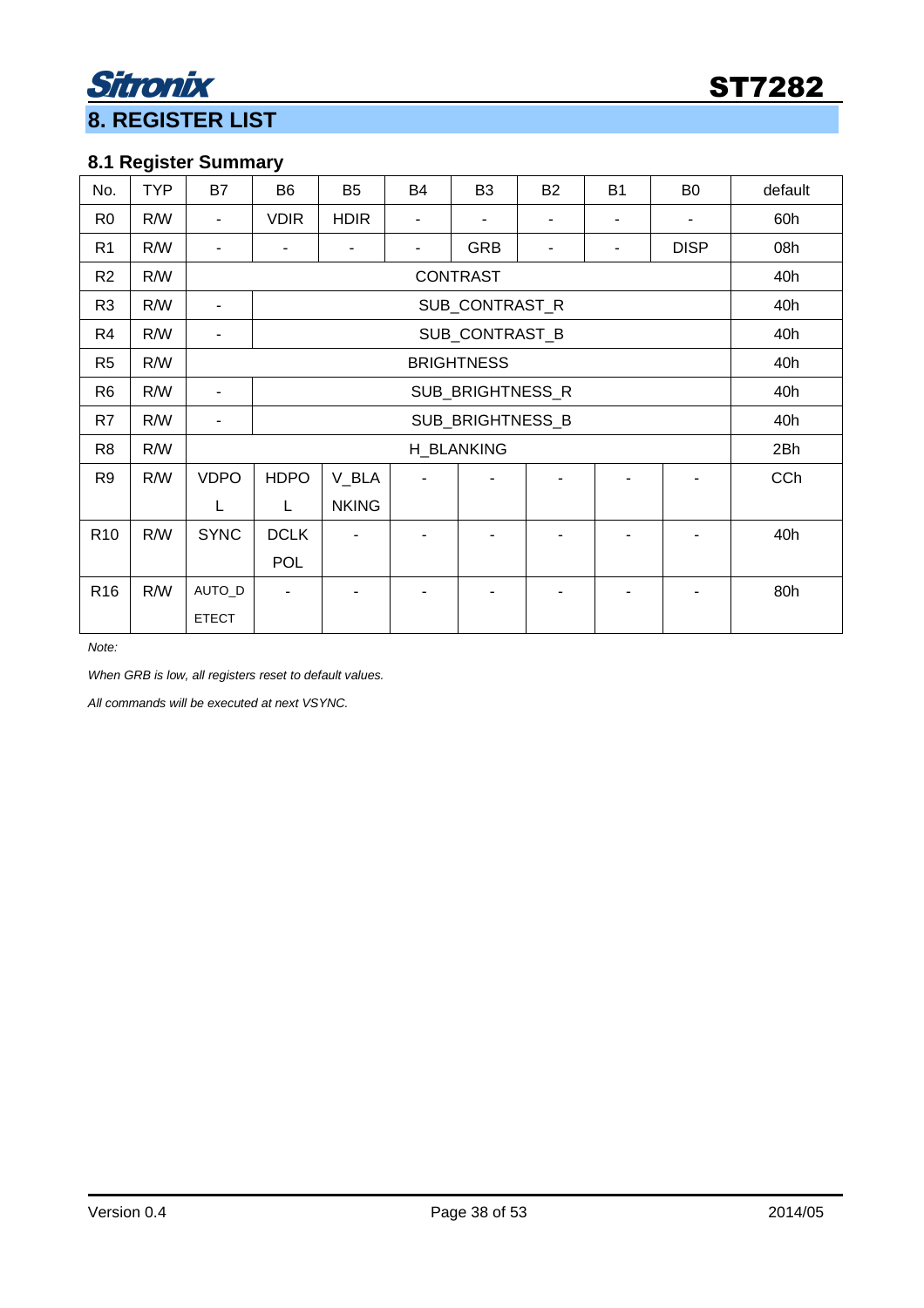

#### **8.2 Register description**

#### **8.2.1 R0: Direction setting**

| Register       | <b>TYPE</b><br>- | Bit[7] | Bit[6]      | Bit[5]      | Bit[4] | Bit[3] | Bit[2] | Bit[1] | Bit[0] | default |
|----------------|------------------|--------|-------------|-------------|--------|--------|--------|--------|--------|---------|
| R <sub>0</sub> | R/W              | -      | <b>VDIR</b> | <b>HDIR</b> |        |        |        |        |        | 60h     |

| Designation | Address | Description                                                                                       |
|-------------|---------|---------------------------------------------------------------------------------------------------|
| <b>VDIR</b> | R0[6]   | Vertical shift direction setting                                                                  |
|             |         | VDIR=0: Shift from bottom to top, last line= $L1 \leftarrow L2L543 \leftarrow L544$ =first line   |
|             |         | VDIR=1: Shift from top to bottom, first line= $L1 \rightarrow L2L543 \rightarrow L544$ =last line |
|             |         | (default)                                                                                         |
| <b>HDIR</b> | R0[5]   | Horizontal shift direction setting                                                                |
|             |         | HDIR=0: Shift from right to left, last data= $Y1 \leftarrow Y2Y719 \leftarrow Y720$ =first data   |
|             |         | HDIR=1: Shift from left to right, first data= $Y1 \rightarrow Y2Y719 \rightarrow Y720$ =last data |
|             |         | (default)                                                                                         |

#### **8.2.2 R1: GRB**、**DISP**

| Register       | <b>TYPF</b><br>- | Bit[7] | Bit[6]                   | Bit[5] | Bit[4] | Bit[3] | Bit[2] | Bit[1] | Bit[0]      | default |
|----------------|------------------|--------|--------------------------|--------|--------|--------|--------|--------|-------------|---------|
| D <sub>4</sub> | R/W              | -      | $\overline{\phantom{a}}$ |        |        | GRB    |        | -      | <b>DISP</b> | 08h     |

| Designation | Address | Description                                                                     |
|-------------|---------|---------------------------------------------------------------------------------|
| <b>GRB</b>  | R1[3]   | Register reset setting                                                          |
|             |         | GRB=0: Reset all registers to default value                                     |
|             |         | GRB=1: Normal operation(default)                                                |
| <b>DISP</b> | R1[0]   | Standby(power saving) mode setting                                              |
|             |         | DISP=0: Standby, timing control, DAC, and DC/DC converter are off, and register |
|             |         | data should be kept (default)                                                   |
|             |         | DISP=1: Normal operation with power n/off sequence                              |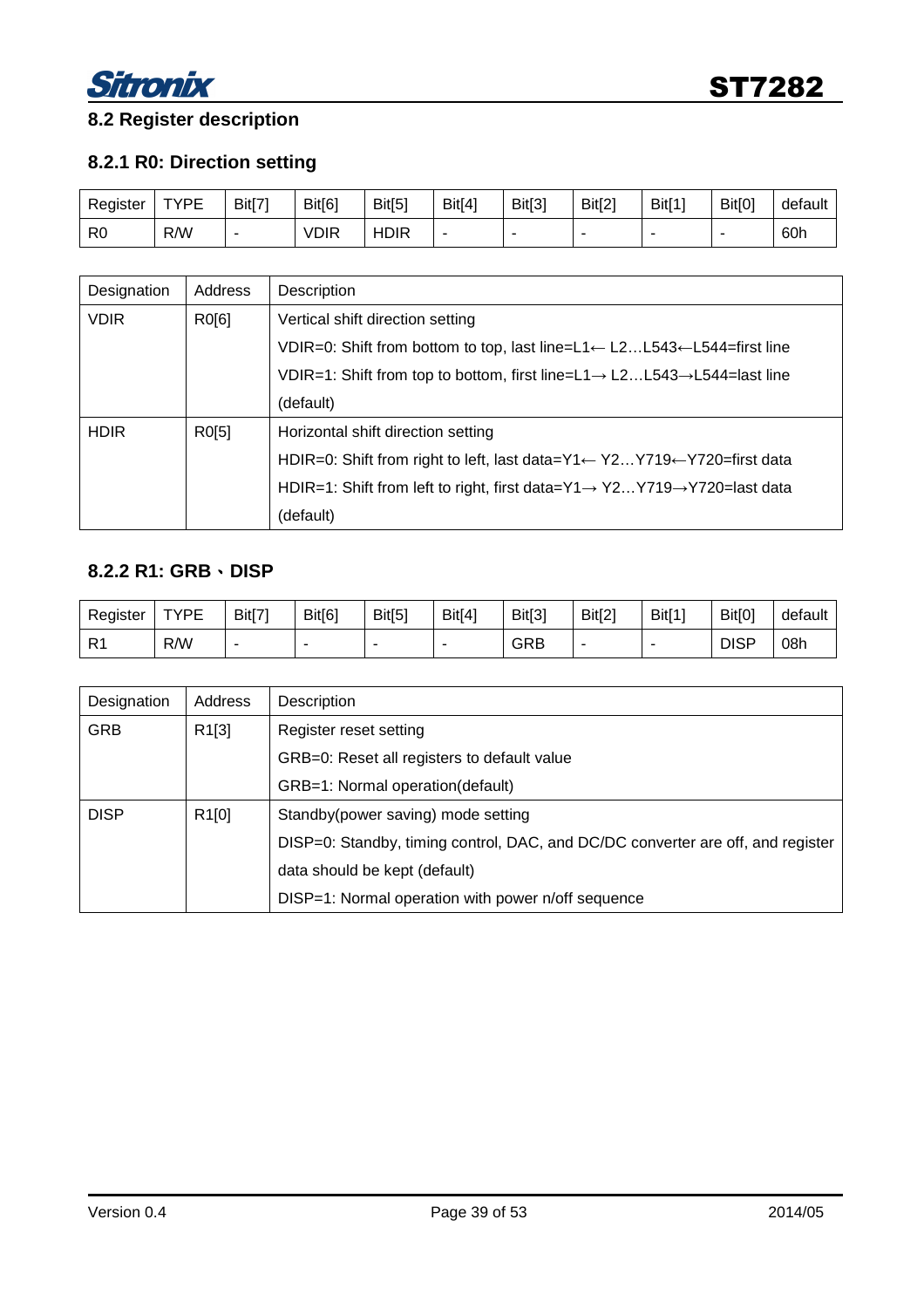

### **8.2.3 R2: CONSTRAST**

| Register       | <b>TYPF</b><br>- | Bit[7] | Bit[6]                 | Bit[5] | Bit[4] | Bit[3] | Bit[2] | Bit[1] | Bit[0] | default |  |
|----------------|------------------|--------|------------------------|--------|--------|--------|--------|--------|--------|---------|--|
| R <sub>2</sub> | R/W              |        | 40h<br><b>CONTRAST</b> |        |        |        |        |        |        |         |  |

| Designation     | Address | Description                                              |
|-----------------|---------|----------------------------------------------------------|
| <b>CONTRAST</b> | R2[7:0] | RGB contrast level setting, the gain changes (1/64)/ bit |
|                 |         | CONTRAST=00h: contrast gain=0                            |
|                 |         | CONTRAST=40h: contrast gain=1 (default)                  |
|                 |         | CONTRAST=FFh: contrast gain=3.984                        |

#### **8.2.4 R3: SUB-CONTRAST\_R**

| Register       | <b>TYPF</b><br>− | Bit[7]                   | Bit[6] | Bit[5]                     | Bit[4] | Bit[3] | Bit[2] | <b>Bit[1]</b> | Bit[0] | default |  |
|----------------|------------------|--------------------------|--------|----------------------------|--------|--------|--------|---------------|--------|---------|--|
| R <sub>3</sub> | R/W              | $\overline{\phantom{a}}$ |        | 40h<br><b>SUB CONTRAST</b> |        |        |        |               |        |         |  |

| Designation | Address | Description                                                  |
|-------------|---------|--------------------------------------------------------------|
| SUB_CONT    | R3[6:0] | R sub-contrast level setting, the gain changes (1/256) / bit |
| RAST R      |         | Sub_CONTRAST_R=00h: contrast gain=0.75                       |
|             |         | Sub_CONTRAST_R=40h: contrast gain=1 (default)                |
|             |         | Sub_CONTRAST_R=7Fh: contrast gain=1.246                      |

#### **8.2.5 R4: SUB-CONTRAST\_B**

| Register | <b>TYPF</b><br>- | Bit[7'                   | Bit[6]     | Bit[5]               | Bit[4] | Bit[3] | Bit[2] | <b>Bit[1]</b> | Bit[0] | default |  |
|----------|------------------|--------------------------|------------|----------------------|--------|--------|--------|---------------|--------|---------|--|
| R4       | R/W              | $\overline{\phantom{a}}$ | <b>SUB</b> | 40h<br>CONTRAST<br>B |        |        |        |               |        |         |  |

| Designation | Address | Description                                                  |
|-------------|---------|--------------------------------------------------------------|
| SUB_CONT    | R4[6:0] | B sub-contrast level setting, the gain changes (1/256) / bit |
| RAST B      |         | Sub_CONTRAST_B=00h: contrast gain=0.75                       |
|             |         | Sub_CONTRAST_B=40h: contrast gain=1 (default)                |
|             |         | Sub_CONTRAST_B=7Fh: contrast gain=1.246                      |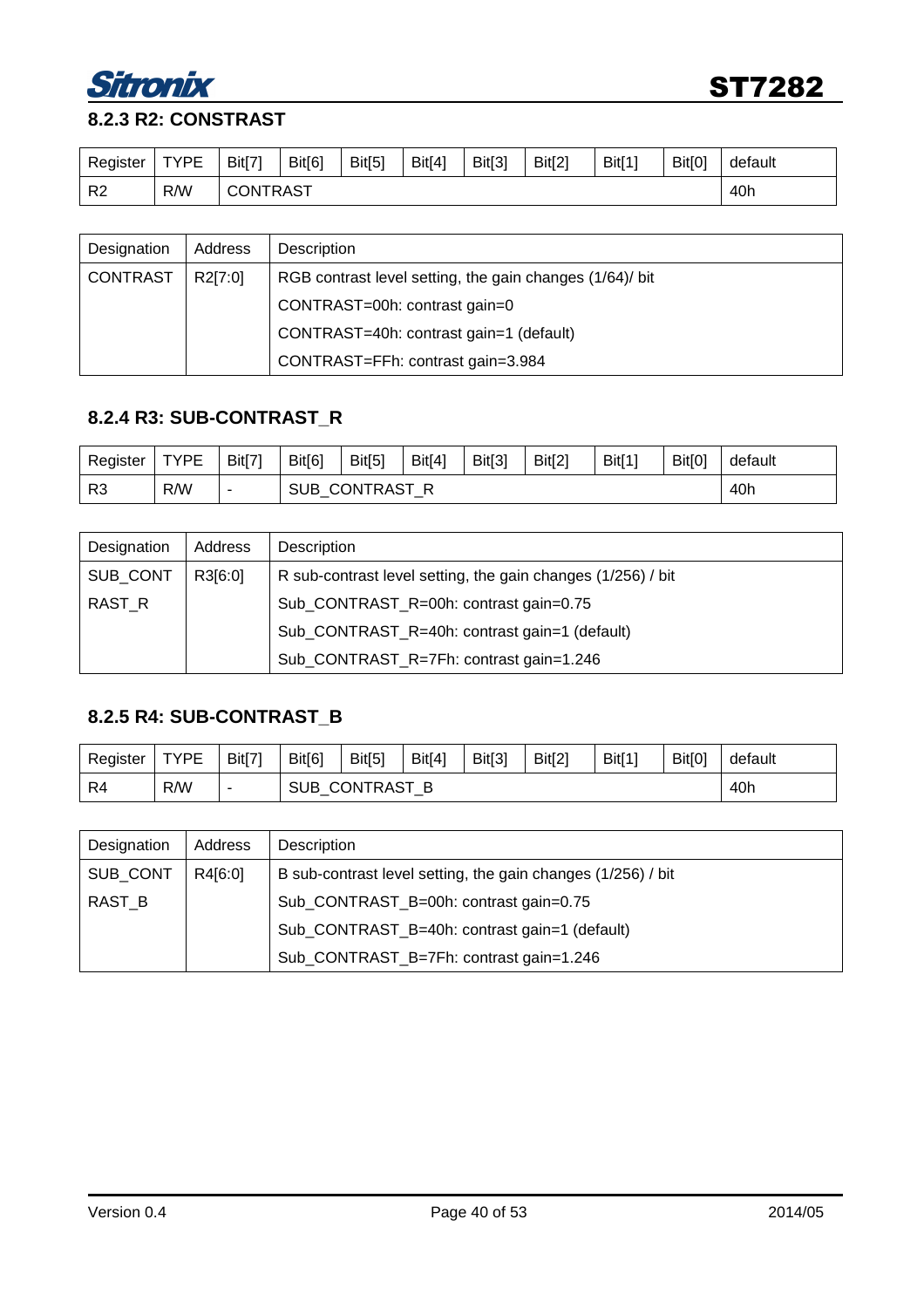

#### **8.2.6 R5: BRIGHTNESS**

| Register | <b>TYPF</b><br>- | Bit[7] | Bit[6]                   | Bit[5] | Bit[4] | Bit[3] | Bit[2] | Bit[1] | Bit[0] | default |
|----------|------------------|--------|--------------------------|--------|--------|--------|--------|--------|--------|---------|
| R5       | R/W              |        | 40h<br><b>BRIGHTNESS</b> |        |        |        |        |        |        |         |

| Designation     | Address | Description                                             |
|-----------------|---------|---------------------------------------------------------|
| <b>BRIGHTNE</b> | R5[7:0] | RGB brightness level setting, the accuracy 1 step/ bit. |
| SS              |         | brightness=00h: -64                                     |
|                 |         | brightness=40h: 0 (default)                             |
|                 |         | brightness=FFh: +191                                    |

#### **8.2.7 R6: SUB-BRIGHTNESS\_R**

| Register       | <b>TYPF</b> | Bit[7] | Bit[6]     | Bit[5]                     | Bit[4] | Bit[3] | Bit[2] | <b>Bit[1]</b> | Bit[0] | default |  |
|----------------|-------------|--------|------------|----------------------------|--------|--------|--------|---------------|--------|---------|--|
| R <sub>6</sub> | R/W         |        | <b>SUB</b> | <b>BRIGHTNESS R</b><br>40h |        |        |        |               |        |         |  |

| Designation | Address | Description                                                |
|-------------|---------|------------------------------------------------------------|
| SUB_BRIG    | R6[6:0] | R sub-brightness level setting, the accuracy 1 step / bit. |
| HTNESS R    |         | SUB_BRIGHTNESS_R=00h: -64                                  |
|             |         | SUB_BRIGHTNESS_R=40h: 0 (default)                          |
|             |         | SUB BRIGHTNESS R=7Fh: +63                                  |

#### **8.2.8 R7: SUB-BRIGHTNESS\_B**

| Register | <b>TYPE</b> | Bit[7]                   | Bit[6] | Bit[5]                  | Bit[4] | Bit[3] | Bit[2] | Bit[1] | Bit[0] | default |  |
|----------|-------------|--------------------------|--------|-------------------------|--------|--------|--------|--------|--------|---------|--|
| -R7      | R/W         | $\overline{\phantom{a}}$ |        | SUB BRIGHTNESS B<br>40h |        |        |        |        |        |         |  |

| Designation | Address | Description                                                |
|-------------|---------|------------------------------------------------------------|
| SUB_BRIG    | R7[6:0] | B sub-brightness level setting, the accuracy 1 step / bit. |
| HTNESS B    |         | SUB_BRIGHTNESS_B=00h: -64                                  |
|             |         | SUB_BRIGHTNESS_B=40h: 0 (default)                          |
|             |         | SUB BRIGHTNESS B=7Fh: +63                                  |

#### **8.2.9 R8: H\_BLANKING**

| Register | <b>TYPE</b> | Bit[7] | Bit[6]          | Bit[5] | Bit[4] | Bit[3] | Bit[2] | Bit[1] | Bit[0] | default |
|----------|-------------|--------|-----------------|--------|--------|--------|--------|--------|--------|---------|
| R8       | R/W         | н      | <b>BLANKING</b> |        |        |        |        |        |        | 2Bh     |

| Designation          | Address | Description                       |
|----------------------|---------|-----------------------------------|
| H_BLANKING   R8[7:0] |         | H back porch setting (unit: DCLK) |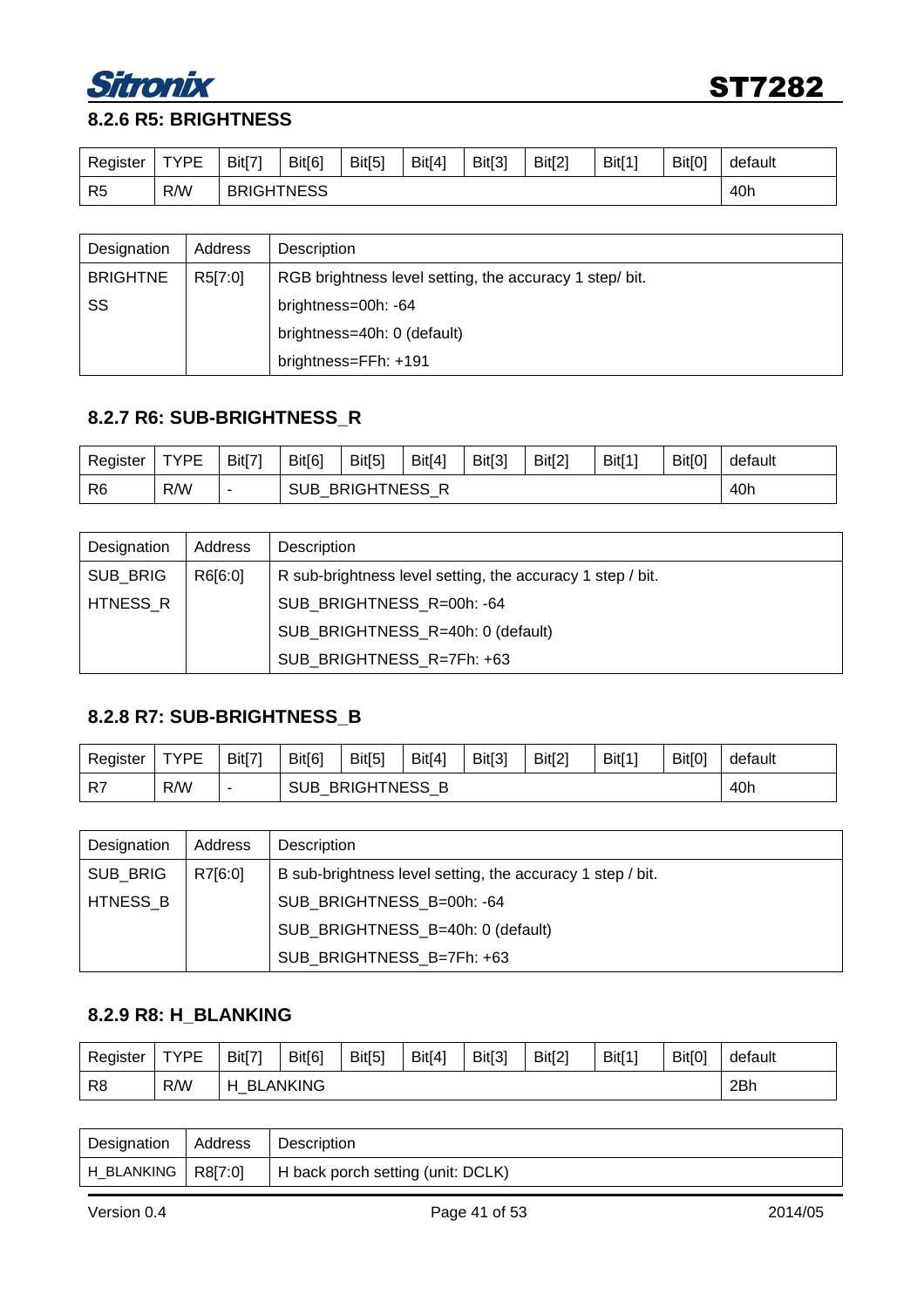

|  | H BLANKING=00h: 0           |
|--|-----------------------------|
|  | H_BLANKING=2Bh: 43(default) |
|  | H BLANKING=FFh: 255         |

#### **8.2.10 R9: VDPOL**、**HDPOL**、**V\_BLANKING**

| Register       | <b>TYPE</b> | Bit[7]       | Bit[6] | Bit[5] | Bit[4]   | Bit[3] | Bit[2] | Bit[1] | Bit[0] | default |
|----------------|-------------|--------------|--------|--------|----------|--------|--------|--------|--------|---------|
| R <sub>9</sub> | R/W         | <b>VDPOL</b> | HDPOL  | V      | BLANKING |        |        |        |        | CCh     |

| Designation  | Address | Description                          |  |  |  |  |  |
|--------------|---------|--------------------------------------|--|--|--|--|--|
| <b>VDPOL</b> | R9[7]   | <b>VSYNC polarity select</b>         |  |  |  |  |  |
|              |         | VDPOL=0: Positive polarity           |  |  |  |  |  |
|              |         | VDPOL=1: Negative polarity (default) |  |  |  |  |  |
| <b>HDPOL</b> | R9[6]   | <b>HSYNC</b> polarity select         |  |  |  |  |  |
|              |         | HDPOL=0: Positive polarity           |  |  |  |  |  |
|              |         | HDPOL=1: Negative polarity (default) |  |  |  |  |  |
| V BLANKIN    | R9[5:0] | V back porch setting (unit: H)       |  |  |  |  |  |
| G            |         | V BLANKING=00h: 0                    |  |  |  |  |  |
|              |         | V_BLANKING=0Ch: 12(default)          |  |  |  |  |  |
|              |         | V BLANKING=3Fh: 63                   |  |  |  |  |  |

#### **8.2.11 R10: SYNC, DCLKPOL**

| Register        | <b>TYPF</b><br>- | Bit[7]      | Bit[6]         | Bit[5] | Bit[4] | Bit[3] | Bit[2] | Bit[1] | Bit[0] | default |
|-----------------|------------------|-------------|----------------|--------|--------|--------|--------|--------|--------|---------|
| R <sub>10</sub> | R/W              | <b>SYNC</b> | <b>DCLKPOL</b> |        |        |        |        |        |        | 40h     |

| Designation    | Address             | Description                           |
|----------------|---------------------|---------------------------------------|
| <b>SYNC</b>    | R <sub>10</sub> [7] | SYNC and SYNC-DE mode Select          |
|                |                     | SYNC=0 : SYNC-DE mode(default)        |
|                |                     | SYNC=1 : SYNC mode                    |
| <b>DCLKPOL</b> | R <sub>10</sub> [6] | <b>DCLK Polarity Select</b>           |
|                |                     | DCLKPOL=0: Positive Polarity          |
|                |                     | DCLKPOL=1: Negative Polarity(default) |

#### **8.2.12 R16: AUTO\_DETECT**

| Register        | <b>TYPF</b> | Bit[7'                     | Bit[6] | Bit[5] | Bit[4] | Bit[3] | Bit[2] | Bit[1] | Bit[0] | default |
|-----------------|-------------|----------------------------|--------|--------|--------|--------|--------|--------|--------|---------|
| R <sub>16</sub> | R/W         | TECT<br>DET<br><b>AUTO</b> | -      |        |        |        | -      |        |        | 80h     |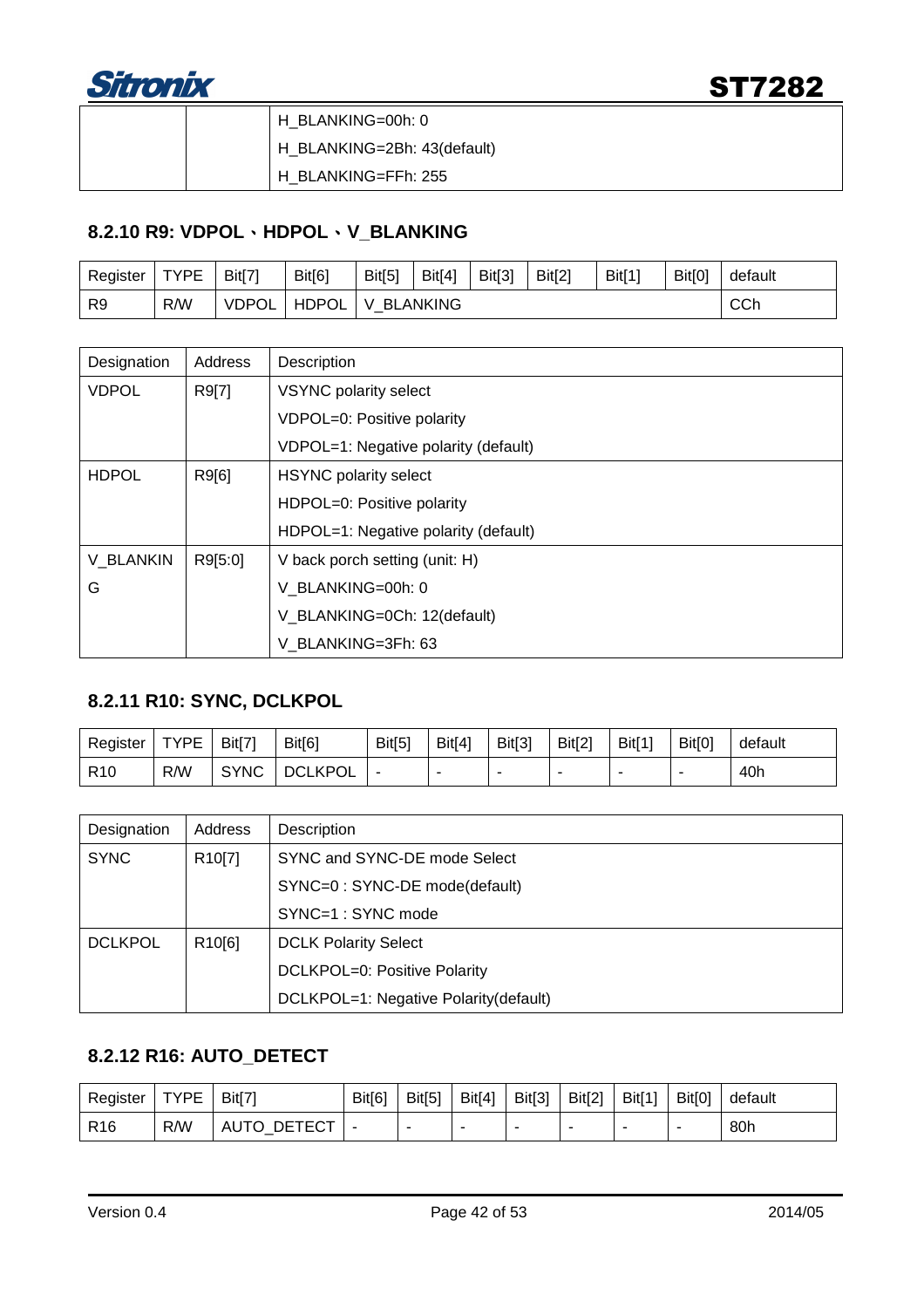

| Designation | Address             | Description                                                     |
|-------------|---------------------|-----------------------------------------------------------------|
| AUTO_DET    | R <sub>16</sub> [7] | SYNC and SYNC-DE mode auto detection setting                    |
| ECT         |                     | AUTO_DETECT=0: Disable SYNC/SYNC_DE auto detect (pin selection) |
|             |                     | AUTO_DETECT=1: Enable SYNC/SYNC_DE auto detect (default)        |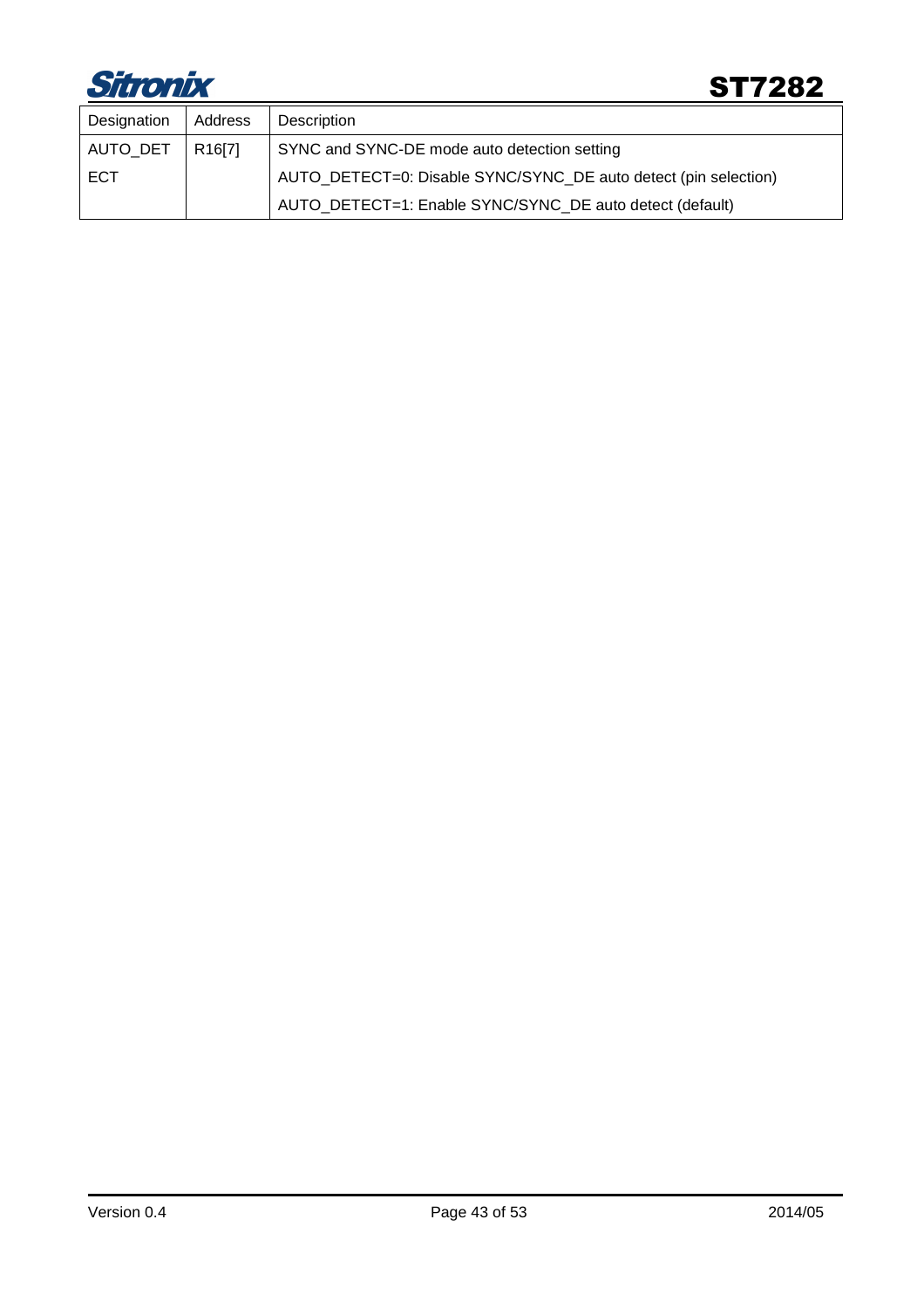#### **9.1 Absolute Maximum Ratings**

| <b>Item</b>                        | <b>Symbol</b> | Rating                        | Unit |
|------------------------------------|---------------|-------------------------------|------|
| Power Supply Voltage               | VDD           | $-0.3 - +4.6$                 | V    |
| <b>IO Supply Voltage</b>           | <b>VDDI</b>   | $-0.3 - +4.6$                 |      |
| Charge Pump Supply Voltage         | <b>PVDD</b>   | $-0.3 - +4.6$                 |      |
| Logic Input Voltage Range          | VIN.          | $-0.3 \sim \text{VDD1} + 0.3$ | V    |
| Logic Output Voltage Range         | VO            | $-0.3 \sim \text{VDD1} + 0.3$ |      |
| <b>Operating Temperature Range</b> | <b>TOPR</b>   | $-30 - +85$                   | ℃    |
| Storage Temperature Range          | TSTG          | $-40 - +125$                  |      |

Note: If one of the above items is exceeded its maximum limitation momentarily, the quality of the product may be degraded. Absolute

maximum limitation, therefore, specify the values exceeding which the product may be physically damaged. Be sure to use the product within the recommend range.

#### **9.2 DC Characteristics**

#### **9.2.1 Recommended Operating Range**

| <b>Item</b>                | Symbol      | Min. | Typ. | Max.       | Unit | <b>Conditions</b> |
|----------------------------|-------------|------|------|------------|------|-------------------|
| Supply Voltage             | VDD         | 3.0  | 3.3  | 3.6        | v    |                   |
| IO Supply Voltage          | VDDI        | 1.65 | ۰    | <b>VDD</b> | V    |                   |
| Charge Pump Supply Voltage | <b>PVDD</b> | 3.0  | 3.3  | 3.6        | V    |                   |
| NVM Supply Voltage         | VPP         | 7.4  | 7.5  | 7.6        |      |                   |

#### **9.2.2 DC Characteristics for Digital Circuit**

| <b>Item</b>               | Symbol | Min.        | Typ. | Max.      | Unit | <b>Conditions</b> |
|---------------------------|--------|-------------|------|-----------|------|-------------------|
| Logic-High Input Voltage  | Vih    | 0.7VDDI     |      | VDDI      |      | $VDDI=3.3V$       |
| Logic-Low Input Voltage   | Vil    | <b>DGND</b> |      | 0.3VDDI   |      | $VDDI=3.3V$       |
| Logic-High Output Voltage | Voh    | VDDI-0.4    |      | VDDI      |      | $VDDI=3.3V$       |
| Logic-Low Output Voltage  | Vol    | <b>DGND</b> |      | $DGD+0.4$ | V    | $VDDI=3.3V$       |

#### **9.2.3 DC Characteristics for Analog Circuit**

| <b>Item</b>                     | <b>Symbol</b> | Min.  | Typ.  | Max. | Unit | <b>Conditions</b> |
|---------------------------------|---------------|-------|-------|------|------|-------------------|
| Positive High-voltage power     | VGH           | 13    | 15    | 16   | V    | $PVDD = 3.3V$     |
| Negative High-voltage power     | VGL           | $-10$ | $-10$ | $-7$ | V    | $PVDD = 3.3V$     |
| <b>Output Voltage Deviation</b> | Vod           |       | ±35   | ±45  | mV   |                   |
|                                 | lsc           |       |       | 50   | uA   | $VDD = PVDD =$    |
| <b>Standby Current</b>          |               |       |       |      |      | 3.3V              |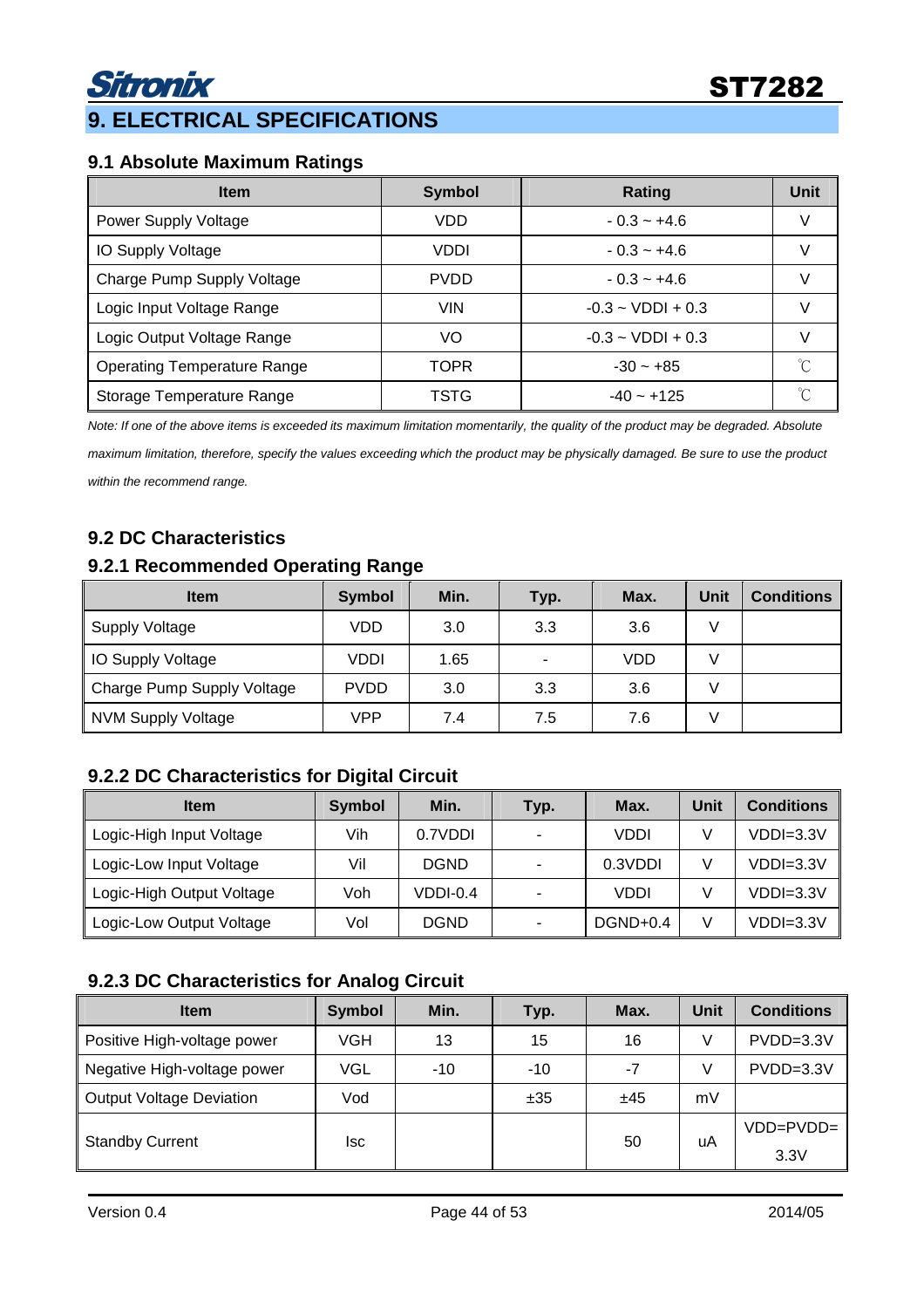

| <b>Operation Current</b> | loc |  | 20 |  | mA | No Load,<br>$VDD=VDDI=$<br>$PVDD = 3.3V$<br>$@$ FR=60Hz |
|--------------------------|-----|--|----|--|----|---------------------------------------------------------|
|--------------------------|-----|--|----|--|----|---------------------------------------------------------|

#### **9.3 AC Characteristics**

VDDI= 1.8V, VDD= 3.3V, AGND= 0V

| <b>Item</b>                  | <b>Symbol</b>   | Min. | Typ.                     | Max.                     | <b>Unit</b>   | <b>Conditions</b>           |
|------------------------------|-----------------|------|--------------------------|--------------------------|---------------|-----------------------------|
| System operation timing      |                 |      |                          |                          |               |                             |
| VDD power source slew time   | <b>TPOR</b>     | L,   |                          | 20                       | ms            | From 0V to 99% VDD          |
| GRB pulse width              | tRSTW           | 10   | 50                       | $\overline{\phantom{0}}$ | <b>us</b>     | R=10Kohm, C=1uF             |
| Input/ Output timing         |                 |      |                          |                          |               |                             |
| CLK pulse duty               | <b>Tcw</b>      | 40   | 50                       | 60                       | $\frac{0}{0}$ |                             |
| Hsync width                  | Thw             | 1    |                          | ä,                       | <b>DCLK</b>   |                             |
| Hsync period                 | Th              | 55   | 60                       | 65                       | us            |                             |
| Vsync setup time             | Tvst            | 12   |                          |                          | ns            |                             |
| Vsync hold time              | Tvhd            | 12   | $\blacksquare$           | $\blacksquare$           | ns            |                             |
| Hsync setup time             | Thst            | 12   | $\blacksquare$           | L,                       | ns            |                             |
| Hsync hold time              | Thhd            | 12   |                          |                          | ns            |                             |
| Data setup time              | Tdsu            | 12   |                          |                          | ns            |                             |
| Data hold time               | Tdhd            | 12   | $\blacksquare$           | ä,                       | ns            |                             |
| SD output stable time        | <b>Tst</b>      | Ĭ.   | $\blacksquare$           | 12                       | <b>us</b>     | Output settled within +20mV |
|                              |                 |      |                          |                          |               | Loading = $6.8k+28.2pF$ .   |
| GD output rise and fall time | <b>Tgst</b>     |      | $\overline{\phantom{0}}$ | 6                        | <b>us</b>     | Output settled (5%~95%),    |
|                              |                 |      |                          |                          |               | Loading = $4.7k+29.8pF$     |
| 3-wire serial communication  |                 |      |                          |                          |               |                             |
| Delay between CSB and Vsync  | Tcv             | 1    |                          |                          | <b>us</b>     |                             |
| CS input setup time          | Ts0             | 50   |                          |                          | ns            |                             |
| Serial data input setup time | Ts1             | 50   |                          |                          | ns            |                             |
| CS input hold time           | Th <sub>0</sub> | 50   |                          |                          | ns            |                             |
| Serial data input hold time  | Th <sub>1</sub> | 50   |                          |                          | ns            |                             |
| SCL pulse high width         | Twh1            | 50   |                          |                          | ns            |                             |
| SCL pulse low width          | Twl1            | 50   |                          |                          | ns            |                             |
| CS pulse high width          | Tw <sub>2</sub> | 400  |                          |                          | ns            |                             |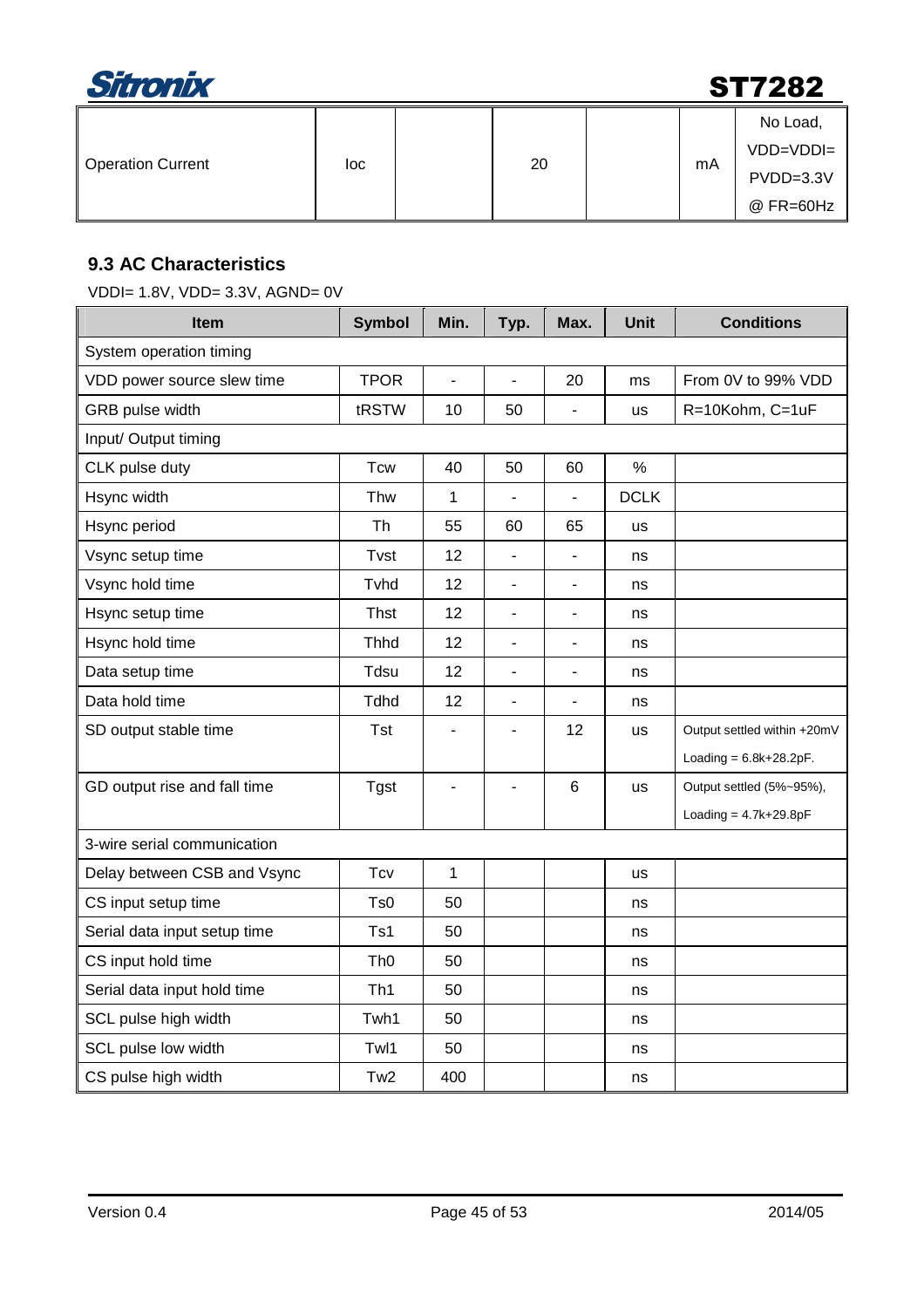

### **9.4 AC Timing Diagram 9.4.1 Clock and Data Input Timing Diagram**





#### **9.4.1.1 SYNC Mode**



#### **9.4.1.2 SYNC-DE Mode**

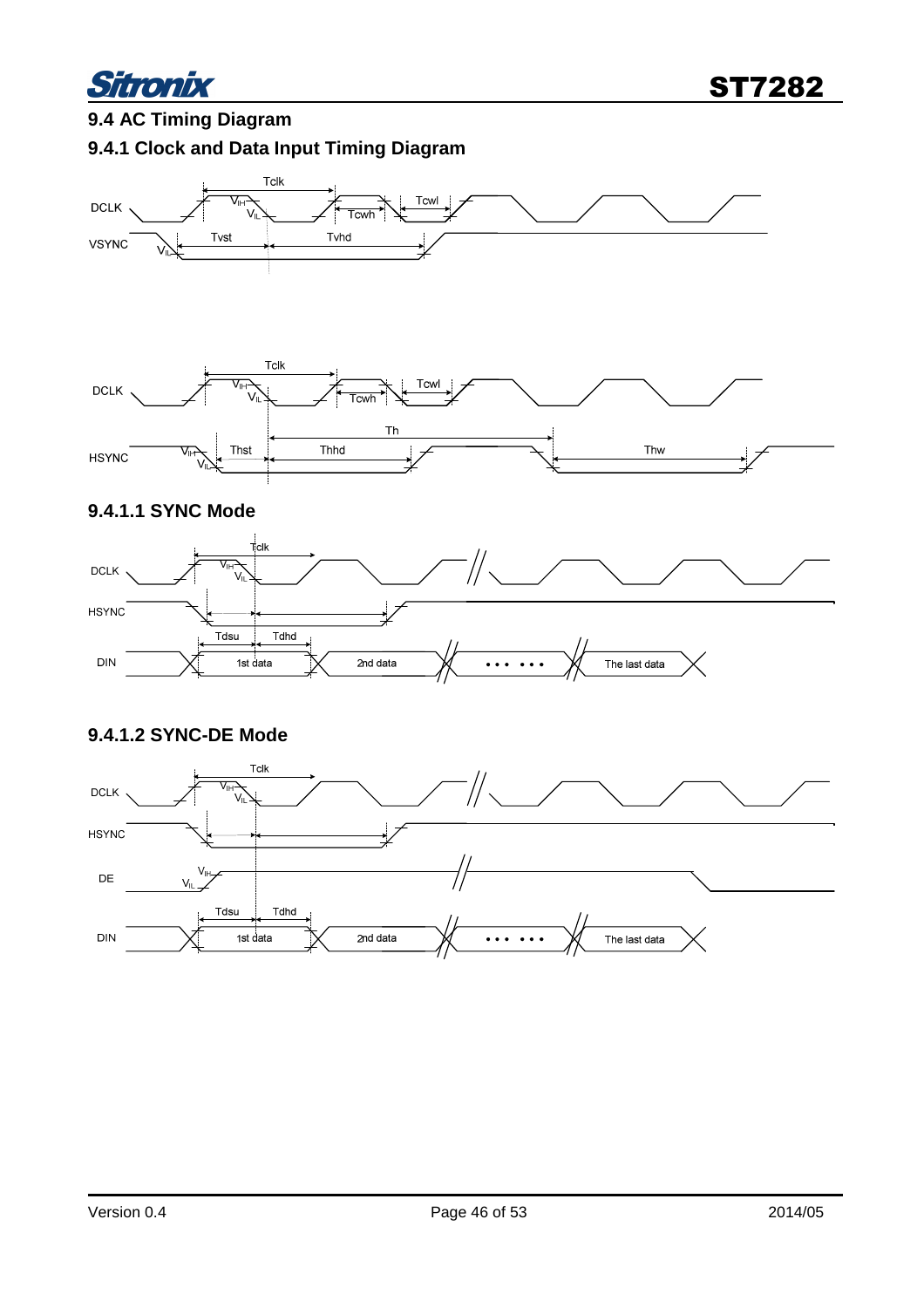

### **9.4.2 3-Wire Communication Timing Diagram**

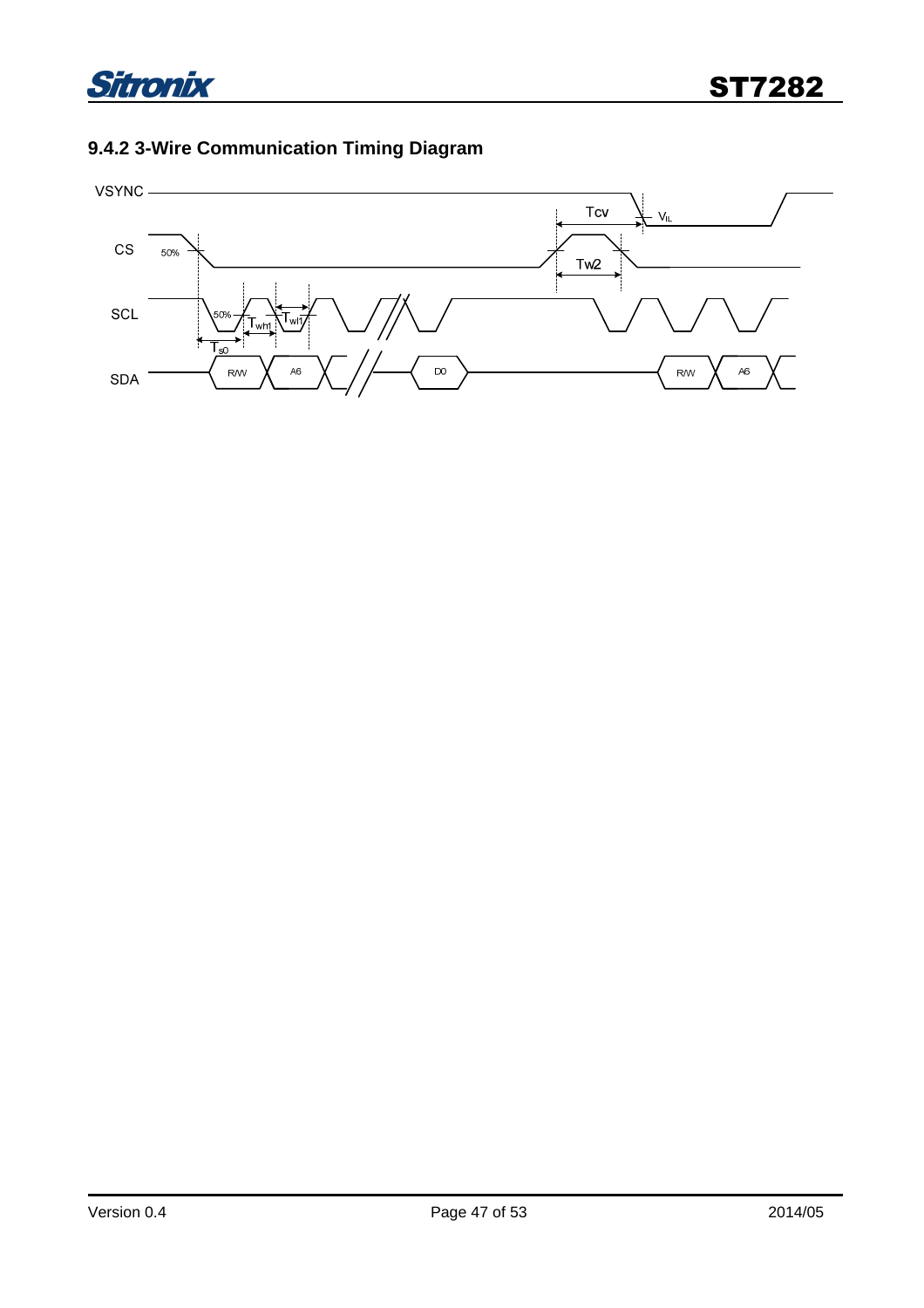### Sitronix **10. INPUT DATA FORMAT**

#### **10.1 RGB Input Timing Table**

#### **10.1.1 Parallel 24-bit RGB Timing Table**

| <b>Item</b>        |                       | <b>Symbol</b> | Min. | Typ. | Max.           | <b>Unit</b> | <b>Remark</b>         |
|--------------------|-----------------------|---------------|------|------|----------------|-------------|-----------------------|
|                    | <b>DCLK Frequency</b> |               | 9    | 12   | 15             | <b>MHz</b>  |                       |
| <b>DCLK Period</b> |                       | Tclk          | 67   | 83   | 111            | ns          |                       |
| <b>HSYNC</b>       | Period Time           | Th            | 485  | 525  | 532            | <b>DCLK</b> |                       |
|                    | <b>Display Period</b> | Thdisp        |      | 480  |                | <b>DCLK</b> |                       |
|                    | <b>Back Porch</b>     | Thbp          | 3    | 43   | 50             | <b>DCLK</b> | By H_Blanking setting |
|                    | <b>Front Porch</b>    | Thfp          | 2    | 2    | $\overline{2}$ | <b>DCLK</b> |                       |
|                    | Pulse Width           | Thw           | 1    | 1    | 1              | <b>DCLK</b> |                       |
| <b>VSYNC</b>       | Period Time           | Tv            | 275  | 285  | 303            | H           |                       |
|                    | <b>Display Period</b> | Tvdisp        |      | 272  |                | H           |                       |
|                    | <b>Back Porch</b>     | Tvbp          | 2    | 12   | 30             | H           | By V_Blanking setting |
|                    | <b>Front Porch</b>    | Tvfp          | 1    | 1    | 1              | H           |                       |
|                    | <b>Pulse Width</b>    | Tvw           | 1    | 1    | 1              | н           |                       |

#### **10.1.2 Series 8-bit RGB Timing Table**

|                       | <b>Item</b>           | <b>Symbol</b> | Min. | Typ. | Max. | <b>Unit</b> | <b>Remark</b>         |
|-----------------------|-----------------------|---------------|------|------|------|-------------|-----------------------|
| <b>DCLK Frequency</b> |                       | Fclk          | 24   | 27   | 30   | MHz         |                       |
| <b>DCLK Period</b>    |                       | Tclk          | 33   | 37   | 42   | ns          |                       |
| <b>HSYNC</b>          | Period Time           | Th            | 1560 | 1716 | 1900 | <b>DCLK</b> |                       |
|                       | <b>Display Period</b> | Thdisp        |      | 1440 |      | <b>DCLK</b> |                       |
|                       | <b>Back Porch</b>     | Thbp          | 108  | 129  | 255  | <b>DCLK</b> | By H_Blanking setting |
|                       | <b>Front Porch</b>    | Thfp          | 12   | 147  | 205  | <b>DCLK</b> |                       |
|                       | Pulse Width           | Thw           | 1    | 1    | 50   | <b>DCLK</b> |                       |
| <b>VSYNC</b>          | Period Time           | Tv            | 274  | 288  | 335  | H           |                       |
|                       | <b>Display Period</b> | Tvdisp        |      | 272  |      | H           |                       |
|                       | <b>Back Porch</b>     | Tvbp          | 1    | 12   | 32   | н           | By V_Blanking setting |
|                       | <b>Front Porch</b>    | Tvfp          | 1    | 4    | 31   | H           |                       |
|                       | Pulse Width           | Tvw           | 1    | 10   | 30   | H           |                       |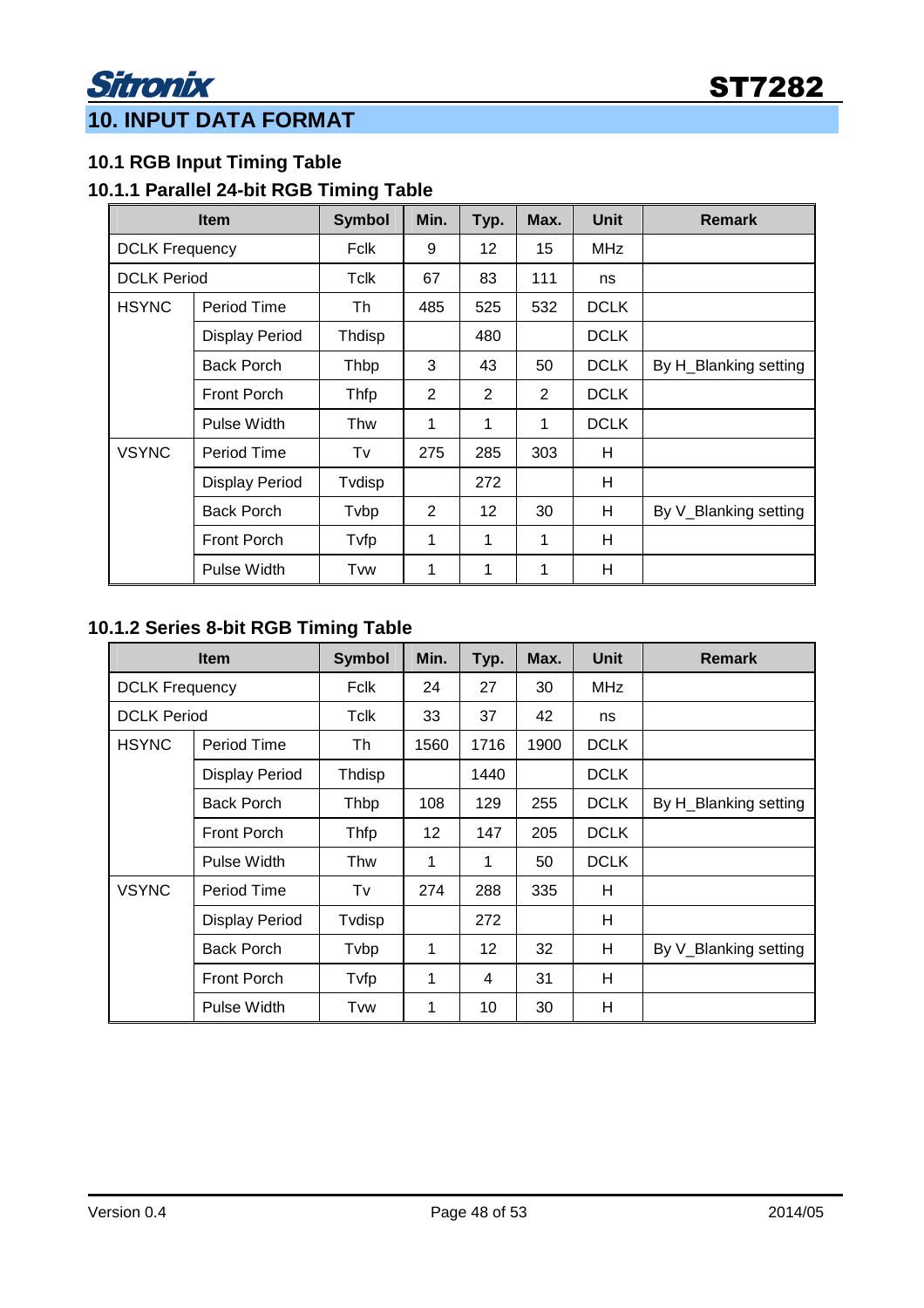

### **10.2 SYNC Mode Timing Diagram**

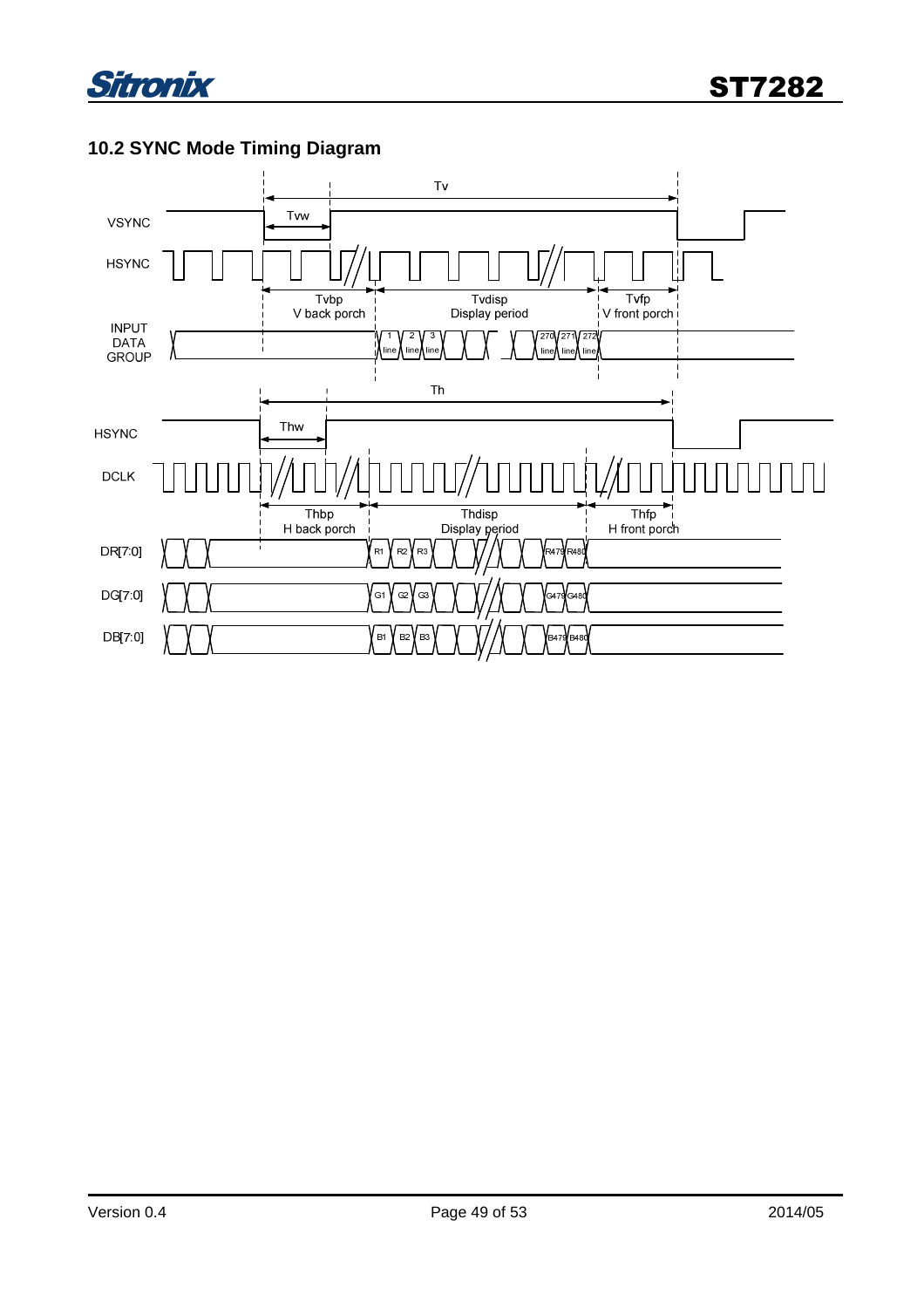

#### **10.3 SYNC-DE Mode Timing Diagram**

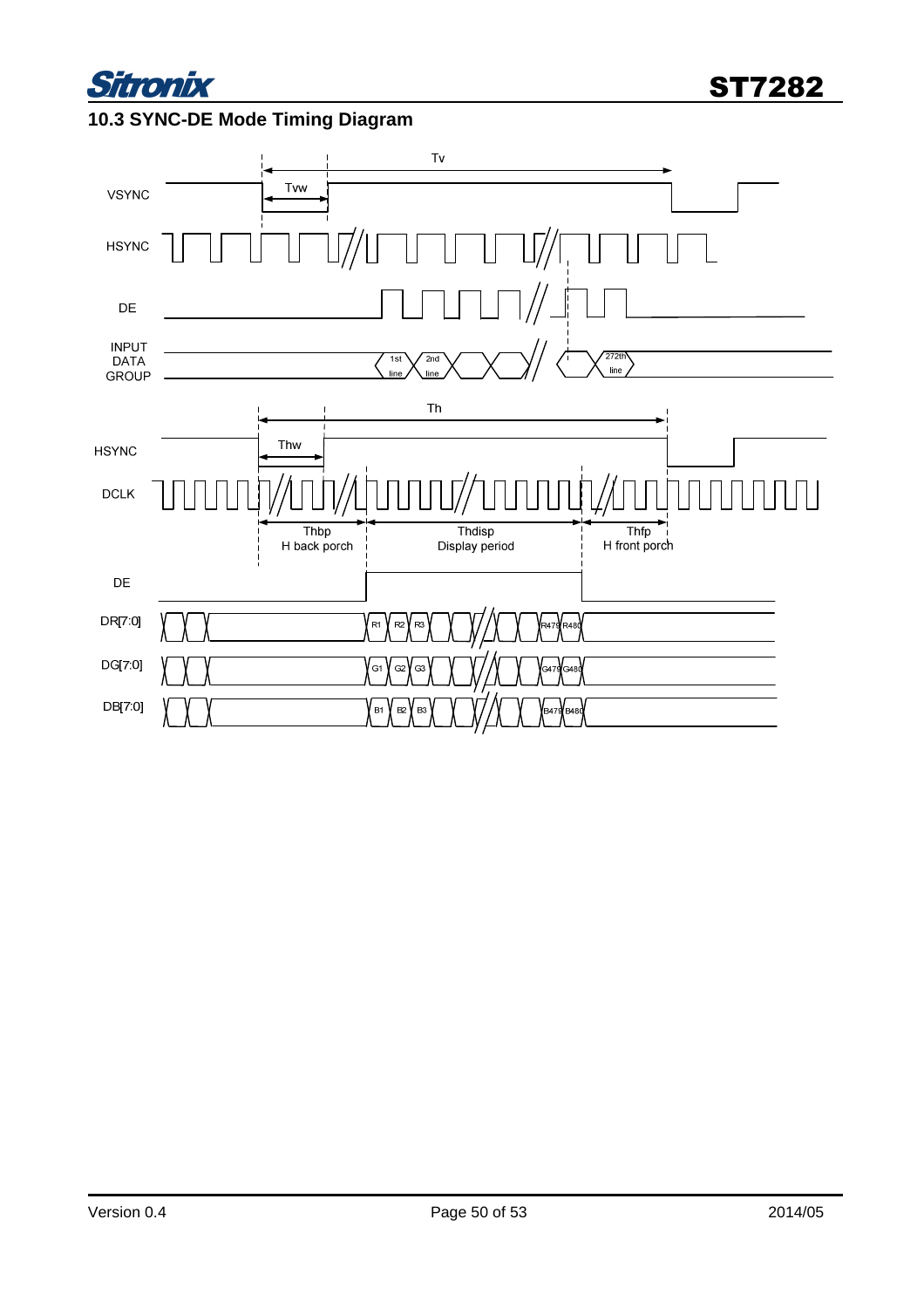

### **11. POWER ON/OFF SEQUENCE**

#### **11.1 Power On Sequence**

Sitronix



#### **11.2 Power Off Sequence**

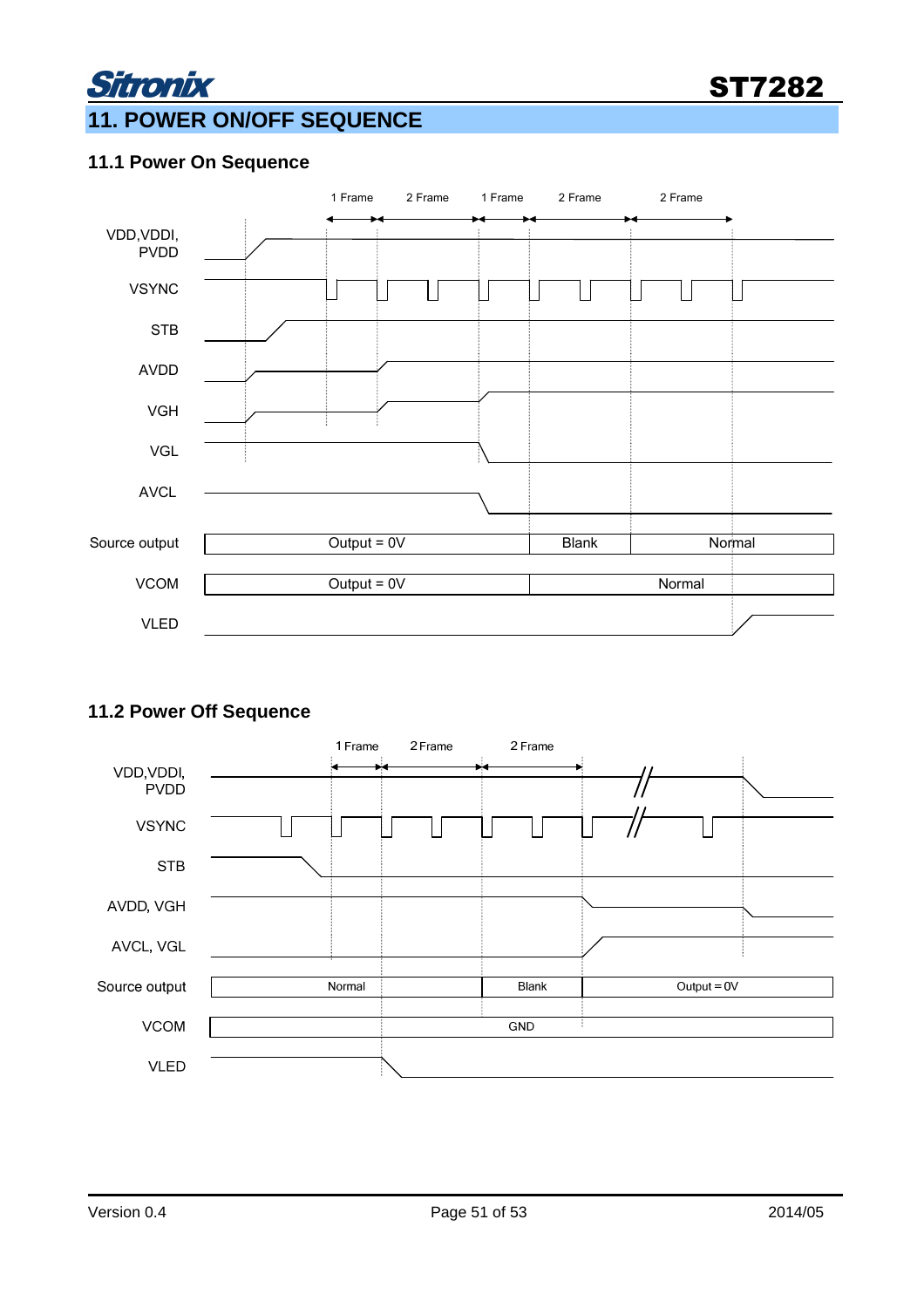### ST7282

### **12. RECOMMENDED PANEL ROUTING RESISTANCE**

Sitronix

The recommended wiring resistance values are given below. The wiring resistance values affect the current capability of the power supply blocks and thus must be designed within the given range.

|                         | Pin Name        | Unit: ohm |
|-------------------------|-----------------|-----------|
| $\mathbf{1}$            | <b>VPP</b>      | $<$ 3     |
| $\mathbf{2}$            | GVDD            | $50$      |
| $\mathbf{3}$            | <b>GVCL</b>     | $50$      |
| $\overline{\mathbf{4}}$ | <b>VCOM</b>     | $<$ 3     |
| 5                       | <b>DGND</b>     | $<$ 3     |
| 6                       | VCC             | $50$      |
| $\overline{7}$          | <b>VDDI</b>     | $<$ 3     |
| 8                       | <b>VDD</b>      | $<$ 3     |
| $\boldsymbol{9}$        | <b>VSYNC</b>    | $50$      |
| 10                      | <b>HSYNC</b>    | $50$      |
| 11                      | <b>DCLK</b>     | $50$      |
| 12                      | <b>VDPOL</b>    | $50$      |
| 13                      | <b>HDPOL</b>    | $50$      |
| 14                      | <b>DCLKPOL</b>  | $50$      |
| 15                      | <b>SBGR</b>     | $50$      |
| 16                      | DE              | $50$      |
| 17                      | PARA_SERI       | $50$      |
| 18                      | <b>EXTC</b>     | $50$      |
| 19                      | <b>HDIR</b>     | $50$      |
| 20                      | <b>VDIR</b>     | $50$      |
| 21                      | OP <sub>0</sub> | $50$      |
| 22                      | CS              | $50$      |
| 23                      | <b>SDA</b>      | $50$      |
| 24                      | SCL             | < 50      |
| 25                      | <b>DISP</b>     | $50$      |
| 26                      | <b>GRB</b>      | $50$      |
| 27                      | <b>SYNC</b>     | $50$      |
| 28                      | DR7-DR0         | $50$      |
| 29                      | DG7-DG0         | $50$      |
| 30                      | DB7-DB0         | $50$      |

|                         | Pin Name        | Unit: ohm |    | Pin Name    | Unit: ohm |
|-------------------------|-----------------|-----------|----|-------------|-----------|
| 1                       | <b>VPP</b>      | $<$ 3     | 31 | <b>AGND</b> | $<$ 3     |
| 2                       | GVDD            | < 50      | 32 | <b>AVCL</b> | < 50      |
| 3                       | <b>GVCL</b>     | $50$      | 33 | AVDD        | < 50      |
| 4                       | <b>VCOM</b>     | $<$ 3     | 34 | <b>PGND</b> | $<$ 3     |
| 5                       | <b>DGND</b>     | $<$ 3     | 35 | <b>PVDD</b> | $<$ 3     |
| 6                       | <b>VCC</b>      | $50$      | 36 | <b>VGH</b>  | $< 50$    |
| $\overline{\mathbf{r}}$ | <b>VDDI</b>     | $<$ 3     | 37 | <b>VGL</b>  | < 50      |
| 8                       | VDD             | $<$ 3     |    |             |           |
| 9                       | <b>VSYNC</b>    | $50$      |    |             |           |
| 10                      | <b>HSYNC</b>    | $50$      |    |             |           |
| $\blacksquare$          | <b>DCLK</b>     | $50$      |    |             |           |
| <b>2</b>                | <b>VDPOL</b>    | < 50      |    |             |           |
| 13                      | <b>HDPOL</b>    | $50$      |    |             |           |
| 14                      | <b>DCLKPOL</b>  | $50$      |    |             |           |
| 15                      | <b>SBGR</b>     | $50$      |    |             |           |
| 16                      | DE              | $50$      |    |             |           |
| 17                      | PARA_SERI       | $50$      |    |             |           |
| 8                       | <b>EXTC</b>     | $50$      |    |             |           |
| 19                      | <b>HDIR</b>     | $50$      |    |             |           |
| 20                      | <b>VDIR</b>     | < 50      |    |             |           |
| 21                      | OP <sub>0</sub> | < 50      |    |             |           |
| $\overline{2}$          | CS              | $50$      |    |             |           |
| 23                      | <b>SDA</b>      | $50$      |    |             |           |
| 24                      | <b>SCL</b>      | $50$      |    |             |           |
| 25                      | <b>DISP</b>     | $50$      |    |             |           |
| 26                      | GRB             | < 50      |    |             |           |
| $\overline{27}$         | <b>SYNC</b>     | $50$      |    |             |           |
| 28                      | DR7-DR0         | $50$      |    |             |           |
| 29                      | DG7-DG0         | < 50      |    |             |           |
| 30                      | DB7-DB0         | $50$      |    |             |           |